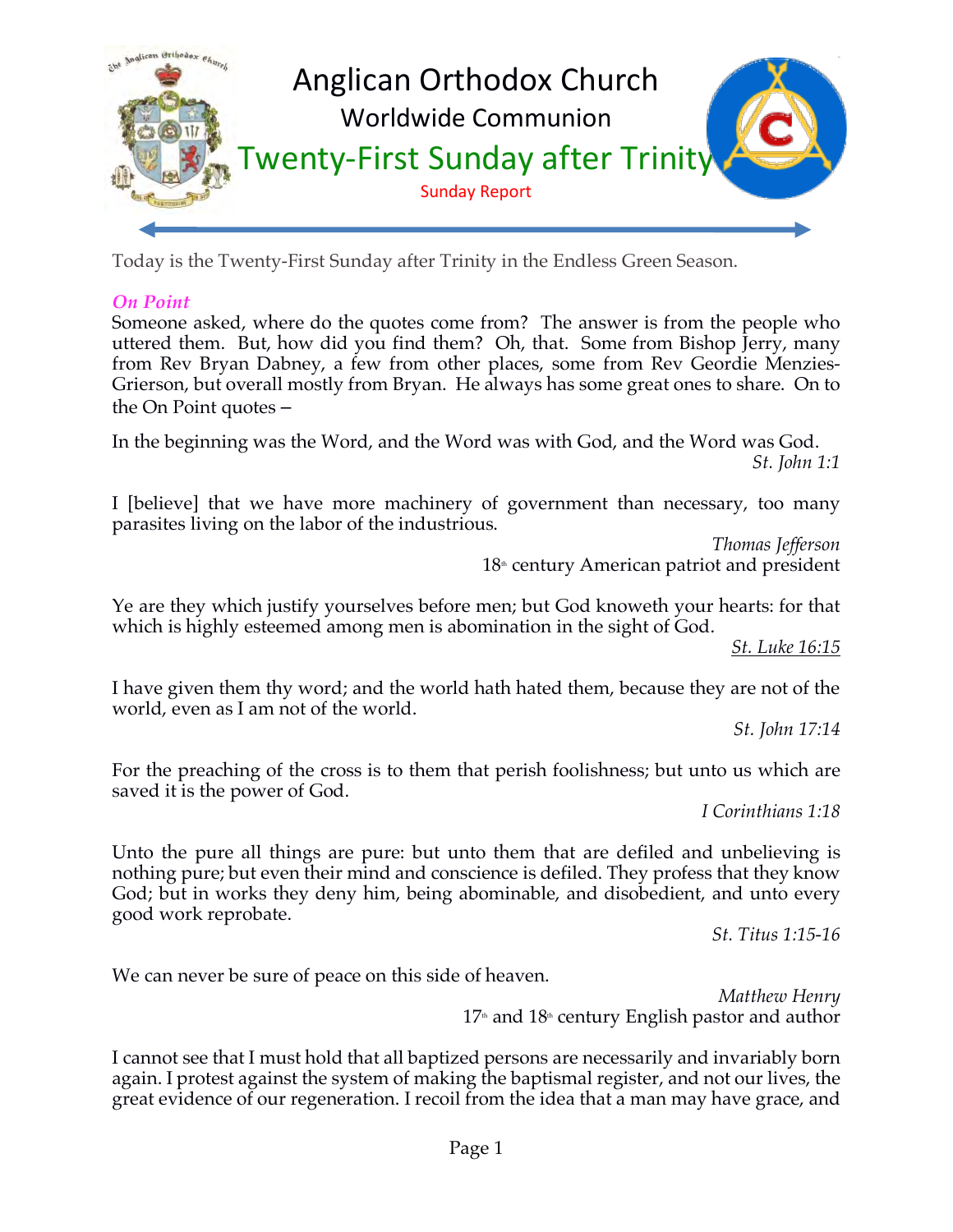yet nobody see it in his behaviour; may have a new heart, and yet none discover it in his conduct; may have the Holy Spirit, and yet no fruit of the Spirit appear in any of his ways. I consider that such a notion affects the honour of the Holy Ghost and the cause of true holiness, and I dare not allow it.

> *JC Ryle*  $19<sup>th</sup>$  century Anglican bishop and author Knots Untied, p. 161

Faith must be the result of conviction and should not be imposed by force. Heretics are to overcome by arguments, not by arms.

> *St. Bernard of Clairvaux*  $12<sup>th</sup>$  century French theologian and scholar

In dangerous times wise men say nothing.

*Aesop*  $6<sup>th</sup>$  century BC Greek philosopher and author The Lion and His Three Counselors

#### *Propers*

Each Sunday there are Propers: special prayers and readings from the Bible. There is a Collect for the Day; that is a single thought prayer, most written either before the refounding of the Church of England in the 1540s or written by Bishop Thomas Cranmer, the first Archbishop of Canterbury after the re-founding.

The Collect for the Day is to be read on Sunday and during Morning and Evening Prayer until the next Sunday. The Epistle is normally a reading from one of the various Epistles, or letters, in the New Testament. The Gospel is a reading from one of the Holy Gospels, Matthew, Mark, Luke and John. The Collect is said by the minister as a prayer, the Epistle can be read by either a designated reader (as we do in our church) or by one of the ministers and the Holy Gospel, which during the service in our church is read by an ordained minister.

The propers are the same each year, except if a Red Letter Feast, that is one with propers in the prayerbook, falls on a Sunday, then those propers are to be read instead, except in a White Season, where it is put off. Red Letter Feasts, so called because in the Altar Prayerbooks the titles are in red, are special days. Most of the Red Letter Feasts are dedicated to early saints instrumental in the development of the church, others to special events. Some days are particularly special and the Collect for that day is to be used for an octave (eight days) or an entire season, like Advent or Lent.

The Propers for today are found on Page 218-220, with the Collect first:

## Twenty-First Sunday after Trinity

*The Collect.*

**RANT**, we beseech thee, merciful Lord, to thy faithful people pardon and peace, that **G** RANT, we beseech thee, merciful Lord, to thy faithful people pardon and peace, that they may be cleansed from all their sins, and serve thee with a quiet mind; through Jesus Christ our Lord. *Amen*.

The Epistle for this morning came from Saint Paul's Letter to the Ephesians, the Sixth Chapter, beginning at the Tenth Verse. In these passages, Paul gives his clearest definition of the spiritual war between the forces of Satan and those who would follow God. It not only assures us that there is a spiritual war, but it warns us that apart from utilizing the weapons which God has provided for us, we are hopelessly underpowered.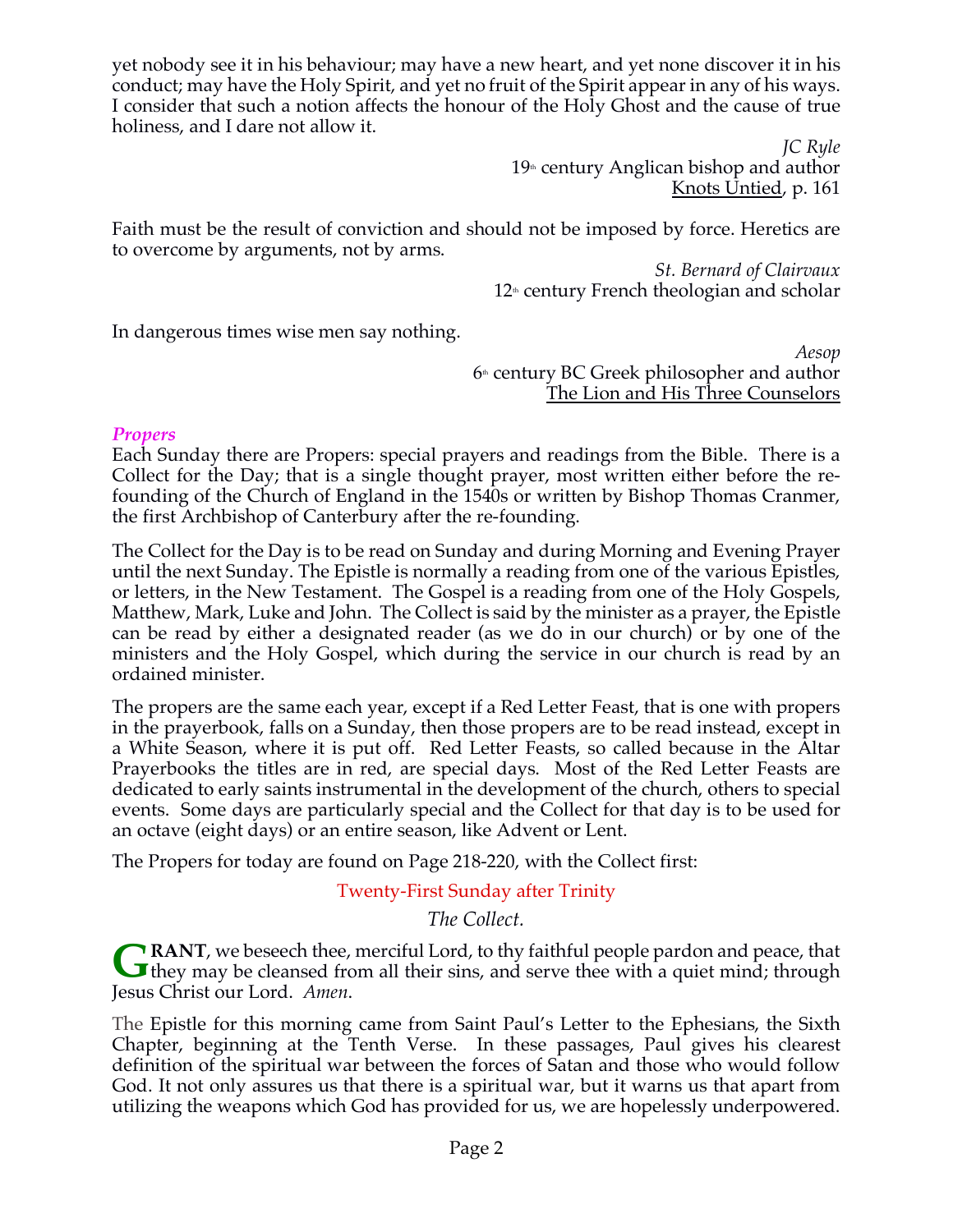This passage tells us what our divine weapons are. Beyond this, these weapons imply the nature of the struggle which we are in. The weapons which God has provided for us are those weapons which best repel the attacks of Satan, and thus we can learn a great deal about the nature of Satan's opposition from simply considering each of the weapons at our disposal.

After a consideration of the war in general, we will then proceed to examine in more detail each of the weapons Paul mentions, and the offensive strategy of Satan which they imply. May God give us open hearts and minds to understand the spiritual war, and the means which He has provided for our defense.

Y brethren, be strong in the Lord, and in the power of his might. Put on the whole armour of God, that ye may be able to stand against the wiles of the devil.  $\sqrt{\frac{1}{\pi}}$  For we wrestle not against flesh and blood, but against principalities, against Whole armour of God, that ye may be able to stand against the wiles of the devil.<br>For we wrestle not against flesh and blood, but against principalities, against powers, against the rulers of the darkness of this world, ag high places. Wherefore take unto you the whole armour of God, that ye may be able to withstand in the evil day, and having done all, to stand. Stand therefore, having your loins girt about with truth, and having on the breastplate of righteousness; and your feet shod with the preparation of the gospel of peace; above all, taking the shield of faith, wherewith ye shall be able to quench all the fiery darts of the wicked. And take the helmet of salvation, and the sword of the Spirit, which is the word of God: praying always with all prayer and supplication in the Spirit, and watching thereunto with all perseverance and supplication for all saints; and for me, that utterance may be given unto me, that I may open my mouth boldly, to make known the mystery of the gospel, for which I am an ambassador in bonds: that therein I may speak boldly, as I ought to speak.

The Holy Gospel came from the Fourth Chapter of the Gospel according to St. John beginning at the Forty-Sixth Verse. This is a telling of the story of the healing of a Jewish nobleman's son Capernaum through the faith of his father. When the man came to him asking for help, he responded as he often did to Jews, "Except ye see signs and wonders, ye will not believe." The man persisted and because Jesus saw faith in him, he said, focusing his attention on faith in God, "Go thy way; thy son liveth" or "Be on your way. Your son is alive." In other words: "Do not worry. My Word can heal your son at a distance." The boy was healed in the very instant when Jesus spoke the Word. The father believed this Word. So did his household, wife, children and servants. More than one person was healed on that occasion.

This miracle shares characteristics with the previous healing of the Centurion's son:

- Jesus has just come back to Galilee.
- Someone comes to him with a request.
- Indirectly Jesus seems to refuse at first.
- The person persists.
- Jesus grants the request.
- This leads another group of people (his disciples, the nobleman's household) to believe in him.

Note the necessity of trusting in Jesus as the giver of life. Of the text, Luther wrote: "Although the Lord performed miracles and signs to make Himself known and to lead people to faith in Him, the underlying purpose was to focus their attention on the Word rather than on the signs which served merely to attest the truth of His testimony. Faith must rest on the Word of God." Another Lutheran theologian wrote: "In affliction faith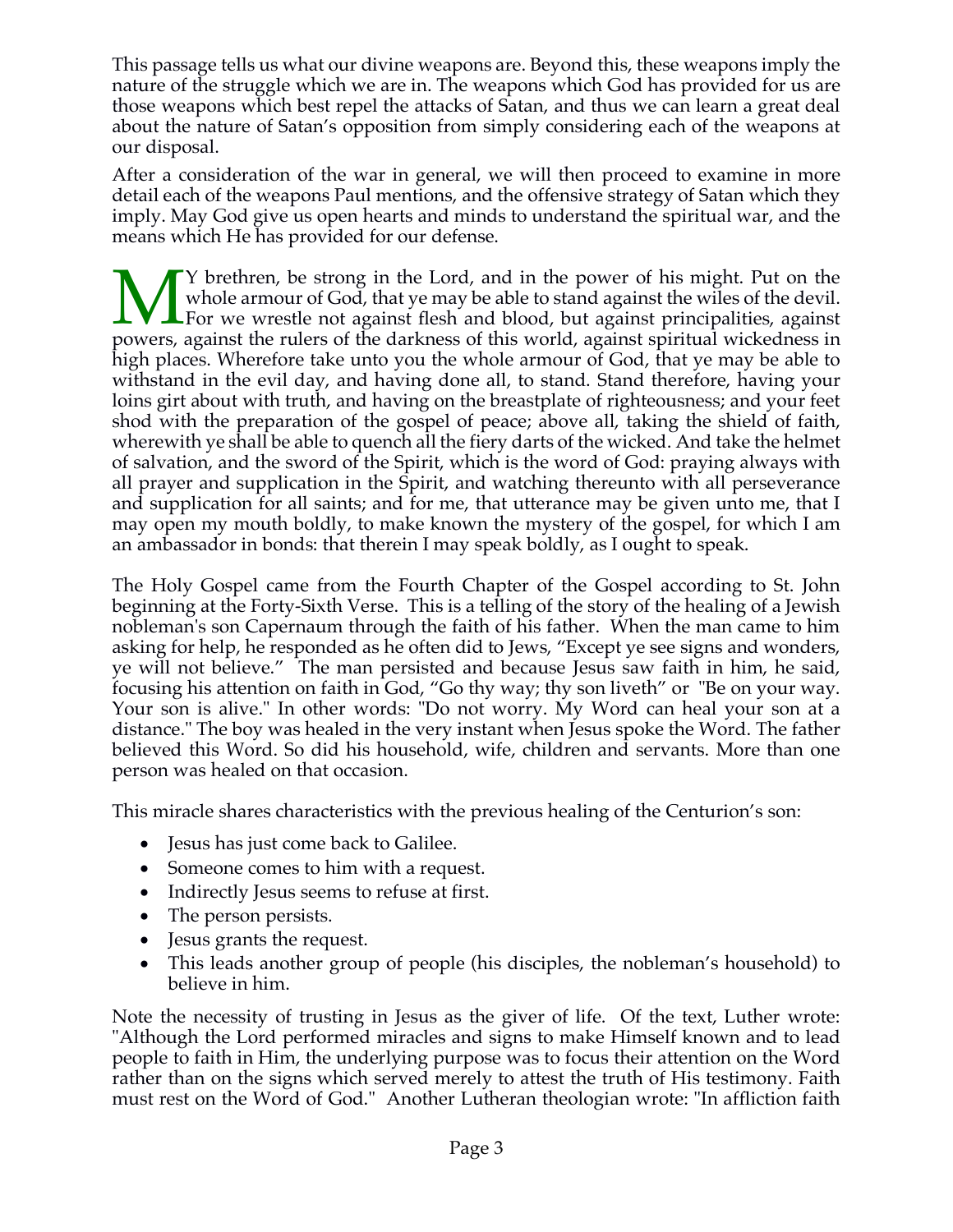is practiced and chastened. If a person does not see, taste and experience the help and grace of the Lord, then that person learns to trust the Word and nothing but the Word. That is the true faith, trusting the Lord for its own sake. Such faith comes not from flesh and blood. It's the Lord to which faith clings. That almighty Word works faith."

Jesus led this nobleman from a "miracle" faith to a true faith in His Word. He does this to us also.

"Be on your way. Your son lives." This Word of Jesus was not only a prophecy. It had the power to heal the sick boy. And this Word took the nobleman's worries away.

HERE was a certain nobleman, whose son was sick at Capernaum. When he heard that Jesus was come out of Judæa into Galilee, he went unto him, and besought him I that he would come down, and heal his son: for he was at the point of death. Then IMERE was a certain nobleman, whose son was sick at Capernaum. When he heard that Jesus was come out of Judæa into Galilee, he went unto him, and besought him that he would come down, and heal his son: for he was at the po saith unto him, Sir, come down ere my child die. Jesus saith unto him, Go thy way; thy son liveth. And the man believed the word that Jesus had spoken unto him, and he went his way. And as he was now going down, his servants met him, and told him, saying, Thy son liveth. Then enquired he of them the hour when he began to amend. And they said unto him, Yesterday at the seventh hour the fever left him. So the father knew that it was at the same hour, in the which Jesus said unto him, Thy son liveth: and himself believed, and his whole house. This is again the second miracle that Jesus did, when he was come out of Judæa into Galilee.

#### *Bishop Ogles' Sermon*

We are oft fortunate to get copies of Bishop Jerry's sermon notes. Today is one of those

Sundays. Today's sermon starts off with the collect, and like always, it will give you a lot to consider in your heart.

## **Sermon Notes**

Twenty-First Sunday after Trinity Saint Andrew's Anglican Orthodox Church 5 November 2017, Anno Domini

Twenty-First Sunday after Trinity

*The Collect.*



**RANT**, we beseech thee, merciful Lord, to thy faithful **G** RANT, we beseech thee, merciful Lord, to thy faithful people pardon and peace, that they may be cleansed from

all their sins, and serve thee with a quiet mind; through Jesus Christ our Lord. *Amen*.

As this biblically-based prayer of Collect clearly reveals, forgiveness and comfort can only come to those who are faithful to the Lord. We must know and believe that the Blood of Christ is sufficient to cover our sins, and that He is ready and willing to grant pardon according to our faith. It is through this means of faith and pardon that our minds can be still and stayed on Him during every turbulent storm on the seas of life.

# **The Epistle**

*Ephesians vi. 10.*

Y brethren, be strong in the Lord, and in the power of his might. Put on the whole Larmour of God, that ye may be able to stand against the wiles of the devil. For we wrestle not against flesh and blood, but against principalities, against powers, against the M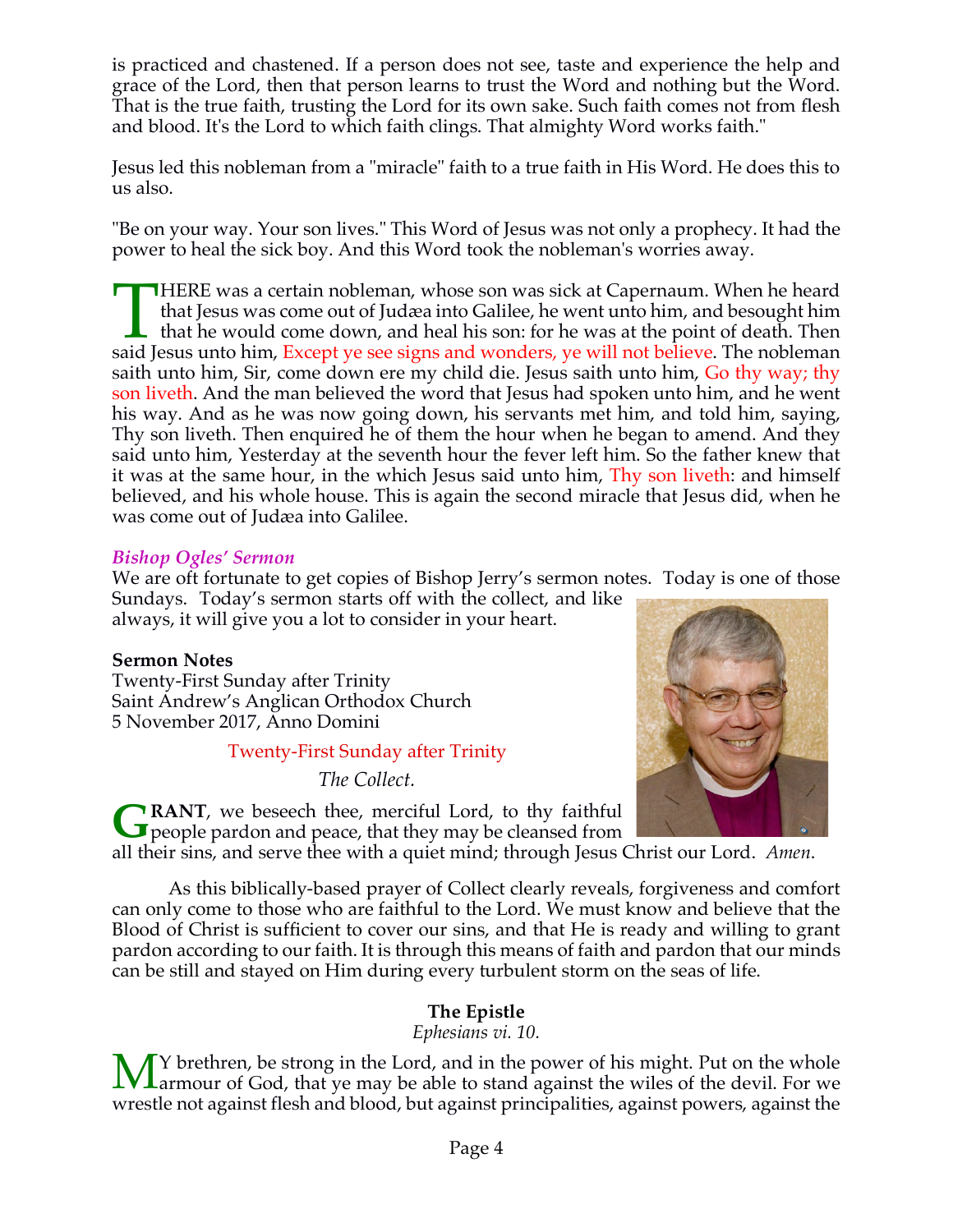rulers of the darkness of this world, against spiritual wickedness in high places. Wherefore take unto you the whole armour of God, that ye may be able to withstand in the evil day, and having done all, to stand. Stand therefore, having your loins girt about with truth, and having on the breastplate of righteousness; and your feet shod with the preparation of the gospel of peace; above all, taking the shield of faith, wherewith ye shall be able to quench all the fiery darts of the wicked. And take the helmet of salvation, and the sword of the Spirit, which is the word of God: praying always with all prayer and supplication in the Spirit, and watching thereunto with all perseverance and supplication for all saints; and for me, that utterance may be given unto me, that I may open my mouth boldly, to make known the mystery of the gospel, for which I am an ambassador in bonds: that therein I may speak boldly, as I ought to speak.

If we were to cringe and withdraw into our desert dugouts, we would need no armor. A non –belligerent needs no armor. But we are soldiers of the cross locked in mortal combat with the very enemy of the soul of man – the Devil and his legions. Our battle must be more of offense than of defense since we bear the advantage of the higher terrain and every resource of heaven. So our armor is to protect ourselves, but also to inflict devastating blows to the enemy in the field. He has attempted to misappropriate and corrupt the Creation of our Lord. But the decisive victory has already been won by the Captain of our souls at Calvary. We must now occupy the land and eliminate his pockets of resistance and silence his vedettes and lines of pickets. Truth is our strength and support. Our hearts are covered with the imputed righteousness of Him who has commissioned us to His Army. The Gospel of Peace, having been instilled in our hearts through study and preparation, is the liberty of movement and maneuver which we enjoy on the field. Our main protection against the blows of the enemy is our Faith. The helmet of our salvation is the strength of our learning and belief. Our Sword of the Spirit is the Word of God which is a Two-Edged Sword to either condemn, or convict of sin. Prayer is our communications network whereby we are in constant supplication for the entire army and for each other. This, and the Prayer of Collect, join together as a hand to the glove the Imperative of Faith as our most treasured possession of victory!

#### **The Holy Gospel** John 4:46-54

**S o** Jesus came again into Cana of Galilee, where he made the water wine; And there was a certain nobleman, whose son was sick at Capernaum. 47 When he heard that was a certain nobleman, whose son was sick at Capernaum. 47 When he heard that Jesus was come out of Judaea into Galilee, he went unto him, and besought him that he would come down, and heal his son: for he was at the point of death. 48 Then said Jesus unto him, Except ye see signs and wonders, ye will not believe. 49 The nobleman saith unto him, Sir, come down ere my child die. 50 Jesus saith unto him, Go thy way; thy son liveth. And the man believed the word that Jesus had spoken unto him, and he went his way. 51 And as he was now going down, his servants met him, and told him, saying, Thy son liveth. 52 Then enquired he of them the hour when he began to amend. And they said unto him, Yesterday at the seventh hour the fever left him. 53 So the father knew that it was at the same hour, in the which Jesus said unto him, Thy son liveth: and himself believed, and his whole house. 54 This is again the second miracle that Jesus did, when he was come out of Judaea into Galilee.

The Gospel text provides an example of victorious faith over the curse of Eden. Faith is the crown jewel of our religion and, without it, there can be no reconciliation to God. Our souls would remain in the dark abyss and our bodies wracked with every sore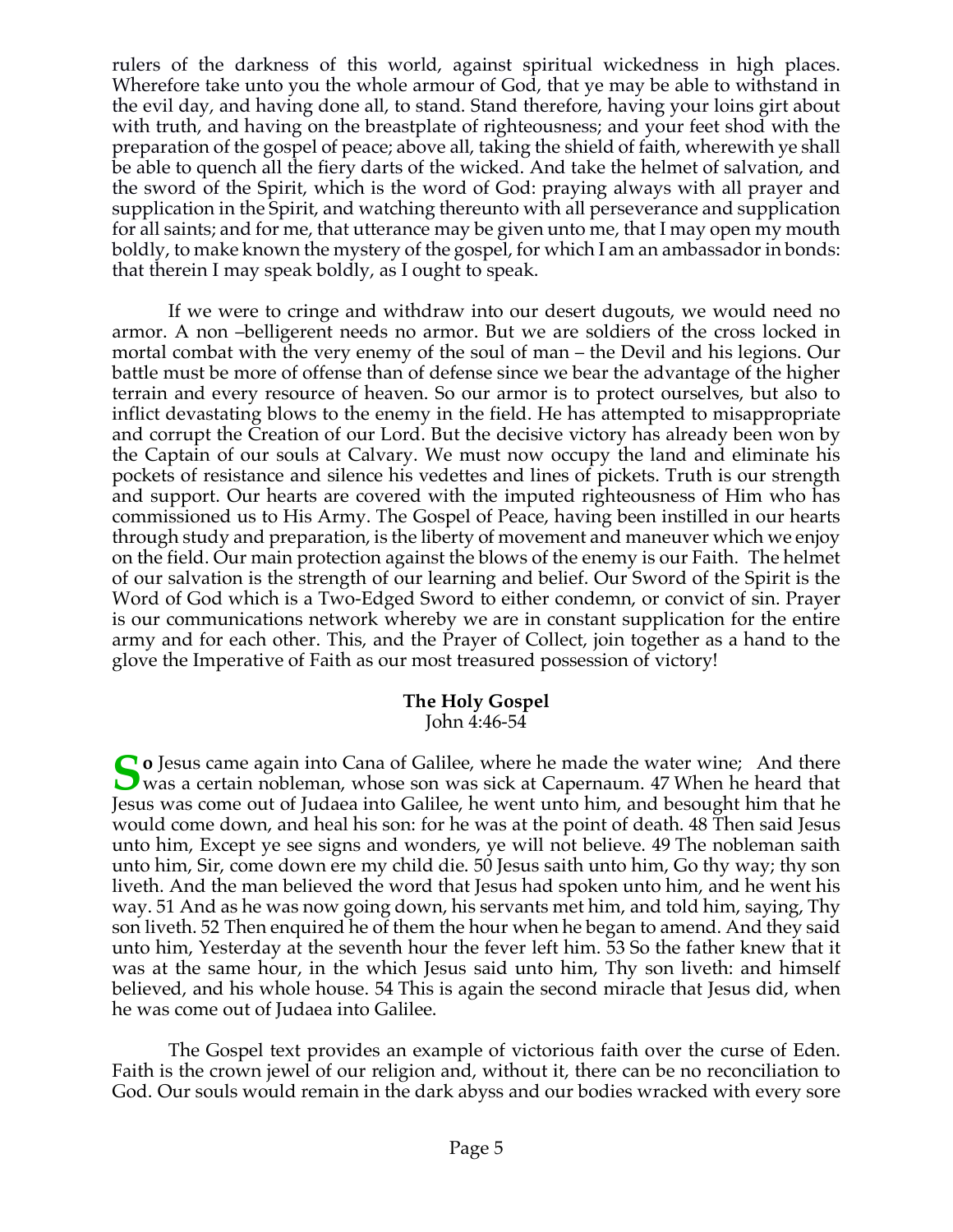and boil without the Balm of the Faith of Gilead. The Gospel is a fitting benediction to that overcoming faith described in both the Collect and the epistle for today.

God would have us, I believe, to learn::

- 1. Believing faith' is a faith that will draw down the miraculous powers of heaven;
- 2. Faith believes where evidence does not appear. "*Now faith is the substance of things hoped for, the evidence of things not seen. For by it the elders obtained a good report. Through faith we understand that the worlds were framed by the word of God, so that things which are seen were not made of things which do appear*." (Heb 11:1-3);
- 3. Faith must have a vehicle upon which to move hearing;
- 4. Faith compels us, in our dire need, to draw on the smallest morsel of faith to satisfy that need;
- 5. Our proper response to faith is immediate and without delay or procrastination. Its urgency is compelled by love.

Cana has been blessed with the first miracle of Christ, and a land that lends itself, by faith, to one miracle shall receive more. "*So Jesus came again into Cana of Galilee, where he made the water wine*." This is the city at which Jesus, in due regard for the high esteem in which He holds the first institution of God at Eden, honored the same estate by turning six large, stone vessels full of water into wine. It was a divine tribute to Marriage as an institution. Now, Christ, in His second miracle, will pay tribute to the blessed fruit of marriage – the child! The miracle would issue from Christ at Cana, and find its fulfillment in Capernaum, in the healing of a young boy.

There was a nobleman with connections to the power of the ruler whose son was deathly ill at the point of death. There was no earthly hope for the son so insidiously had the fever possessed his small frame. "*And there was a certain nobleman, whose son was sick at Capernaum.*" Capernaum was some sixteen miles from Cana; however, that was a good day's travel in the time of Jesus. The nobleman had, without doubt, sought after every remedy, treatment, and physician at close hand who might improve his son to no avail. He had, most likely, expended every resort. When hope faded as a distant star on the horizon, suddenly, there came news of the coming of the man called Jesus coming out of Samaria into Cana of Galilee. He may have been present at the first miracle of Jesus at Cana, but not likely in my thinking. Certainly, he had heard of the miracle for it was voiced abroad in the area. Suddenly, that fading star of hope became, to our nobleman and loving father, the Bright and Morning Star! Hope often gives birth to the primitive germination of faith, and so it was for this nobleman.

*47 "When he heard that Jesus was come out of Judaea into Galilee, he went unto him, and besought him that he would come down, and heal his son: for he was at the point of death.*" He had not seen Jesus previously in all likelihood, yet, when he heard that Jesus was coming, hope gave over to the early yearnings of faith – there was Light breaking over the distant landscape! "*So then faith cometh by hearing, and hearing by the word of God*." (Romans 10:17) Perhaps the nobleman had heard at the lips of a single, or many, witnesses. But SOMEONE had told him of Jesus and His coming. How sad that many have not had the benefit of hearing that Jesus has come, and will come again! I might add that ALL are at the very point of death without Christ. The need is great to carry the Gospel into every dark corner.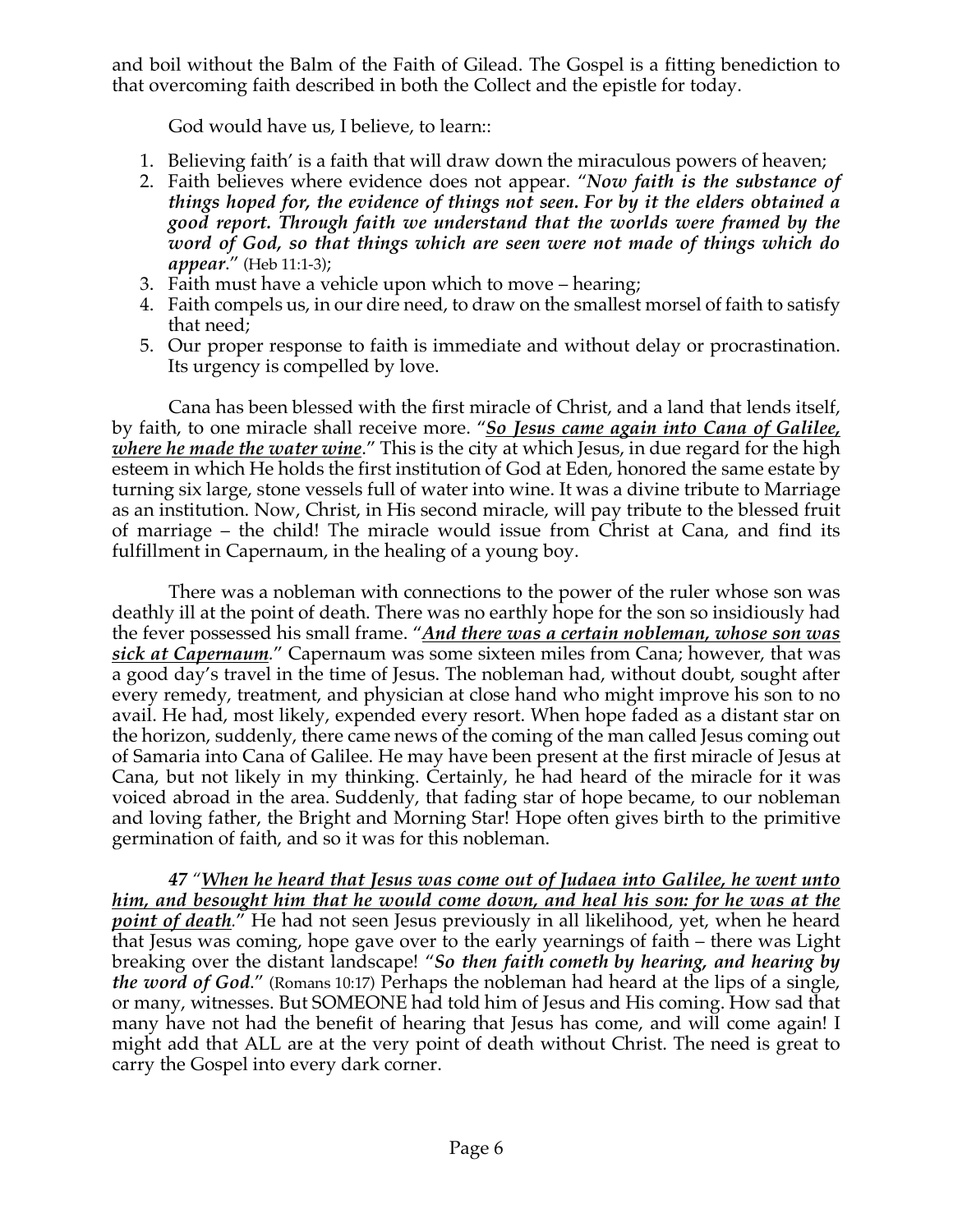It was the elemental tug of faith that impelled action on the part of the distraught nobleman and father. Such a faith crosses all lines of class and stature – the poor as well as the rich and powerful. There comes a moment in the lives of great men such as General Naaman of Assyria whose leprosy made wreckage of his life, to the poor blind Bartemaeus whose hope hinged on the miracle he besought from a man he could not see outside the gates of Jericho. When all hope is abandoned, there remains only faith to rekindle its warm light. So, desponding of all possibility of an earthly cure, the nobleman now latched onto the Fountainhead of all Hope and Healing in that early touch of faith that suddenly penetrated the fortress walls of his heart. Here we see a man of great influence begging a favor of a poor itinerant carpenter! Does this make sense? No, it doesn't make a bit of worldly sense, but the actions of heaven are not dictated by worldly intelligence. Life and death matters (which are the concern of Heaven) breach all lines of royal propriety and academia. No time for role-playing when his son is at the very point of death! So, he begs mercy from an unlikely source, but the only Source of life and miracles. What may seem unlikely to the world may make perfect sense with God.

How would the itinerant Master receive the nobleman of stature? He makes a very telling statement of fact. He is not questioning the nobleman's faith, but EXPOSING it as a contrast to the lack of faith that abounded among common men. *48 Then said Jesus unto him, Except ye see signs and wonders, ye will not believe.*" This man had not seen signs and wonders as many of the latter multitudes had seen, yet still did not believe. This man had not seen, yet believed still! That is the faith that begets miracles and the favor of God! This approach is very like a father telling his precious little daughter, with tongue in cheek, "Surely you do not want this candy treat – you are just pretending!" Jesus already knew the heart of this nobleman. He would have those who listened to his pleas to know his heart of faith as well. There is no discouragement or rebuff that will quench the light of earnest faith.

The gentle rebuff of Christ in no way diminishes either the faith, or its kindred, perseverance, of the nobleman. His nobility of character comes to light in his manner of responding to Christ. It is as if he knows that Christ will not deny him. His faith has told him this. *49 "The nobleman saith unto him, Sir, come down ere my child die.*" "Please, Lord, let us not mince words – my son will die if you do not come down!" He knows Jesus well enough in his heart of faith that He will not slam the gates of mercy on a child – and He never has done so! He spoke out of faith but not out of mature spiritual knowledge. He believed that Jesus must personally come to where his son was to heal him, but faith and divine power knows no distance.

Having exposed the child-like faith of this nobleman to the multitude gathered, Jesus speaks again, *50 "Jesus saith unto him, Go thy way; thy son liveth. And the man believed the word that Jesus had spoken unto him, and he went his way.*" If the man did not understand before that Jesus need only say the Word, and not come personally to heal his son, he knew it now form the lips of Jesus whom he believed explicitly. The nobleman had no need of pressing his point further….mission accomplished! He immediately believed the word of Jesus and went on the trip back to his son at Capernaum. God will give this man CONFIRMATION of his faith is a most delightful way. Faith of the believer is ALWAYS confirmed in due time. We may be facing challenges that appear to have no end other than tragedy, but clinging to that morsel of faith that has been planted in our hearts; we believe the impossible….and the impossible comes to pass!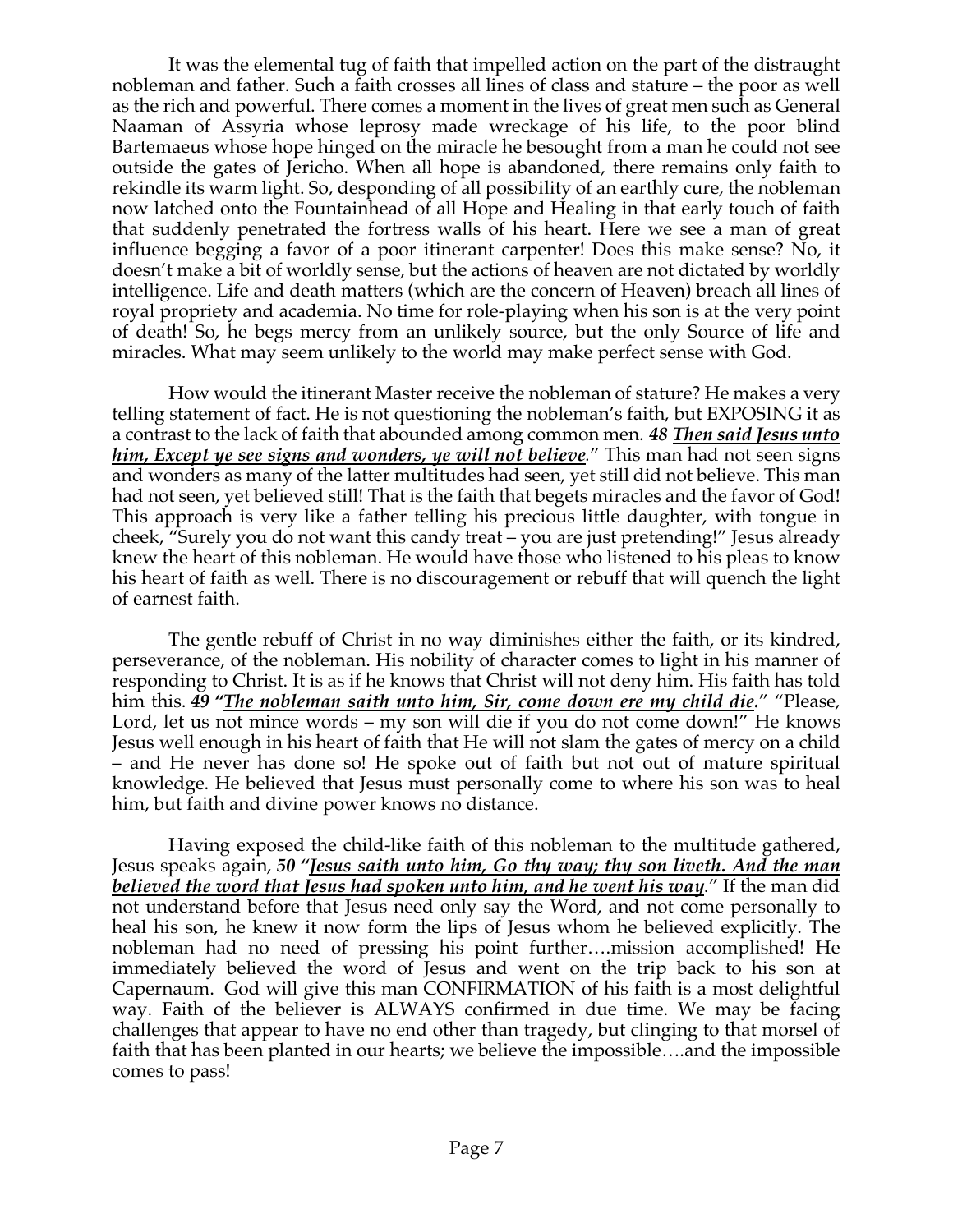The servants of the nobleman have been standing a sorrowful watch over the man's son whom they most likely loved more than even the nobleman himself. Suddenly, they noted his perilous fever had broken and the boy was well – as well as he had ever been! In amazement, they ran along the road to Cana to tell the nobleman*. 51 "And as he was now going down, his servants met him, and told him, saying, Thy son liveth. Then enquired he of them the hour when he began to amend. And they said unto him, Yesterday at the seventh hour the fever left him. So the father knew that it was at the same hour, in the which Jesus said unto him, Thy son liveth: and himself believed, and his whole house.*" Note here, again, the direction the man was traveling. He had experienced a mountain-top experience with the Savior. Any direction we take after being with Christ in either presence or prayer is down again to the valleys in which we must move and labor. When told that his son lived, he inquired of the time of his improvement for the sake of confirmation of his faith. The journey from Cana to Capernaum was at least a day's travel. When told that the son recovered the previous day at the  $7*$  hours (1 P.M.), the nobleman was not surprised but rejoiced in the confirmation of that small kernel of faith that had brought him face-to-face with Jesus. I hope you, too, have had that kernel of faith that has brought you face-to-face with Jesus. After that encounter, that kernel will grow into a hundredfold, an even untold harvests of souls.

We must not dismiss the results of the faith of the fathers for the children. Remember Zaccheus whose was saved with his whole household at his faith in Christ. See here how the noblemen believed AND HID WHOLE HOUSE (including servants). We have the promise of God that our children shall not depart in old age from that righteous path wherein the fathers walked if they are trained up in the nurture of the Word of God. One of the imperatives of baptism is to raise the child according to the promises of God, and that child shall confirm the faith of the parents in due time. What a glorious and loving Lord we have in Christ!

## *Sermon - Rev Jack Arnold*

#### *Church of the Faithful Centurion - Descanso, California*

The service today was held at Kansas City Executive Airport with Paul Martin in attendance due to travel.

Today's sermon tied the Collect, Epistle and Gospel together and talked, as is oft the case, of the need for action, not simply diction.



Consider these words from the Collect:

… Grant … thy faithful people pardon and peace, that they may be cleansed from all their sins, and serve thee with a quiet mind ...

We ask God to pardon our sins that we might serve Him with peace of mind. That we might do His Work without having to worry about our fate. It is good to have a clear mind when you go into battle, to be free of worry that you might do your best. You do not want to have a foggy mind when you are doing an action that requires your best concentration, so that is what we are asking from Him. To give us clarity of mind that we might do what is right.

We need His pardon and peace to cleanse us from our sins, to enable us to have a mind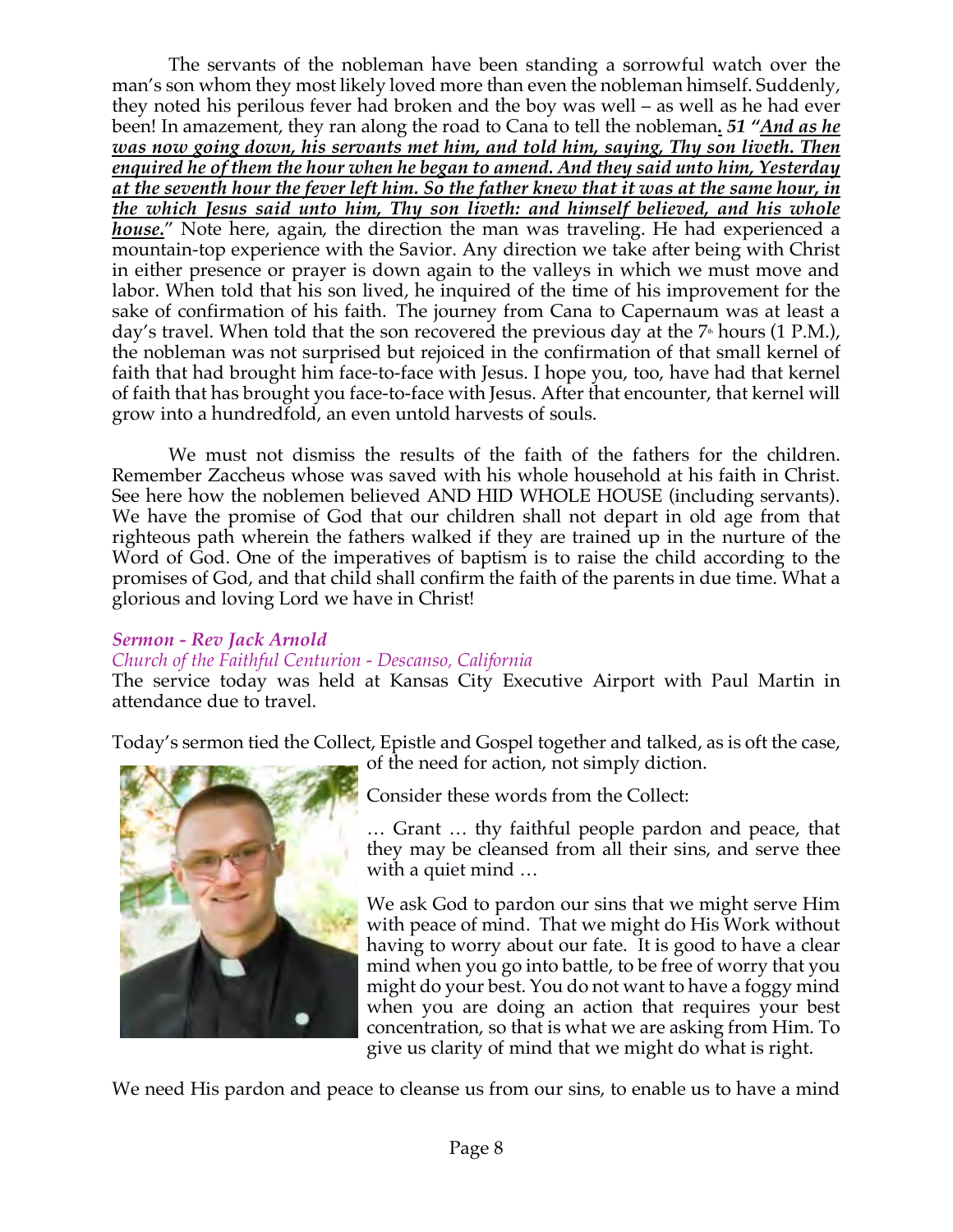that is quiet and focused on doing His will. It is a difficult thing to quiet our minds at times, but it must be done, so that we can focus on doing our best from Him. His pardon and peace will help us clear our minds from worrying thoughts and distressed thoughts, if we will but let Him in. The pardon and peace He gives is a perfect pardon and peace, He only asks that we go forth in the world and spread His Word, which will give the perfect pardon and peace to all that accept it.

When we mention peace, it is a very different concept from what people in this world think of it. It is not just about drugs, and rock and roll. It is far from it and something more solid and consistent than many people in this world think of it.The peace that God gives us is the calmness in our soul when the world is crumbling around or even on us. When things are going wrong at work, school or home, peace is the feeling that God is with us and that we have nothing to fear from whatever it is that is troubling us. For whatever is troubling us be it work trouble, school trouble or home trouble, cannot be greater than Him who created us and all of creation and all the planets and all of the stars. It is the sureness that we service Him who created all things and sent His Son Jesus Christ to die for us, that we might have eternal life. It is also knowing that through His Son we have that eternal life and that we do not have to fear death unlike those who do not believe.

It is that peace of mind and soul that comes from knowing that when we die, we will be spending eternity with God and Jesus. It helps us to know that this is only a transitory phase. And if we let it this peace will take the place of worry. This is something that people that tend to worry, such as myself need to remember. You can then concentrate on what you can do and not be concerned with what you cannot do; for if you cannot really do it, it is pointless to concern yourself. That is the whole point of peace, having it will give you calmness and rational thinking to do what you need to do for Him. The peace gives you the confidence to perform actions, even in difficult and very trying circumstances. Once again, action, not diction, is paramount.

Not everyone will accept it though, even though all should accept the offered gift, it does not mean they will. We have to realize this, and some may not accept it at first, but it does not mean that we should give up on them, but rather let the Holy Spirit plant the seed, as He plants a seed in our hearts. As our fallen nature attests, we are not instantly transformed into a different person overnight, but rather thorough many days, weeks and years of practicing Christian beliefs, through reading Scripture and being around other believers. The transformation happens in a gradual process, that continues all of our lives. And so it will be to with some of the non-believers we encounter in our lives, that seed we plant may germinate in time to bring them to Christ.

Paul gives his clearest definition of the spiritual war between the forces of Satan and those who would follow God. It not only assures us that there is a spiritual war, but it warns us that apart from utilizing the weapons which God has provided for us, we are hopelessly underpowered. This passage tells us what our divine weapons are. Beyond this, these weapons imply the nature of the struggle which we are in. The weapons which God has provided for us are those weapons which best repel the attacks of Satan, and thus we can learn a great deal about the nature of Satan's opposition from simply considering each of the weapons at our disposal:

Clothing Truth; this our cloak, as well as our cover;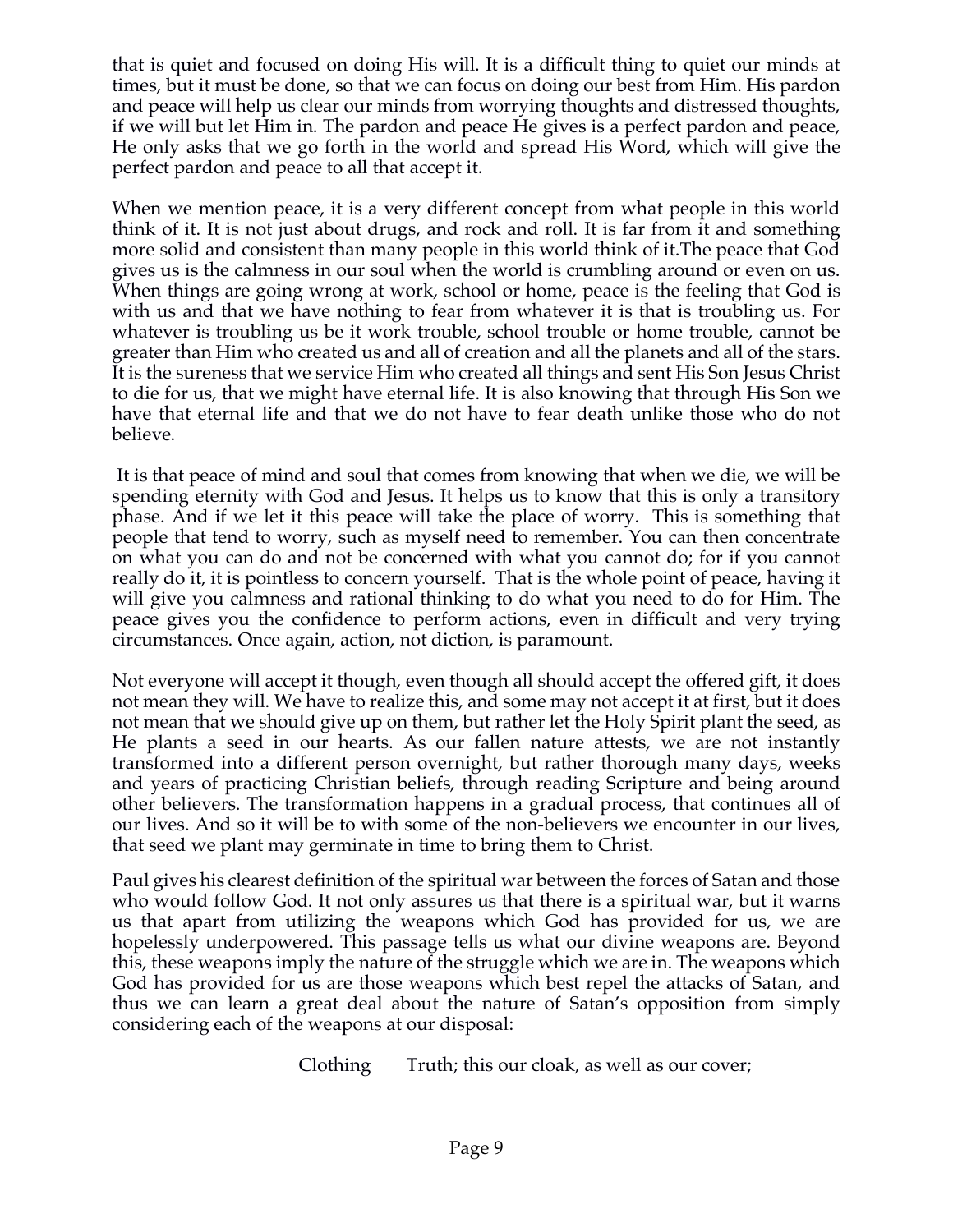| <b>Breastplate or Armored Vest</b>                                                   | Righteousness; being at one with the One True and<br>Triune God;                                                                                                                                                                     |
|--------------------------------------------------------------------------------------|--------------------------------------------------------------------------------------------------------------------------------------------------------------------------------------------------------------------------------------|
| <b>Boots</b>                                                                         | The Gospel; the Word of God will get you there;                                                                                                                                                                                      |
| Shield                                                                               | Faith; able to not only ward off blows of evil, but<br>quench the fiery darts hurled at us;                                                                                                                                          |
| Helmet                                                                               | Salvation; we are saved already, thus we cannot be<br>harmed by any of the forces of this world, the<br>armored helmet of the gift of salvation given to us by<br>our Lord will protect us in the end, the only time that<br>counts; |
| Weapon                                                                               | Up to now, the equipment has been defensive or at<br>least supporting; but to win a war, you need to be on<br>the offense, our offensive weapon is the sword of the<br>Holy Ghost, the Word of God!                                  |
| Now, what to do? We are clearly commanded to take an offensive role, to go where the |                                                                                                                                                                                                                                      |

battle is. We are not called to be at the rear, but on the front lines, in this spiritual battle. With the help of the Holy Ghost, we should be using our tongues boldly as St. Paul says, to spread the Gospel. You don't play the defensive in this spiritual battle, as in tactical warfare, nobody ever won a battle by being stuck on the defensive. You must go out and preach boldly and speak the truth and not worry about the consequences of doing so. The problem with the church today is that they are afraid of offending people and just think the best way to reach the lost people is to get along with them. This will not work, this concept is basically aiding and abetting the enemy, also known as treason. We must not commit this dreadful act!

We must not be afraid to preach the truth of the Gospel through ought the world and not worry ourselves with what the world will think. For what the world will think is not as important as what God thinks. And by the word bold, we are not to put a holier than thou air and talk down, nor are we to cruelly shout down the opposition, but with confidence in our voice, we will not allow ourselves to be intimidated by the enemy. We will do our actions and say the truth with clarity and confidence. That is what it means to preach the Word boldly.

The Word spreads "by word of mouth" and by action. It does not spread by mouth alone! There needs to be work backing up those good words. Your mouth, your actions!

Speaking of actions, Winston Churchill said, "Never give in--never, never, never, never, in nothing great or small, large or petty, never give in except to convictions of honour and good sense. Never yield to force; never yield to the apparently overwhelming might of the enemy. $\frac{n_1}{1}$ 

Churchill was not the first. God wants us to persist. Consider the case of the nobleman of Capernaum. The man asked Jesus for help for his son. Jesus did not immediately grant the request as He needed the man to persist to make a point for those around him. He responded as he often did to Jews, "Except ye see signs and wonders, ye will not believe." The man persisted and because Jesus saw faith in him, he said, focusing his attention on faith in God, "Go thy way; thy son liveth" or "Be on your way. Your son is alive." In other words: "Do not worry. My Word can heal your son at a distance." The boy was healed in the very instant when Jesus spoke the Word. The father believed this Word. So did his

<sup>&</sup>lt;sup>1</sup> Sir Winston Churchill, Speech, 1941, Harrow School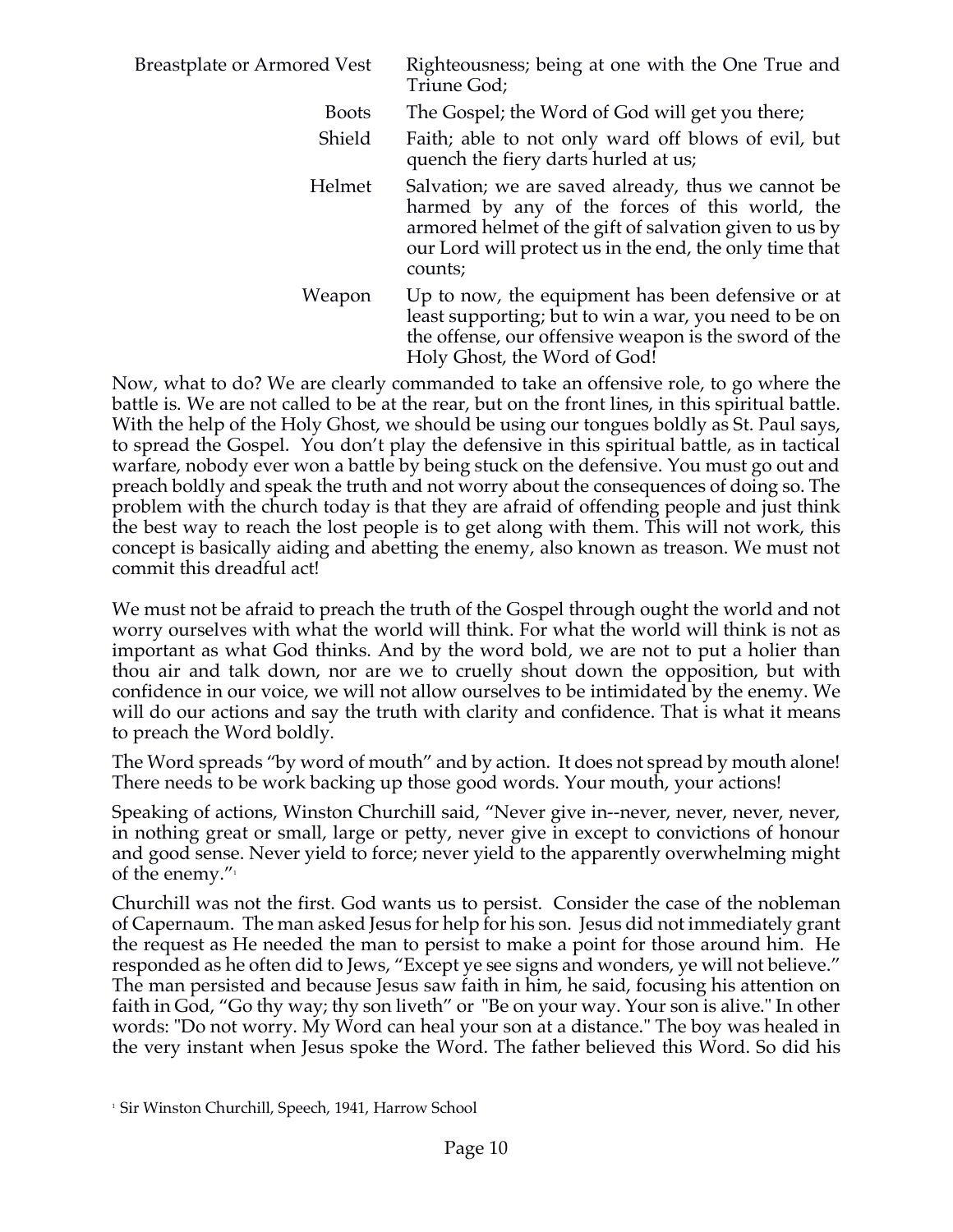household, wife, children and servants. More than one person was healed on that occasion.

This miracle shares characteristics with the previous healing of the Centurion's son:

- Jesus has just come back to Galilee.
- Someone comes to him with a request.
- Indirectly Jesus seems to refuse at first.
- The person persists.
- Jesus grants the request.
- This leads another group of people (his disciples, the nobleman's household) to believe in him.

• Note the necessity of trusting in Jesus as the giver of life. Of the text, Luther wrote: "Although the Lord performed miracles and signs to make Himself known and to lead people to faith in Him, the underlying purpose was to focus their attention on the Word rather than on the signs which served merely to attest the truth of His testimony. Faith must rest on the Word of God." Another Lutheran theologian wrote: "In affliction faith is practiced and chastened. If a person can see, taste and experience the help and grace of the Lord, then that person learns to trust the Word and nothing but the Word. That is the true faith, trusting the Lord for its own sake. Such faith comes not from flesh and blood. It's the Lord to which faith clings. That almighty Word works faith."

Jesus led this nobleman from a "miracle" faith to a true faith in His Word. He does this to us also.

"Be on your way. Your son lives." This Word of Jesus was not only a prophecy. It had the power to heal the sick boy. And this Word took the nobleman's worries away. As it will take ours away if we will let it.

As we see in the Gospel, persistence is a very important part of the Christian life, it helps build our character in bad times, and also in good as well. No matter what we are going through, the persistence in faith is what builds us up as Christians, to keep going in times that are less than pleasant, as we continue to progress as pilgrims to Our Father above. In distressing times or late at night it is often easy to forget this, but we must remember that we need to keep going, no matter how hard it seems. It is a comforting fact that He is with us in these most distressing times.

We are asked to let God forgive us our sins and go to battle in this world with His armor. With Him all things are possible; when we depend on our own pitiful resources, the outcome is in doubt and the result unlikely to be favorable in the end. When you believe in our Lord and act on that belief, victory is certain in the end. Understand, the result here on earth may not be the one you want, but it is the one God wants for you. God expects you to accept His help and act with His help to gain victory over the prince of this world.

Consider also that God, through our Lord, offers forgiveness. Forgiveness lets you restart your life, regain your foothold, strengthen your soul. If you accept the forgiveness and go forward you can do great things. If you will not, and likewise you will not forgive, you will be bound by the prince of this world and doomed to failure. You will never attain the greatness of which you are capable with God's grace and help.

Do what is right, I would say no matter if there is no one looking; but He is always looking. It is not that hard. Believe, take His help, act on the belief you profess, never ever give up.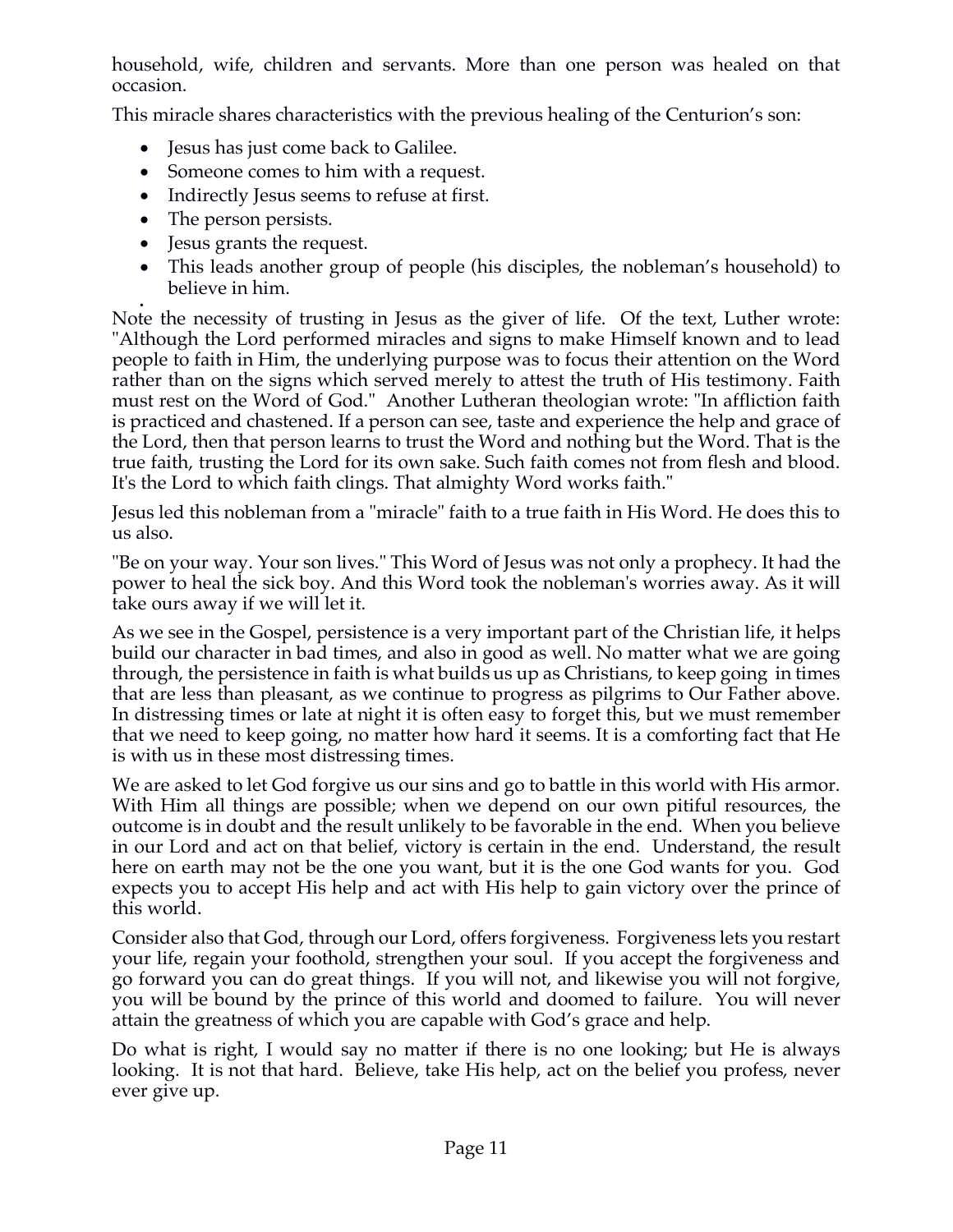Heaven is at the end of an uphill trail. The easy downhill trail does not lead to the summit.

The time is now, not tomorrow. The time has come, indeed. How will you ACT?

The time to act is NOW. Will you act? For whom will you act? Will you count the cost before you act?

Action, not diction, is what counts. It is by your actions you are known.

# **Be of God - Live of God - Act of God**

#### *Roy Morales-Kuhn, Bishop and Pastor - St. Paul's Anglican Church - Anglican Orthodox Church*

Bishop Roy is pastor of the biggest AOC parish West of the Mississippi and is in charge of the Diocese of the Epiphany as well as the Missionary Diocese of South America.

> **Twenty-First Sunday after Trinity** 5 November 2017, AD Ephesians 6:10-24 • 4:46-54 Twenty-First Sunday after Trinity

> > *The Collect.*

**RANT**, we beseech thee, merciful Lord, to **G** RANT, we beseech thee, merciful Lord, to thy faithful people pardon and peace, that they may be cleansed from all their sins, and serve thee with a quiet mind; through Jesus Christ our Lord. *Amen*.

Take the time to closely examine the description



that Paul gives to the armour (armor)he calls "the whole armour of God". He opens this portion of his letter to the church at Ephesus with an exhortation. *10 Finally, my brethren, be strong in the Lord, and in the power of his might. He compels the believers in Ephesus to be strong in the Lord. To be in the power of [His] might.* Do this, Paul writes. Then he proceeds to explain what he means by this. With the whole armor of God, brethren [believers] will be able to stand against the wiles of the devil, which includes principalities [kingdoms, government, laws], powers [all forces involved in the war against God], rulers of darkness in this world [the Hitler, Stalin, Pol Pot, Mao, etc., who mete out evil against the faithful, and finally the worst kind of evil, spiritual wickedness in high places. Why is this the worst? Because it seems to have the authority of some spiritual entity, which gives it more influence to the fallen world.

This spiritual war has been going on since the Fall. It isn't something new, it just gets more and more pervasive as time goes on and Judeo-Christian believe systems are marginalized.

This is happening at all levels of Western civilization. The demeaning or demoting of a certain more that has for a number of centuries caused the greatest rise in spiritual awakening is now being pushed to the dustbin of history. Why is this happening? Satan knows that he cannot prevail against the church as it had stood for centuries, especially after the great Reformation that broke out in Europe in the 1500s. So he finds a better way to dissemble the truth. He waters it down, makes it seem childish, improbable, not useful.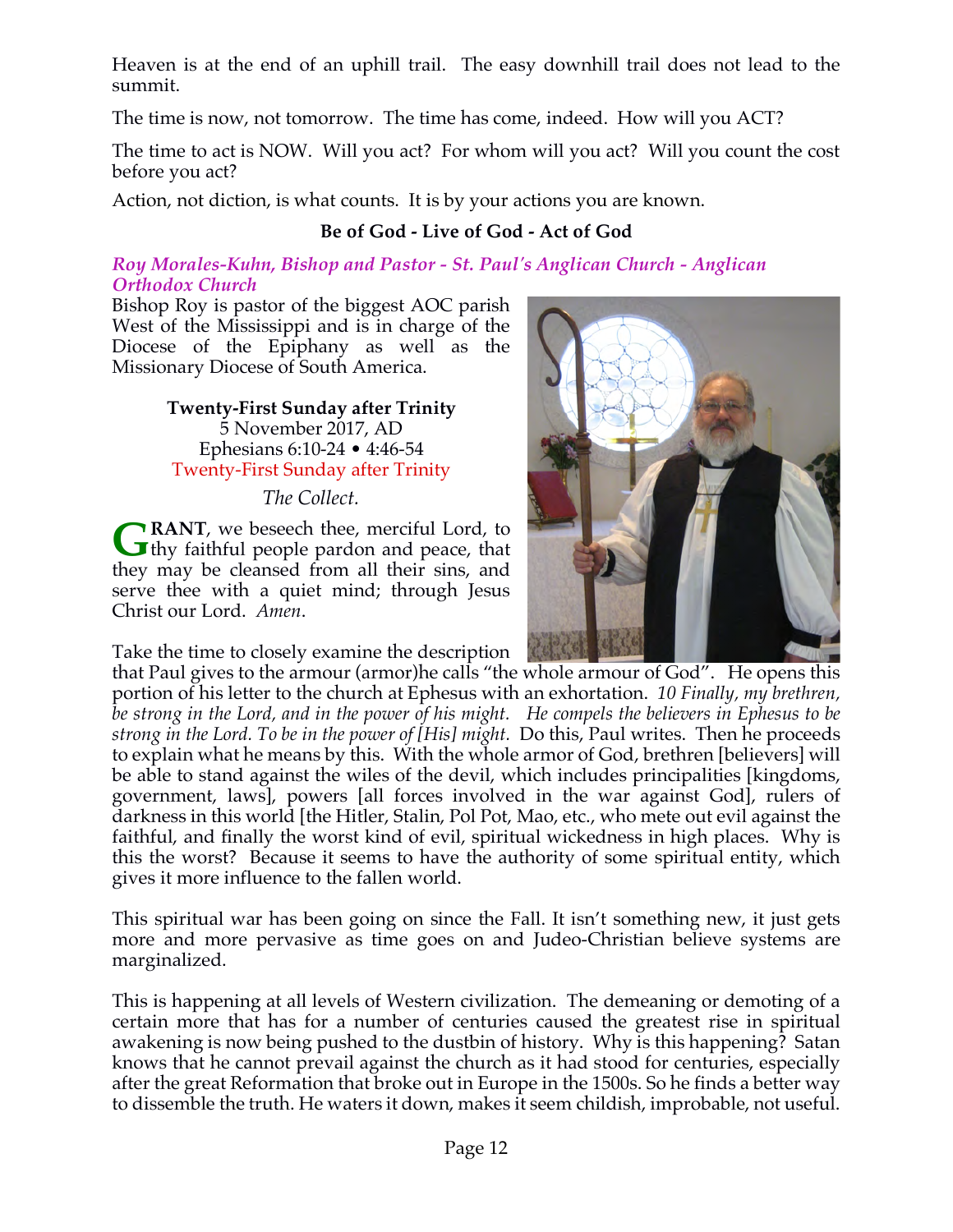Most of this attitude comes from the halls of academia, where godless professors inculcate young people with the sewage of evil that has been simmering in the cauldrons of hell for millennium.

This level of attack was happening during Paul's missionary journeys. A number of times the "wise" of the time attacked or questioned Paul on the validity of his message. If the attack was from the Jews, he used the Old Testament to answer. If the attack was from the Greek/Gentile, he used impeccable logic from the natural world (God's creation) ref. Romans chapters 1-3.

Now Paul knew this type of attack, he experienced it and he knew how to defend against it.

So let us go back and look at Paul's description of the armor.

- A. Loins gird about with truth. Your most vulnerable part of your body, your core (loins) are girded with truth. He will later describe this truth as being derived from the Gospel.
- B. The breastplate of righteousness. We must seek to live a righteous life, give that God sent his Son, his only Begotten Son, to die in our place, to make us righteous. We put on Jesus righteousness to protect us from the evil slung, shot, or fired in our direction.
- C. Feet, being protected by shoes (shod) of the gospel of peace. A firm foundation. Peace creates calm, chaos creates fear and confusion. Standing on a firm foundation we can face the enemy.
- D. The shield of faith, (faith once delivered) that is used to stop and put out all the fiery darts of the wicked. Think about how much is slung in our direction by those who do not believe. Why do they do this? Because they are angry, their god is angry, they are on the losing side. They will be vanquished one day. Satan knows this, but he continues the great lie, that one day he will rule this creation. We know from our reading through out the Bible, that one day there will be a new heaven and a new earth, the new earth will be like the first one created in perfection. Satan is the father of lies, he is the leader of rebellion, he is the absolute opposite of perfection. So he will not rule this new earth.
- E. Now we see the helmet of salvation. Salvation is why we can number ourselves with the saints, we can count on Christ, because he redeemed us. This helmet protects the head, the center of logical thought, the center of understanding who we are, the center of service to the Lord. The helmet of salvation protects this most vital part of our spiritual body.
- F. And finally the first and only part of this armor, the whole armor of God, that is an offensive or defensive weapon, depending on how we use it. The sword of the Spirit provides us with a way to protect and defend against the wiles of the Devil. But please notice the last part of verse 18. "...watching thereunto with all perseverance..." We are to persevere in our fight, we are to face forward in our fight, we are to pray for all those in the fight with us ("...and supplication for all saints...".)

Paul is writing this letter from his prison cell in Rome. He is fairly certain he will not be getting out, even though he asks for prayers to that effect. And yet, he still exhorts fellow believers to do the right thing. To dress properly for this spiritual battle, to put on the whole armor of God, because it is a great struggle. He still wants the faithful to be able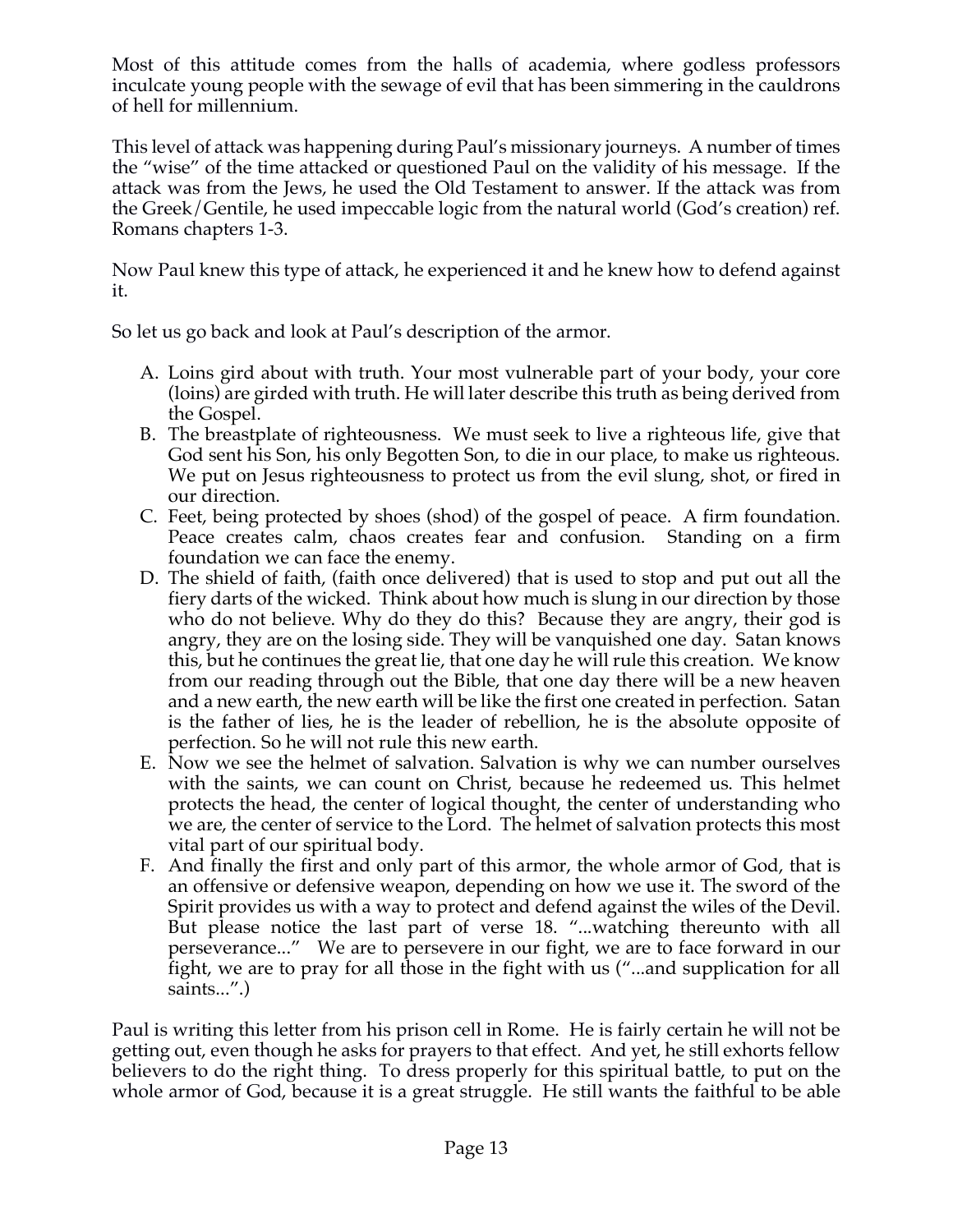to defend against the evil that pervades the world.

One final observation about this armor. It is all forward facing. Notice that with the exception of the armor of the gospel around the loins, the rest of the armor is on the front or forward facing aspect of the believer. It is now on the back, it is not for fleeing the battle, it is not like a tank that protects against most attacks; it is for the believer to face the enemy square on. We are not to flee the scene. Now, understanding the battle and understanding the enemy, there are times and places to make your stand. By all means against that which is against God. When we see church after church give up century old beliefs about marriage, life, right to life, sexual mores, gender confusions, and the like, that is when it is time for the ekklesia or assembly, the Church, to stand and defend the truth.

No weapon that is formed against thee shall prosper. Isaiah 54:17

We are in a time of warfare, and yet our God is our defense, he is our Rock, he is our Salvation, we will not fail. This is how we can understand the phrase "the church militant".

May God richly bless you as you remain faithful to the Word, and remain strong in the battle. Amen.

Let us pray:

O God, who hast prepared for those who love Thee such good things as pass man's understanding; Pour into our hearts such love toward Thee, that we, loving Thee above all things, may obtain Thy promises, which exceed all that we can desire; through Jesus Christ our Lord. Amen.

O God, who hast made all those that are born again in Christ to be a royal and priestly race; Grant us both the will and the power to do what Thou commandest; that all Thy people may have the same faith in their hearts, and the same piety in their actions; through Jesus Christ our Lord. Amen.

Almighty and everlasting God, the Comfort of the sad, the Strength of sufferers, let the prayers of those that cry out of any tribulation come unto Thee; that all may rejoice to find that Thy mercy is present with them in their afflictions; through Christ our Lord. Amen.

The Lord bless us, and keep us. The Lord make His face to shine upon us, and be gracious unto us. The Lord lift up His countenance upon us, and give us peace, both now and evermore. Amen.

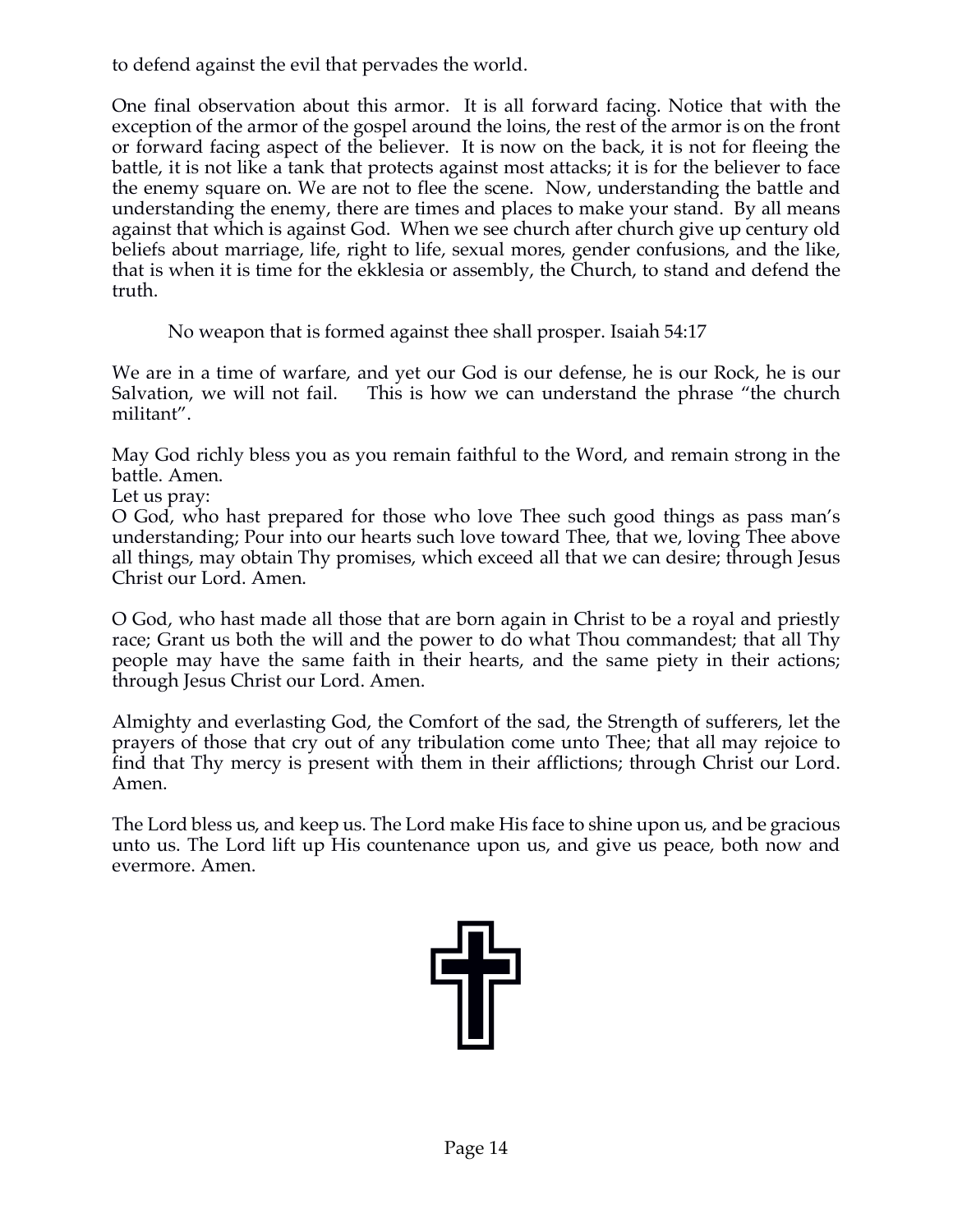## *Bishop Dennis Campbell's Sermon*

Bishop Dennis is a brilliant speaker. He is able to take biblical precepts and make them



perfectly understandable, even to me. Oft he provides the text of his sermons and I take the utmost pleasure in passing them on:

> **Soli Deo Gloria** Twenty-first Sunday after Trinity November 5, 2017

Last Sunday I spoke about the Reformation as both a religious and cultural revival. Most people do not know this, but our ideas of freedom, equality, justice, and

human rights come from the Bible and the recovery of Biblical faith and practice in the Reformation. Remember the Sabbath means you have the right to rest and recreation, just as it means God has the right to your obedience and worship. Honour thy father and mother means you have the right to the respect of your children, and to their care in your advancing years. Thou shalt not kill means you have the right to life. Thou shalt not steal means you have the right to private property, fair wages, decent work environments, and to enjoy the fruits of your labours. Thou shalt not bear false witness means you have the right to justice in the legal system and in everyday human relationships. Thou shalt not covet means your neighbour also has the right to enjoy the fruits of his labour.

These are rights you and I take for granted. They are God given and inalienable. Though corrupt politicians and social, political and religious systems often ignore and pervert these rights, in the name of justice and peace. To such people, justice and peace are code words for more money and power to the elite. But we Americans still believe that we have God given rights, and we expect to be allowed to exercise them. Very few people in the history of the world have ever had even the hope of enjoying these rights, let alone the expectation of them. Most people have lived under severe oppression as serfs and slaves and property of the ruling classes. So, the Biblical ideas of human rights for all people turned the world upside down for the elite, and, though they have modified their methods and tried to appear concerned about the poor and the oppressed, they have never given up their grip on the wealth and power of the world. Still, the Biblical teachings confront them, and any real progress toward human rights and justice in western culture has come to us from Scripture.

Today I want to begin talking abut the five Solas of the Reformation. Sola is a Latin word, for Latin was the universal language of the educated class in the later Middle Ages, and most of the books and important meetings were written or spoken in Latin. Sola is the word from which we derive our English wold, "solo," meaning, alone or only. So we are saying there are five exclusive claims made by the Bible, five solas, which became central points in the Reformation that changed the world. They are, Sola Scriptura, Sola Gratia, Sola Fides, Solus Christus, and Soli Deo Glori. Or in English, Scripture alone, Grace alone, Faith alone, Christ alone, and to the Glory of God alone.

I think we need to start with the last one. Soli Deo Gloria means Glory only to God, or, Glory to God alone. For you Latin scholars, the "i" at the end of the word identifies it as the dative case, which, in this instance, means, "to." Thus, when we sing the Gloria Patri we are singing Glory to the Father, Patri. The caption over Psalm 9 in the Prayer Book is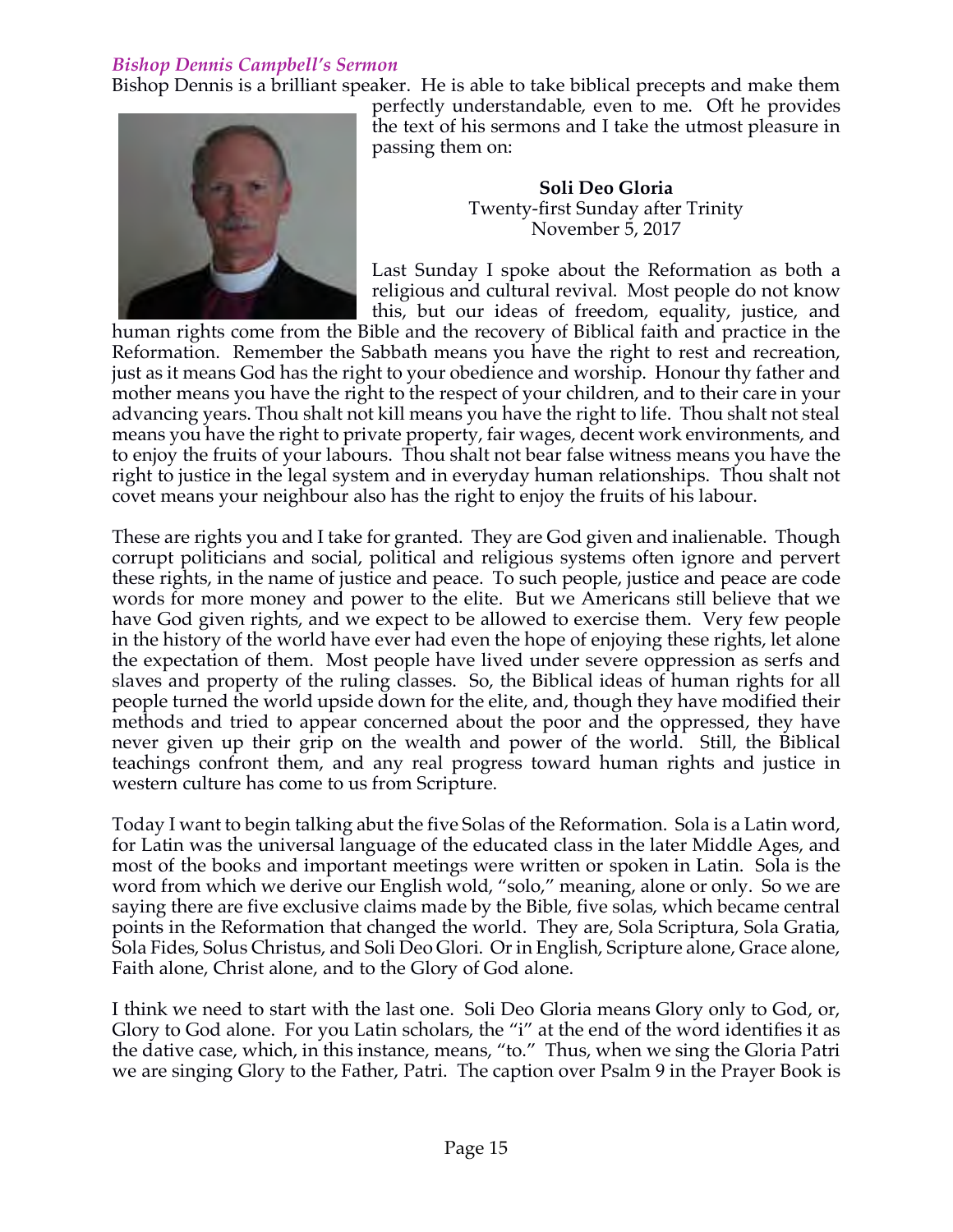Confitibor tibi. Again the "i" at the end of tibi means to something. In this case it is "to God," or as the Psalm translates it, "I will give thanks unto thee."

As you know, one of the great issues of the Reformation was the question, how can sinful people be made right with Perfect God? In more theological language, how is man justified before God? And in more everyday and to the point language, how can God forgive our sins, and still remain righteous and perfect? So, what is the answer of the Reformers? And what are the Reformers trying to tell us about the forgiveness of sins and about God Himself? I think they are trying to tell us three things. First, our salvation is all of God. Second, our salvation is all about God. Therefore, all the glory goes to God.

The Reformation began as questions about the Roman Catholic Church's views on how people are made right with God. The specific question in the minds of the Reformers was, does the pope or his local representative, the priest, have the power to forgive sins? If he does, what is the basis on which people can be forgiven? The Catholic Church's answer is complicated, but Purgatory is a big part of it. The Catholics taught that the soul goes to Purgatory until it is purged from all sin and made completely righteous. You can spend less time in Purgatory if you give money to the Church now. When you give money, the pope grants you an indulgence, allowing you to get out of, or shorten your time in purgatory. There are also works of penance, such as praying the rosary or doing charitable deeds, and there is confession, attending Mass, being baptized, receiving last rites, and a few other things, which helped cancel your sins, and if you did enough of them you actually began to accumulate spiritual capital, called, "merit." The really good people stored up so much merit they could share theirs with you, which either forgives your sins or helps you get out of Purgatory faster.

I have oversimplified their doctrine, because it is much more complicated than that, which is exactly the point made by the Reformers. It's too complicated. The average person could not understand it, therefore, he was completely dependent on the clergy, and sometimes the clergy disagreed. The popes were supposed to Christ's representative on earth, and hold the keys to the Kingdom of Heaven. In other words, they could let you into Heaven or they could keep you out. When they speak ex cathedra, popes are supposed to be speaking under the direct influence of the Holy Spirit, therefore their words are infallible and inerrant. But sometimes one pope's ex cathedra speech disagrees with another pope's. What does the Church do then? Who decides which pope is right?

It was this idea that the pope decided who does or does not get into Heaven, that gave popes the idea of selling tickets to Heaven. They called them "indulgences." "Give money to the Church, and I'll let you in." That is the primary idea behind indulgences. In all of this, and the foundational idea of it all, is that you get to Heaven by your own efforts. You atone for your sins through good works. You buy your way out of Purgatory. You earn or buy the pope's absolution of your sins.

The Reformers could not find these teachings in the Bible nor did they find them in the sermons and teachings of the early Church. Therefore, they were forced to make a decision. Was the Medieval Church right? Or was the Bible and early Church correct? Going on the assumption that the Bible was given by the inspiration of God, and that the early Church, in which the Apostles and their students lived and taught, would know the faith better than people living 1300 to 1500 years later, the Reformers chose the Bible.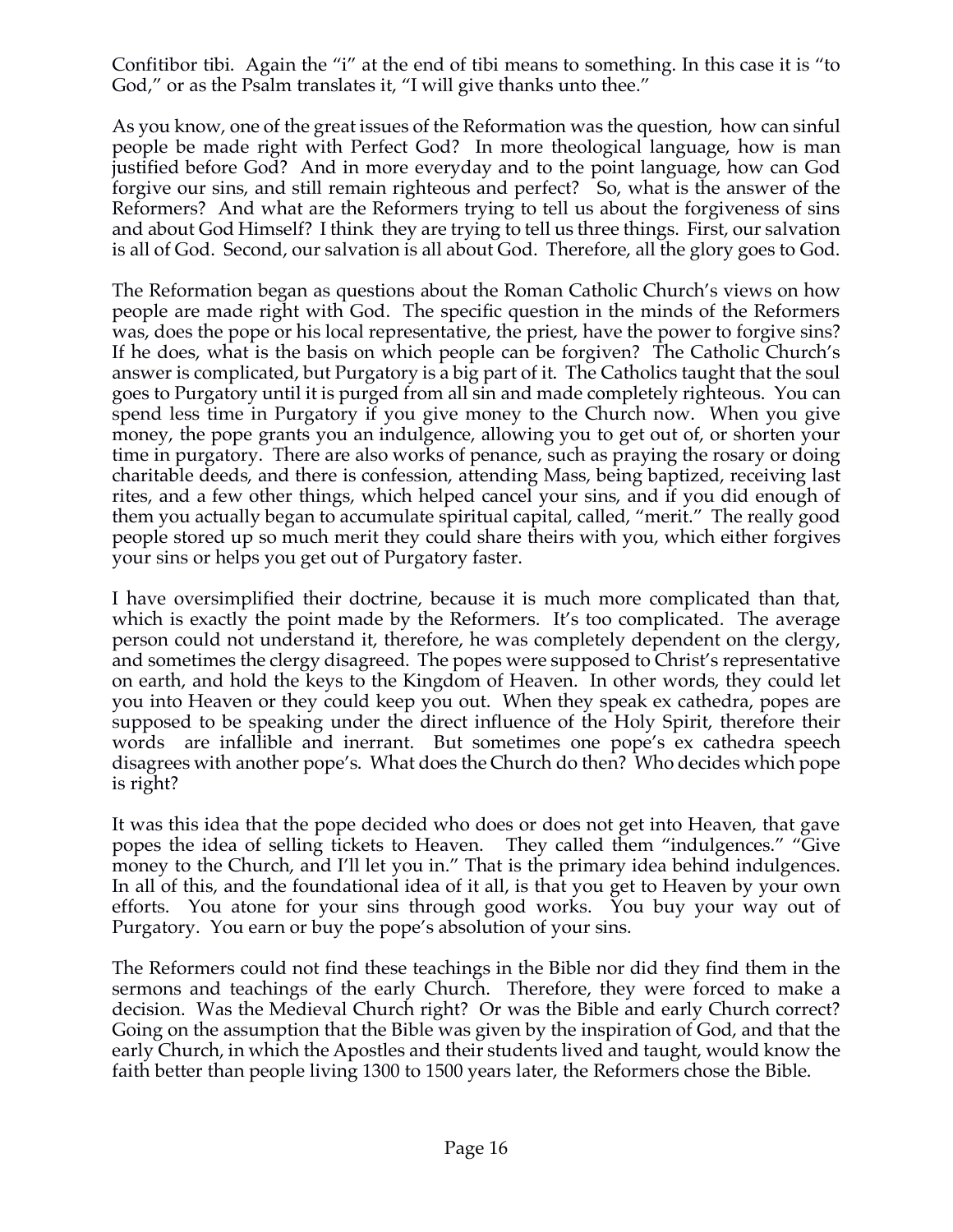What does that have to do with the Latin phrase, Soli Deo Gloria, or the English phrase "Glory to God alone"? Everything. If we earn Heaven in any way, even if we only help earn it, the glory, the credit, for getting there belongs to us. Heaven becomes a prize given to those who are good enough to get in. It becomes the payment God gives to us for being good.

But, if Heaven is a gift from God, which He gives to people who could never earn it, all the credit for getting us there belongs to Him.

According to the Scriptures it is all of God. Our prayer of Confession is absolutely faithful to the Bible when it says "we have erred and strayed from thy ways like lost sheep. We have followed too much the devices and desires of our own hearts. We have offended against thy holy laws. We have left undone those things which we ought to have done; and we have done those things which we ought not to have done; And there is no health in us." There is no spiritual health in us. There is a sickness in our souls, called, sin, that makes us unable to make our way to Heaven.

But, thanks be to God, we don't have to. God has made a way for us. He came to earth, and lived under the same conditions we all live under, but without sin. He was born. He hungered. He got sick. He had to learn to live by faith, just like we have to do. He even died. He had to die by faith, just like we have to do. But in His death, He paid for our sins. We don't have to say buy indulgences. We don't have to do enough good things to cancel out our sins, and earn merit. He paid the price. He has the merit, and He gives it to us as a free gift.

When we go to Heaven, we don't have to find our way there in the dark. He is there now, preparing a place for you in His mansion of mansions. And He Himself said, "if I go and prepare a place for you, I will come again and receive you unto myself, that where I am, there ye may be also." "I am the way, the truth, and the life. No man cometh to the Father but by me.

Our salvation, our forgiveness, our home in Heaven is all a gift of God. We have earned none of it. In fact the Bible tells us, "the wages of sin is death." That's what we earn. But we have Heaven, we have God, and we have it as His gift. Therefore, *Soli Deo Gloria*. To God alone be the glory.

+Dennis Campbell Bishop, Anglican Orthodox Church Diocese of Virginia Rector, Holy Trinity Anglican Orthodox Church Powhatan, Virginia www.HolyTrinityAnglicanOrthodoxChurch.org www.lifeinthescriptures.blogspot.com

--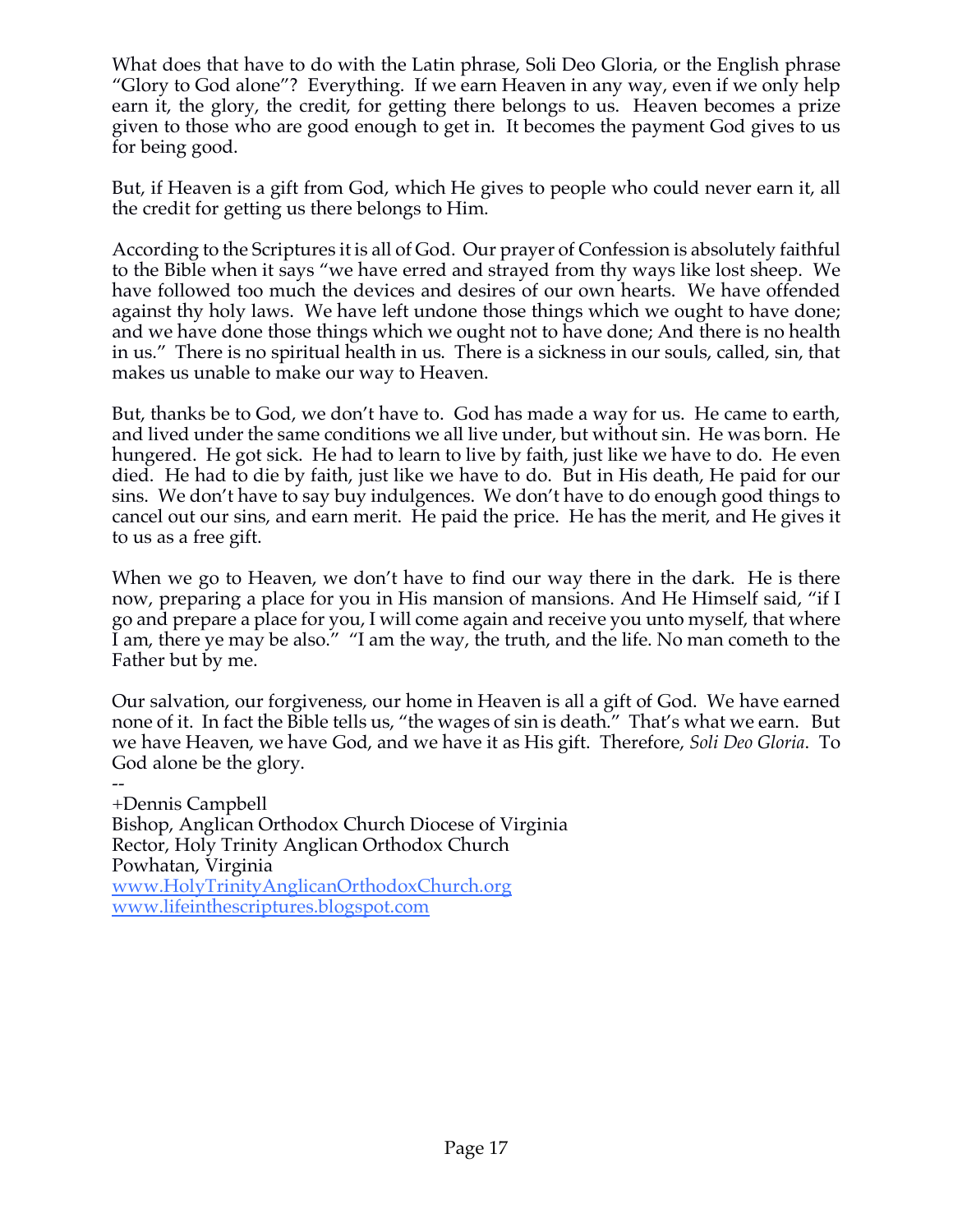#### *Rev Bryan Dabney of Saint John's Sunday Sermon*

We are fortunate to have Bryan's Sunday Sermon. If you want people to come to The Truth, you have to speak the truth, espouse the truth and live

the truth. This is really a good piece and I commend it to your careful reading.

#### **Twentieth Sunday after Trinity**

In today's Gospel our Lord remarked that *Except ye see signs and wonders, ye will not believe.* He said this to a man who had besought him to heal his dying son. The man nevertheless persisted and our Lord sent him home with a message of encouragement that his son was alive. When the man returned home, he found that his son was healed at the very time when



he had been appealing to our Lord for his assistance, and as a result he and his whole house believed on the Lord Jesus.

How many times have we heard the unregenerate say, "If only God would do this thing or that, I would also believe", or "Why doesn't God work explicit miracles in our world today?" I usually reply: "Would you really believe in God on account of their actual occurrence, or would you simply explain away his wonderful works as chance or an accident?" Experience reveals that the latter response will be given over the former because the unregenerate, by their very natures, cannot give any credit to God. They cannot because their master will not permit them to do so.

The Scriptures tell us that the LORD has used signs for a variety of purposes. He has used them to authenticate a prophetic announcement, as in Numbers 16: 28-33 wherein Moses said *Hereby ye shall know that the LORD hath sent me to do all these works... If these men die the common death of all men... then the LORD hath not sent me. But if the LORD make a new thing, and the earth open her mouth, and swallow them up, with all that appertain unto them, and they go down quick into the pit; then ye shall understand that these men have provoked the LORD. And it came to pass, as he had made an end to speaking... that the ground clave asunder that was under them...* The LORD has used signs to strengthen the faith of those who were called to perform a given service and who were incomplete in faith or ignorant of the truth of God, as in the case of Gideon (Judges 6: 36-40). Gideon asked God to moisten a piece of fleece one night and to moisten the ground around the dry fleece the next. Such proved to him that he had the favor of the LORD in his calling to defeat of the Midianites.

The signs of the LORD have also been used to remind us of past blessings and encourage a continuing faith, such as when Joshua (Joshua 24: 17-18) reminded the children of Israel of all the signs and wonders which they had witnessed on their journey through the wilderness. The recounting of these events was enough to spark their faith for they had seen with their eyes the workings of God present with them. Elijah called the people of Israel to witness an awesome display of God when his offering was completely consumed by fire out of heaven along with the very stones of the altar on which his sacrifice was offered. Elijah never once put spark or flame to the wood of the sacrifice, and even had water poured over it which filled a trench that encircled the altar. And lo and behold the LORD consumed it all in an instant. As a result, the faith of many was renewed and a brief period of revival developed in the kingdom of Israel (I Kings 18:21- 39).

Signs confirm God's word. In Hebrews 2:14 we are told that both with signs and wonders, and with divers miracles, and gifts of the Holy Ghost, according to his own will... God confirmed unto his own the work of salvation. Our Lord Jesus Christ through the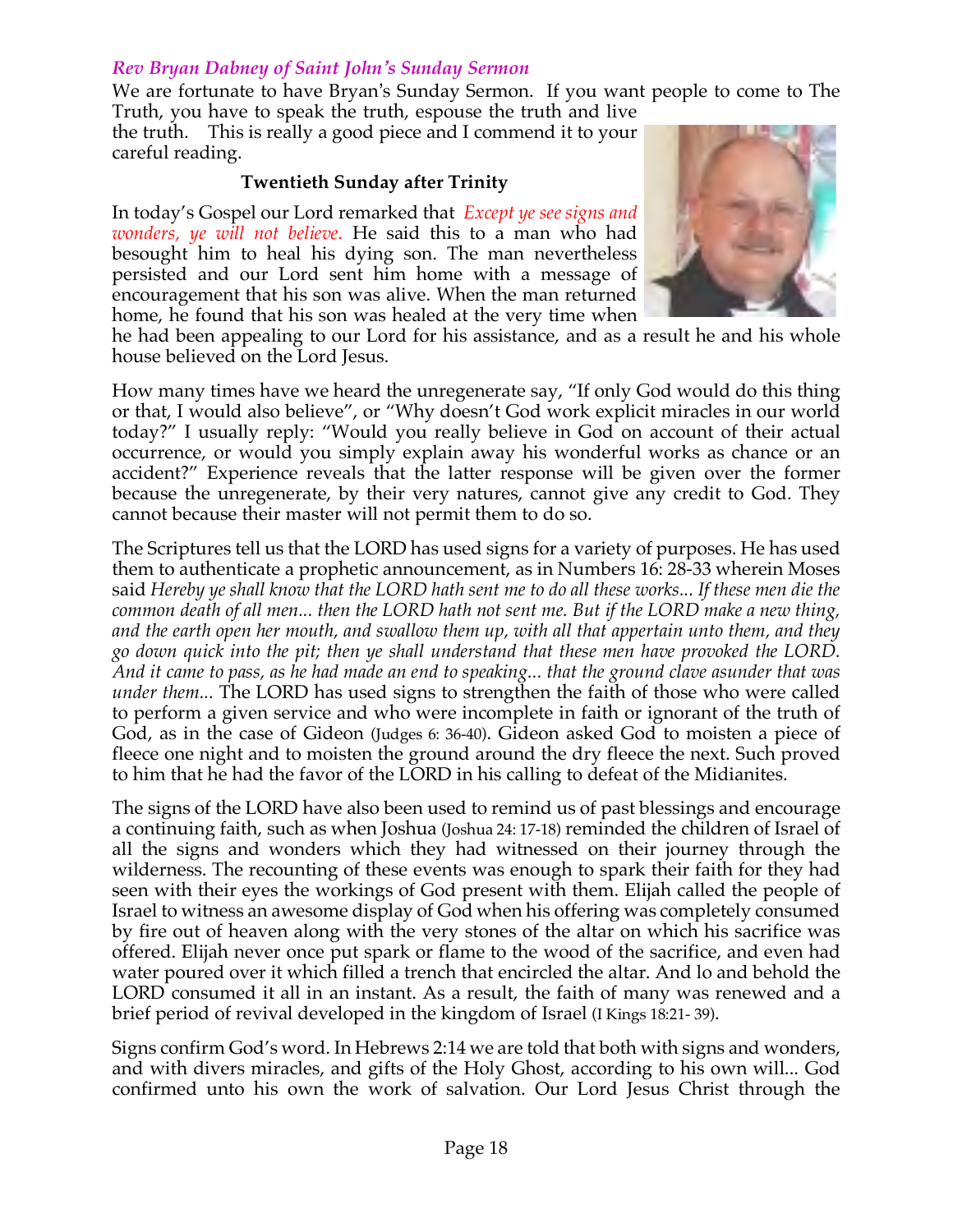workings of the Holy Ghost raised Lazarus from the dead, turned water into wine, healed all manner of ill and injured persons, cast out devils and brought the light of the gospel of peace into a sin-darkened world. He confirmed the faith of many through his works the greatest of which was his resurrection from the dead. Why did Christianity grow and catch on like a wildfire? The testimony of the multitude of witnesses and the proof of the empty tomb spoke volumes and resonated with those whom God had called unto himself of all nations and tongues beginning in Jerusalem and continuing on to the uttermost parts of the earth.

But as we have noted, signs displayed to the unregenerate are not sufficient for them. One would have thought that after having witnessed the plagues that befell the Egyptians such would have quieted any dissent among the children of Israel. Yet, in spite of all that the LORD had done for them, only two men above the age of twenty from the original host which left Egypt— Caleb and Joshua— believed that the people could enter the land of Canaan and take it from those wicked people whom the LORD had promised to drive out from before them. Two out of so many. What a shame. Or, how about the disciples of our Lord at the Garden of Gethsemane? They ran from the scene when our Lord was taken by the temple guards and went into hiding as if their whole world had ended. They seemed to have forgotten the host of miracles which they themselves had witnessed while with the Master. Only after his appearance to them in their secluded retreat following his resurrection was their faith renewed.

As Christians we ought to be watching and alert to our Master's calling. For at any moment God may work all manner of signs and wonders. Unsurprisingly, many will go completely unnoticed. Our very lives are a miracle of nature. Every child born into this world is a miracle— a sign and wonder of the power of God in creation. Consider the complexity of our bodies— how every system must work in the ways for which it was designed. These also represent the thoughtfulness of our Creator God.

If we have received of God the gifts of the Spirit, we will be working in those areas of life in which we have been called. For it is through our efforts within those respective spheres that the hand of God can be discerned in changed lives, and humbled hearts. God desires our love and devotion and all who are called of him will give him those things. May each of you have the courage to heed his calling and live in obedience to his word and commandment.

Let us pray,

**ATHER**, open our eyes that we might see the signs and wonders which you perform **FATHER**, open our eyes that we might see the signs and wonders which you perform<br>daily, and enliven our spirits to do those works which thou hast called us to perform<br>in the couries for these things are ask in the name of in thy service; for these things we ask in the name of our Lord and Saviour, Jesus Christ. *Amen*.

Have a blessed week, Bryan+

# *People in our Prayers* - http://faithfulcenturionprayerteam.blogspot.com/

#### **Why? Prayer is an extremely important activity.**

It is not that God knows not our needs, for He surely does. Yet, Jesus commanded us to ask God for those same needs. In addition to the obvious of asking God for help, offering thanksgiving and the like, prayer helps us focus our thoughts on how we might do God's work.

The Prayer Team of the Anglican Orthodox Church was established to help our members and fellow Christians pray for those in need and to give thanks as well for the blessings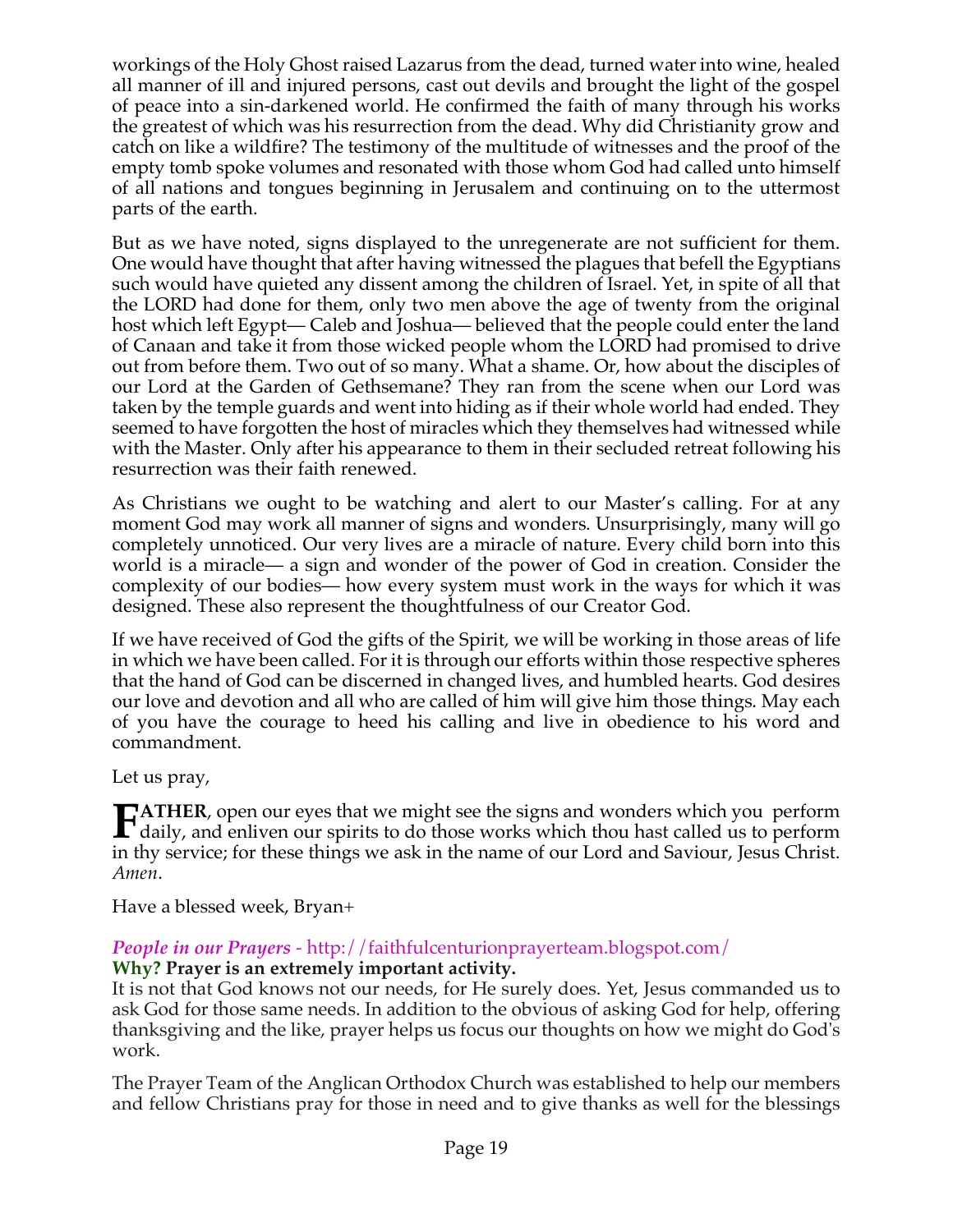we have been granted.

#### **Who can be on the list? Do I have to be a member of the Anglican Orthodox Church to be prayed for?**

No! The only qualification to be on the list is that you want our prayer team to pray for you. We are Christians and are happy to pray for you, no matter who you are. If you want help from God, you are our kind of people.

## **What is the commitment from the prayer team?**

Each member of the team will pray for the desired outcome at last once per day.

## **How do I get myself or someone else on the prayer list?**

You can email one of the prayer team leaders: Jack - jack@faithfulcenturion.org or Dru dru@ faithfulcenturion.org, or call the office at (619) 659-3608 or fill out a prayer card at your church.

## **What should I ask for?**

Depends on what you want. Some people merely want God to be asked to heal their ills and be mentioned by their first name, others want a specific outcome and / or have more of their personal information known to the team. Ask for what you want. It is your desire and need for prayer the team is attempting to meet. For typical examples, see the list below.

## **Updating the Team**

If you are on our prayer list, or if you have submitted a person that you have asked us to pray for, please update one of the team members or Hap in person, by telephone or email. It helps to be able to pray specifically for these individuals including their specific needs; plus if they get better, it is our happy duty to give thanks!

Please note that on the yellow (maybe green or orange if you get an old one) cards at church, you can ask that those to be prayed for have their names disseminated to the prayer team. Those names will be said in church and appear here. Or, you can ask that their names and purpose be kept confidential, then only Hap will know to pray for them.

## *Prayer List Notice – If you have someone on the prayer list and their needs have changed, please let us know. We'd like to update our prayers to reflect the need and most important to give thanks!*

## *Immediate Prayer Please*

- *Jieun* has been through a very difficult time at the hands of people who have hurt her and are out to hurt her further as well as discredit her, she is being kept against her will at the present time. Pray that God will heal her wounds, keep her calm and safe and find a way to release her back to her family, please pray for strength calm and peace for all.
- *Chief Mike Wysocki* finally had heart valve surgery June 2017. He was back in the hospital with a bleeding ulcer, but made it home. Please give thanks for that and pray for the medical team treating Mike that they might pay attention, do their very best and be open to God's guidance. Pray a complete recovery and peace of mind and trust in God for Mike, his lovely wife Wendy and his family.
- *Jim* was in the hospital 18 July 2017, for four days due to fluid around the lungs from Congestive Heart Failure. Please pray the medical team treating Jim might pay attention, do their very best and be open to God's guidance. He is feeling better but this past year has been hard on him physically with four surgeries, starting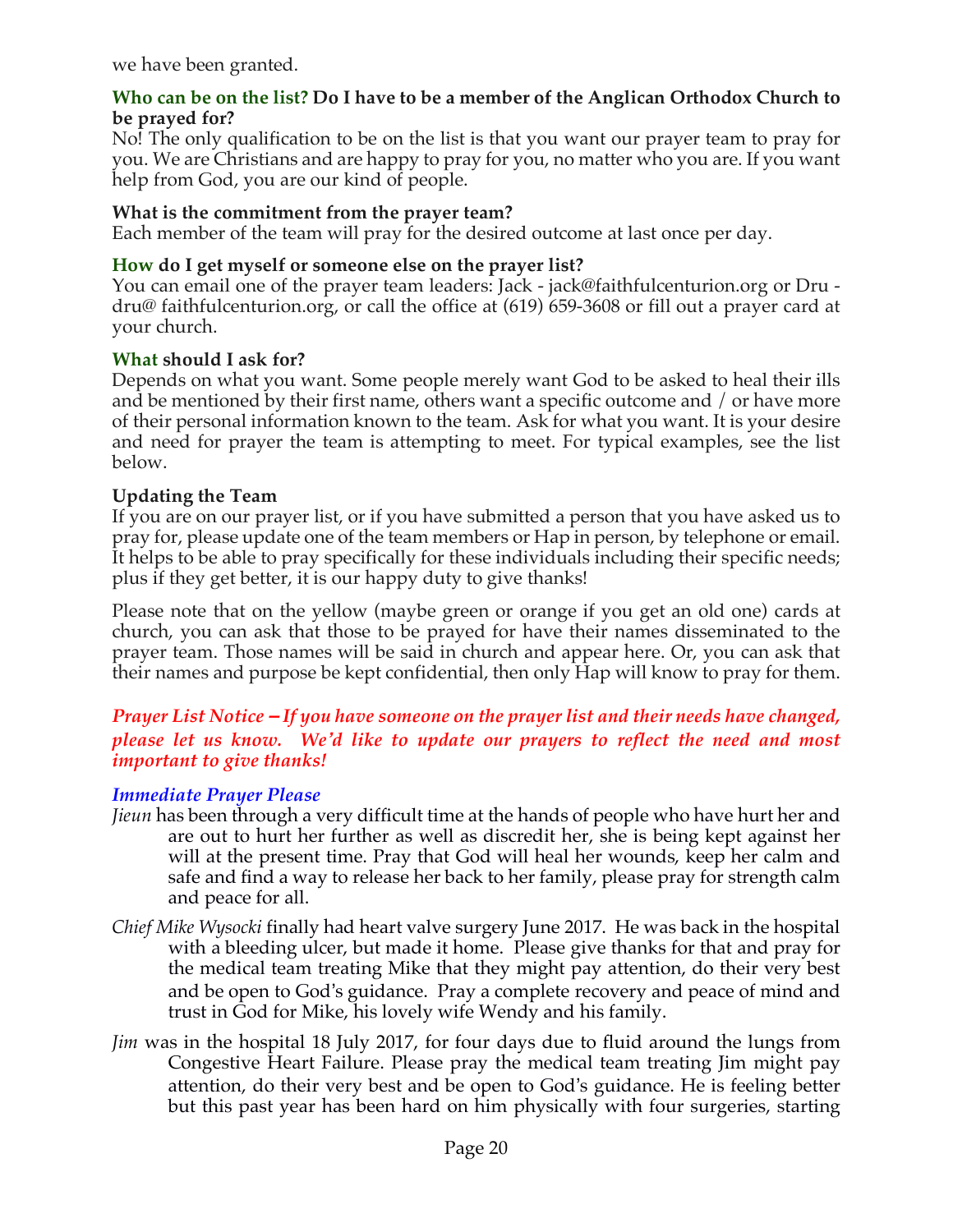with back surgery in June 2016, an eye operation in December and then two operations involving his pacemaker in March 2017 and again in May 2017. All these have weakened him but he is getting stronger and now is back in PT to help rebuild his strength. Thanks be to God. Jim and his family thank you for the prayers and request them to continue as the doctors are still working on medication balance to help his heart not to go back into Congestive Heart Failure. Pray for peace of mind and trust in God for Jim and his family.

- *Ron Cole Klages* is a patriotic former Marine who has debilitating blood clots pursuant to cancerous growths on his liver and unknown other places. His doctors will inform of clinical findings on Monday for further treatment. Please pray for the medical team treating Ron that they might pay attention, do their very best and be open to God's guidance.
- *Jill* was on life support; her family members traveled a great distance to see her and returned home safely. Jill's condition improved to critical, but needs your prayers to continue her recovery.
- *Kurt Thomas* is now home after undergoing open heart surgery in Richmond, Virginia as the result of a life threatening bacterial blood infection which settled in his heart and other places. The infection resulted in a hole in his heart. Kurt. They successfully replaced about half his heart with donor parts. Kurt had a permanent pacemaker installed on 26 March 2017 and he returned to work the first of June! But, now he is having problems with fluid retention. It is a God given miracle Kurt made it through all this. Please join Kurt and Mary, his family and friends in giving thanks. There is still a long and rocky road ahead; please pray for spiritual and physical strength for Kurt, his wife Mary and their family. Please pray for the medical team treating Kurt that they might pay attention, do their very best and be open to God's guidance. Pray also for Kurt to accept what he cannot do at present and concentrate on what he can do. This is a very foreign situation for this Christian warrior. He needs God's help to adapt and prosper.
- *Cindy,* Bishop Jerry's cousin, may need to undergo brain surgery if medication is not effective. Please pray the Lord will extend a hand of mercy and healing to Cindy.
- *Samson Hendrik* has prostate cancer and his kidneys are not working. Pray our Lord Jesus Christ will be close to him and his family of friends during this illness.

## *Travel*

- *Hap, Dru, Jack, Tricia, Hope, Tuck, TW* and many more are on travel this week to Kansas City for the annual meeting of the Organization of Flying Adjusters. Please pray for safe travel and God's will to be done at the meeting.
- *Landon and Jason* are in the British Virgin Islands for work. Pray they will have safe and productive time there. Pray also for air conditioning so they can sleep

#### *Birthdays*

*Shamu* celebrated her 50<sup>th</sup> birthday 3 September 2017,

## *Departed*

- *Duwaine Townsen* passed away the morning of 1 November 2017, please give thanks for his time here on earth and for comfort and strength for his family who remain behind.
- *Colonel Gil Garcia* passed away the morning of 23 October 2017, at the Long Beach VA Medical Center after a long and amazing time here on earth. A strong Christian,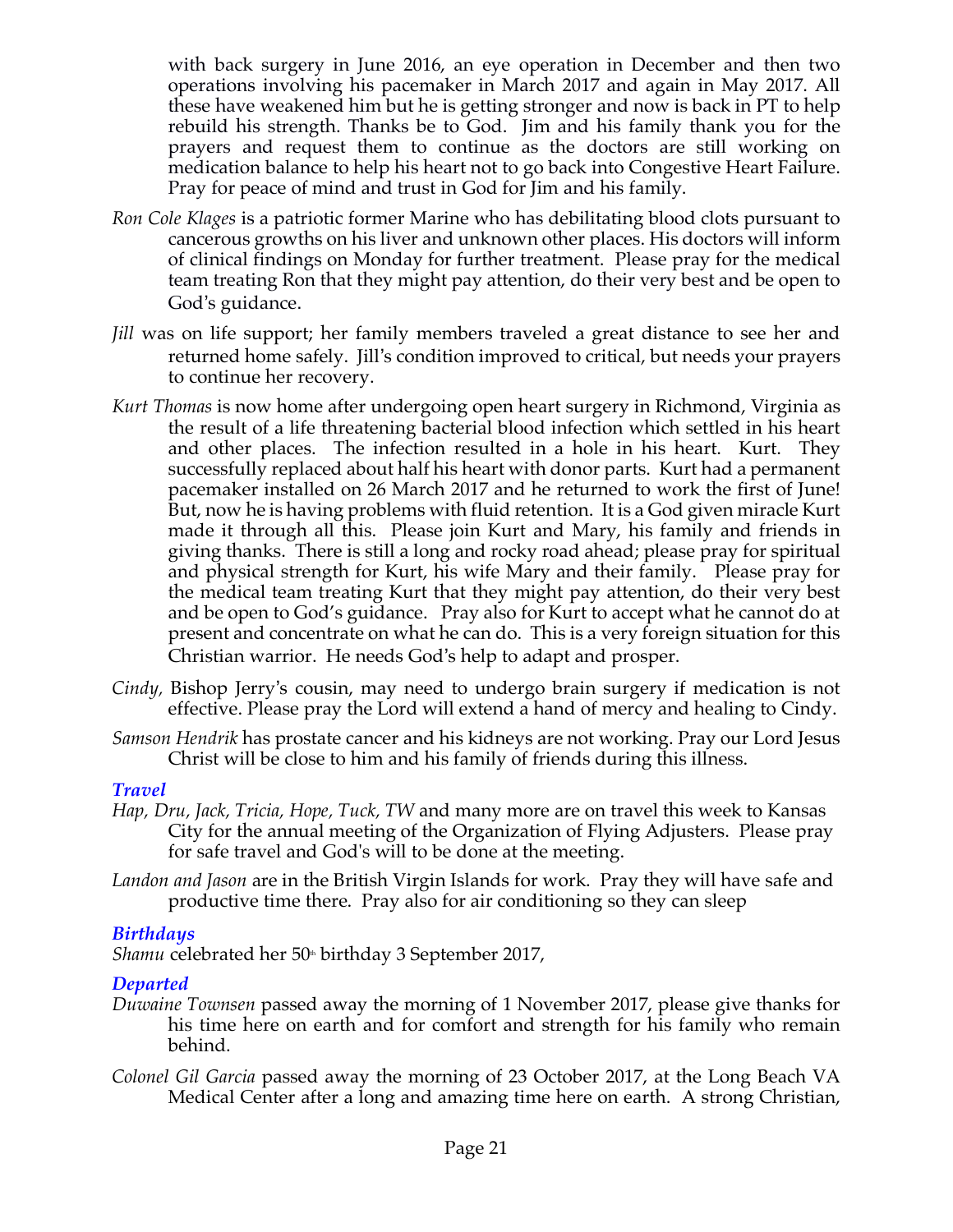husband, father, grandfather, patriot and fighter pilot, he will be missed by all who knew him. Please pray for strength and comfort for his family and friends who of necessity remain behind, in particular his lovely wife Mary.

#### *Move*

*The Thomas Family* are now in Virginia on what was to be a headquarters tour. Pray for peace of mind for Kurt and for Mary and the kids.

# *In need of a miracle or understanding of God's Plan*

- *Doug Lambert* is in the hospital with sepsis of unknown origin. For five weeks they have not been able to find the source of the problem. He is very weak and concerned that no one can find the reason for the infection. He asks that you pray for the medical team treating him to do their best, to be open to God's guidance and for him to keep his trust in the Lord and not worry.
- *Neal* has heart problems and is very weak, he also has COPD, kidney problems, his potassium is too high, he came back from the point of death. He is now home and permanently on oxygen. He is doing well, for that he and his family are grateful and ask your thanksgiving prayers. More importantly, please pray Neal will accept salvation through our Lord and Savior.
- *Paul* is in hospice and ready to meet His Lord. Please pray for Paul as he prepares to go home to be with his family who have gone before him. Pray for the faith of his family to build and the transition to be good.
- *Dot* is an elderly woman with liver cancer. Please pray for Dot as she prepares to go home to be with her family who have gone before her. Pray for the faith of her family to build and the transition to be good.
- *Mrs. Tiffany (90)* has chosen to refuse extraordinary care as it will not gain much earthly time. The Tiffanys have been together for a long, long, long time. Pray for Mrs. Tiffany and her husband as together they begin this Journey to be with their Lord.
- *Saundra* is in ICU with congestive heart failure after a heart operation. She is aged and frail. Saundra is near the end of her time here on earth. Please pray for comfort, understanding, strength and guidance for Saundra and her family who will of necessity remain behind. Pray for the love of God to stay foremost in their hearts.
- *Polly* is in hospice care with dementia and spinal stenosis. Please pray for her as she prepares to go home to be with her family who have gone before her. Pray for the faith of her family to build and the transition to be good.
- *Ron* had a Heart Attack, at the hospital he found out he also has Kidney Cancer. He is a man of faith and is in need of prayer for his health and that the Lord will provide strength for his family.
- *Kathy Cox Merritt* has been receiving Chemo and 12 November 2016, had bowel resection surgery and was given a very bad prognosis. Kathy just retired as an RN in Orthopedics at a local hospital; sometimes a little medical knowledge can be dangerous to the patient but she remains positive. Please pray for Kathy's healing and peace and comfort for her and her family, both spiritually and physical
- *Krysti* is off life support and able to talk, please give thanks for the good news. She is still unable to feel her legs. When that comes back she will go to a rehabilitation facility. Krysti has used drugs, has high blood pressure, is diabetic and has organ failure. Her families are with her and will appreciate your prayers.

*Pat* has metastatic osteosarcoma; there is little that can be done. Please pray for a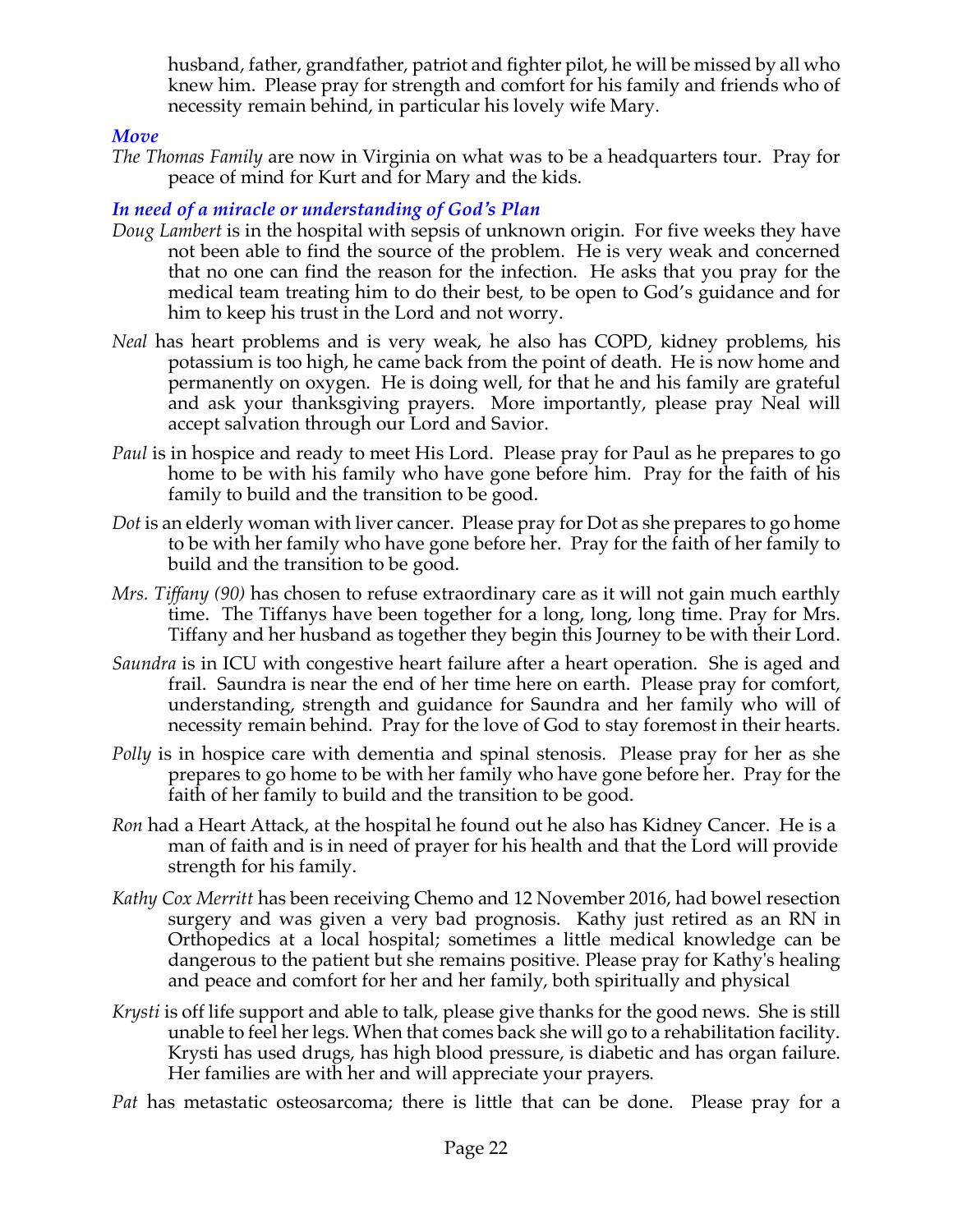miraculous remission; that Pat's remaining time here on earth might be good. Help Pat and family put their trust in the Lord and let Him carry their sadness, fear, worry and terror.

- *Amy* has been diagnosed with metastatic melanoma and has cancer all over her body, and in one of her kidneys which are no longer functioning. Amy and her family have asked for prayer to stop the growth and to aid the family financially with the medical bills. At present she has to have surgery every two months to place stents. Pray Jesus will be close to all.
- *Gemma Dillinger* has been treating for breast cancer for over a year now, after surgeries, radiation and chemotherapy, she is reaching the limit of her tolerance with no end in sight. Please pray for her to gain strength and ground on the cancer. Help her to continue with her faith in our Lord, she is not afraid to go home, but wants to make sure it is time. Pray she will be encouraged to not give up until it is her time to go and that her time here on earth with her family will be good.
- *Janet* has had a blood borne cancer for several years. Her faith in the Lord is great and she is ready to be with Him. Pray she will be encouraged to not give up until it is her time to go.
- *Holly* has had Colon Cancer, Breast Cancer and now it is in her spine. Please pray for guidance for the medical personnel treating Holly, for a miraculous remission; that Holly's remaining time here on earth might be good. Help Holly and her family put their trust in the Lord and let Him carry their sadness, fear, worry and terror. Pray for strength and courage for Holly.
- *Tim* was on a kidney transplant list and started dialysis and was taken off the transplant list for a heart problem that required stents, while putting in stents a leaking valve was found. A port was put in and something happened and it has to be redone. In several days he will have a valve replaced, after heart surgery and recover he will go back on the transplant list. Please remember him in prayer in the days and weeks ahead. Pray he will put his worry on God's shoulders so he might be at peace and rest. Pray for those treating him that they might pay attention and do their best.
- *Marilyn* has been diagnosed with non-operable pancreatic cancer. Please pray for a miraculous remission; that Marilyn's remaining time here on earth might be good. Help Marilyn and her family put their trust in the Lord and let Him carry their sadness, fear, worry and terror.
- *June* found she has a recurrence of colon cancer, which is now Stage Four, that is it has spread. Please pray for a miraculous remission; that June's remaining time here hon earth might be good. Help June and her family put their trust in the Lord and let Him carry their sadness, fear, worry and terror.
- *Leon McKay* suffered a stroke a few weeks back that has left him unable to speak and while undergoing evaluation the doctors also found he has a very aggressive cancer. Please pray for a miraculous remission; that Leon's remaining time here on earth might be good. Help Leon and his family put their trust in the Lord and let Him carry their worry.
- *Rev. Thomas Brooks* is not improving and being kept alive by artificial machines. Please pray for a miraculous recovery and if that not be God's Will, a rapid passing to home. Help Thomas' family put their trust in the Lord and let Him carry their worry.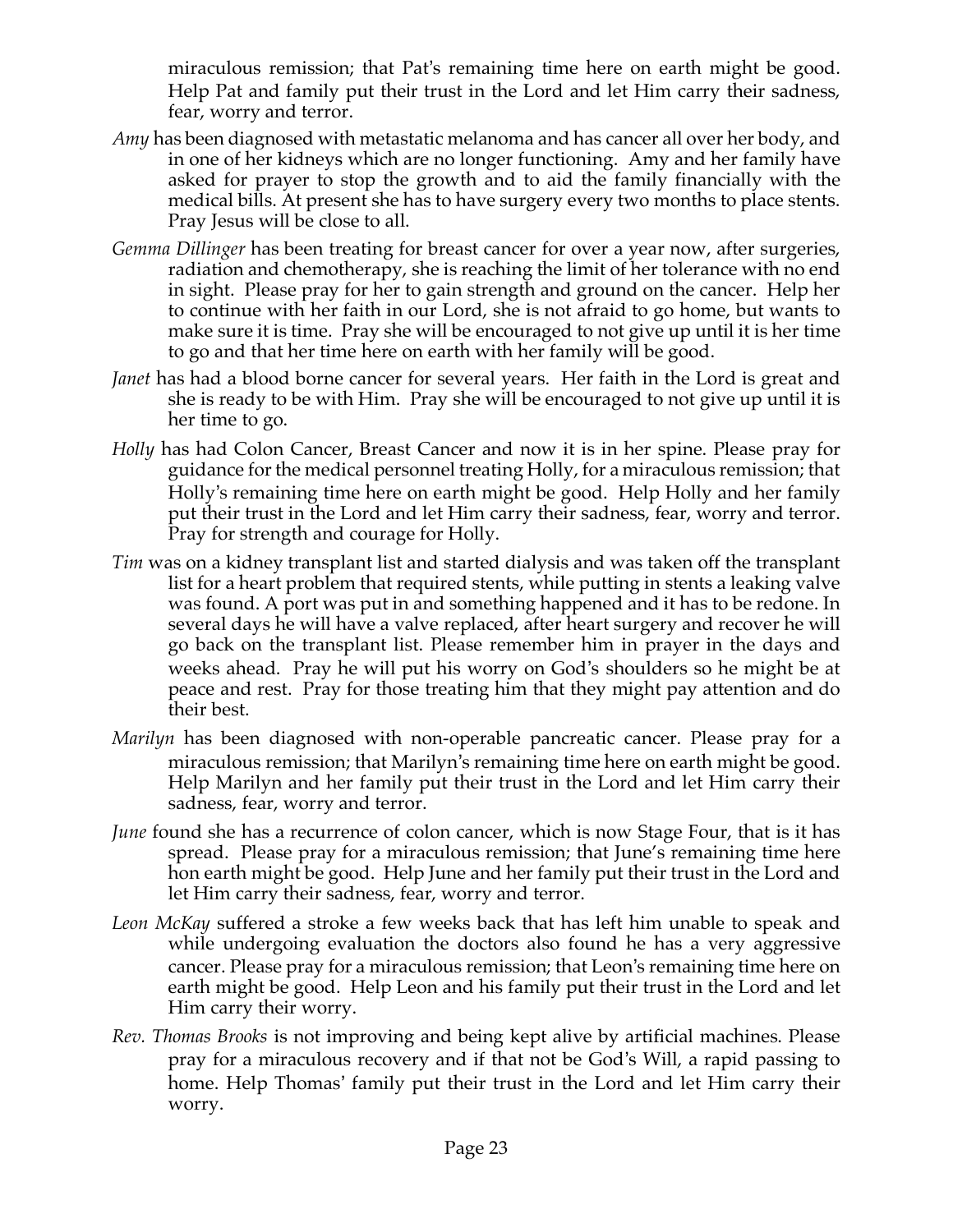- *Ronnie* has kidney cancer that has spread and the surgeons are very concerned. Please pray the medical team to formulate a successful treatment plan and for a miraculous remission; that Ronnie's remaining time here on earth might be good. Help Ronnie and family put their trust in the Lord and let Him carry their worry.
- *Levi* was cancer free for 4 years and just discovered he has kidney cancer. Levi has a great deal of faith and said whether he is healed or God takes him home he will be fine. Please pray for the medical team to pay attention and to their best and for a good outcome. Pray also that Levi and family will be able to put their worry on God's shoulders. In particular, please pray for pain relief; Levi is 22 years old.
- *Ray Daley* is a member of the Royal Canadian Legion and served his country during the Korean War era. Ray is taking chemotherapy treatments for cancer. Meanwhile his son Trevor is in the hospital in a coma and seems to have lost the will to live.
- *Pat* has been under treatment for colon cancer for some time. He has had major complications the last few days and your prayers will be appreciated by family and friends.
- *Dorothy* had pneumonia, on checking her lungs they found tumors which permeated the lung area. Further investigation found a primary site in the colon, with the lung being secondary. It would appear there is no viable treatment at this time. Please pray for a miraculous remission; that her remaining time here on earth might be good. Help Dorothy and her family put their trust in the Lord and let Him carry their worry.
- *Becky* has fourth stage metastasized lung cancer and is not doing well with chemotherapy treatments. Please pray for Becky and her husband as they are together during this difficult time in their lives.
- *Jane* has fourth stage cancer and is not doing well. Please pray for Jane and her family as they are together during this difficult time in their lives.
- *Colleen* has been battling pancreatic cancer over the last year and it has now spread to one of her lungs. Please keep her and her family in your prayers.
- *Christine* has cancer of the colon, which spread to her liver; she is receiving chemotherapy and is having difficulty eating. Please pray for the medical team treating her to pay attention and do their very best; pray also for confidence in our Lord for Christine and her family.

## *Homebound or Infirm*

- *Sarah* had to move to an Assisted Living Home and has found the adjustment very difficult. Please pray she will come to terms with the situation and that her Lord Jesus will be close to her. She recently lost 30 pounds and her eyesight is deteriorating. Pray her appetite will improve and her eyesight will return to normal. Most of all, please pray our Lord Jesus Christ will be close to her at this difficult time.
- *Larry H* has general weakness as the result of extreme fatigue. Larry is now up and about, walking without assistance. The depression is still a part of his life. Due to several chronic illnesses, he will never be able to live on his own. On the other hand, he has been transferred to a facility near his former home so he will be nearer his friends. Larry has difficulty with the lack of what he considers fairness in the Word. Please pray for help for Larry to put his trust in the Lord, relax and build strength and give Pastor Roy guidance on helping him.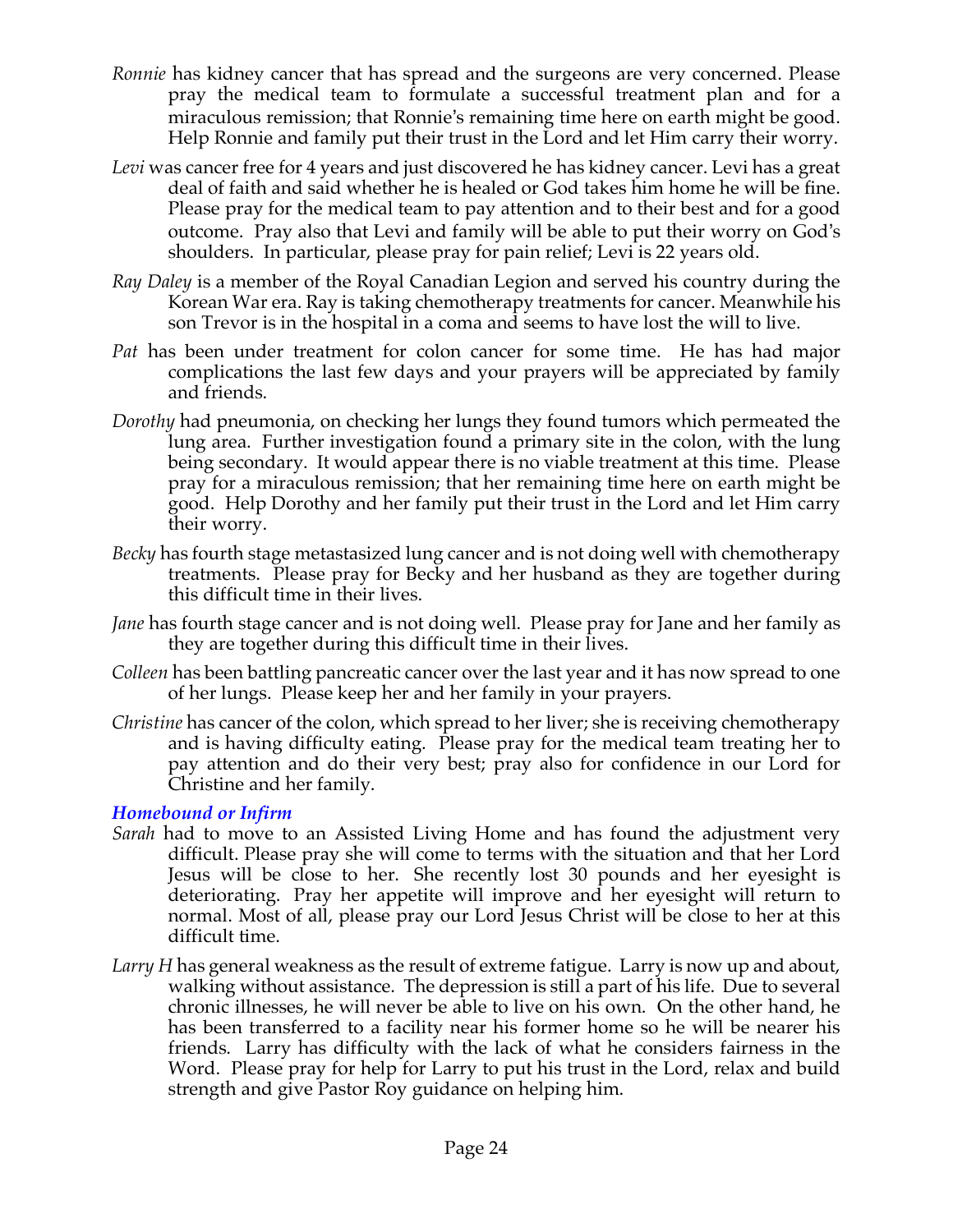- *Laurel Bessessen* (95) has begun to lose her mental abilities to recall people, places and things around her. Her family is no longer able to care for her at home and she is in a skilled care facility. She is the last of that family's generation. Please pray for the mental degradation to stop or for her to leave for home. Pray for her family who do their best to care for her, visiting every day; for her children Cookie, John and Bill, as well as the other members of the family.
- *Judith Clingwall* is afflicted with Multiple Sclerosis (MS). She is currently in Laurel Place, an extended care facility in Surrey, British Columbia. Please pray for remission of the disease so she might return home to her family. Pray also for strength for her husband Martin as he deals with all the problems and stress of Judith's situation.
- *John* has Alzheimer's pray he will call on God to help him as he deals with this.
- *Steve,* brother in law of Paul Martin, appears to have early onset dementia. Steve had teenage children and is very concerned for them. Please pray for the disease to stall or abate and for peace of mind for Steve and his family.
- *James* is on oxygen all the time, this is bothersome to him and terrifying as well. Please pray for James to put his worry, his bother and his terror on the Lord. Pray for strength and guidance for James and his family. They suggest this verse, I am thine, save me, for I have sought thy precepts.
- *Joan* has had serious medical problems that have kept her confined. Please pray her health will remain stable.
- *Norma, Sara's* mother is in a state of deteriorating health, both physically and mentally, with both dementia and Alzheimer's She is slowly drifting away, though she still recognizes Sara and prayer gives her a sense of peace. Please pray for both Sara and her mother to put their cares and worries on God's shoulders so they can deal with the many problems involved.

## *Surgery*

- *Maria Carla* is going to the hospital for corrective surgery. Pray our Lord Jesus Christ will be close to her as she has this operation. Pray for her father who will be taking her a long distance for the operation.
- *Marcia* has had a biopsy of a mass in her breast which indicated a tumor that must be removed. Pray the surgical team will be open to guidance, pay close attention and do their very be Pray for peace of mind and trust in God for Marcia and her family.
- *Edware* is having his fourth back surgery (in the last four years) Please pray for the medical team to pay attention and to their best and for a good outcome. Pray also that Edware and his family will be able to put their worry on God's shoulders.
- *Jeff* has been undergoing surgery, chemo and radiation since October for pancreatitis and Pancreatic cancer. Please pray for the medical team to pay attention and to their best and for a good outcome. Pray also that Jeff, his wife and family will be able to put their worry on God's shoulders.
- *Albert* had a pacemaker installed recently. He will require surgery soon for a leaking heart valve and has just been told he has esophageal cancer. Pray he will turn to God and come to know Him on a more personal basis as the days go by.
- *Mario* has early-diagnosed prostate cancer and had surgery. Pray for complete remission and that Mario and his family will be able to put their worry on God's shoulders.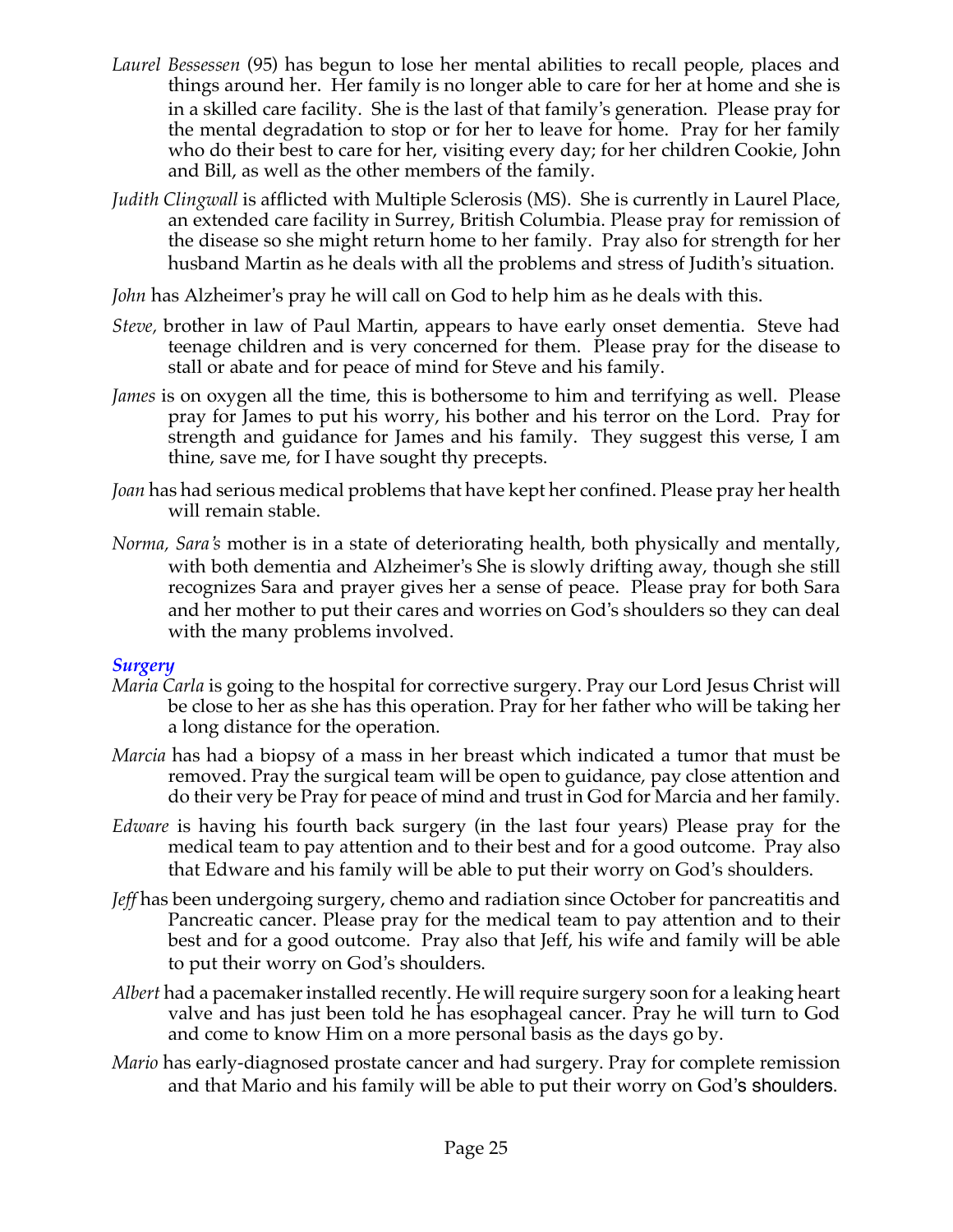*Eddie* has upcoming bladder surgery. Please pray for the surgical team to pay attention and to their best and for a good outcome. Pray also that Eddie and family will be able to put their worry on God's shoulders.

# *Testing and Treatment*

- *Dru Arnold* has a ruptured tendon in her left ankle. She asks that she be guided to the right treatment and the medical team treating her will be open to God's guidance, pay attention and do their very best.
- *April and her husband* ask you prayers for the Lord to guide them and lead them both to the correct medical care; and that the family may receive comfort in the process.
- *Michael Moriarty* has been diagnosed with upper duodenal cancer which is the upper section of the small intestine. It is fairly rare and they have not decided how to treat him. Pray with Michael, his family and friends that the medical insurance people will fulfill their obligations and the physicians treating him will be guided in their assessment and treatment plan, for a full and speedy recovery to good health and for continued trust in the Lord for Michael, his family and friends in this worrisome time.
- *Chloe Mayo*, granddaughter of Justice Roy and Kayla Moore, good friends of Bishop Jerry, suffered a serious kidney attack possibly resulting from strep. Pray her family and friends the physicians treating her will be guided in their assessment and treatment plan, for a full and speedy recovery to good health and for continued trust in the Lord for Chloe, her family and friends in this worrisome time.
- *Josh* has two little children and just discovered he has a rare form of Cancer. Please keep him and his family in your prayers in the days ahead.
- *Ross* an elderly gentleman has been diagnosed with Leukemia. Ross has had good health until now, your prayers at this time will be appreciated by his family and friends.
- *Carman* was just diagnosed with breast cancer. Pray for her family as they continue to help her get the proper care. Pray with Carman, her family and friends that the physicians treating her will be guided in their assessment and treatment plan, for a full and speedy recovery to good health and for continued trust in the Lord for Carman, her family and friends in this worrisome time.
- *Kathie Lynn Holter* sister of Rev Phil Ternahan, was just diagnosed with Stage Four lung cancer (never smoked) which spread to the brain. She was operated on 26 June 2016. Please pray with Kathie, her family and friends that the physicians treating her will be guided in their assessment and treatment plan, for a full and speedy recovery to good health and for continued trust in the Lord for Kathie, her family and friends in this worrisome time.
- *Tina* just found out she has cancer on her left kidney. Please pray for guidance for the people treating her and for trust in our Lord for Tina and her family.
- *Martha* is now home after testing and she does not have cancer, but she does have bad kidneys and is adjusting and getting ideas to work with that. Please pray for guidance for the people treating her and for trust in our Lord for her.
- *Spencer* has been diagnosed with Autism. Please pray for guidance for the people treating him and for trust in our Lord for him and his mother Lorna.
- *Jane* has Multiple Myeloma and is set for back surgery on Monday 9 May2016. Please pray with Jane, her family and friends the physicians treating her will be guided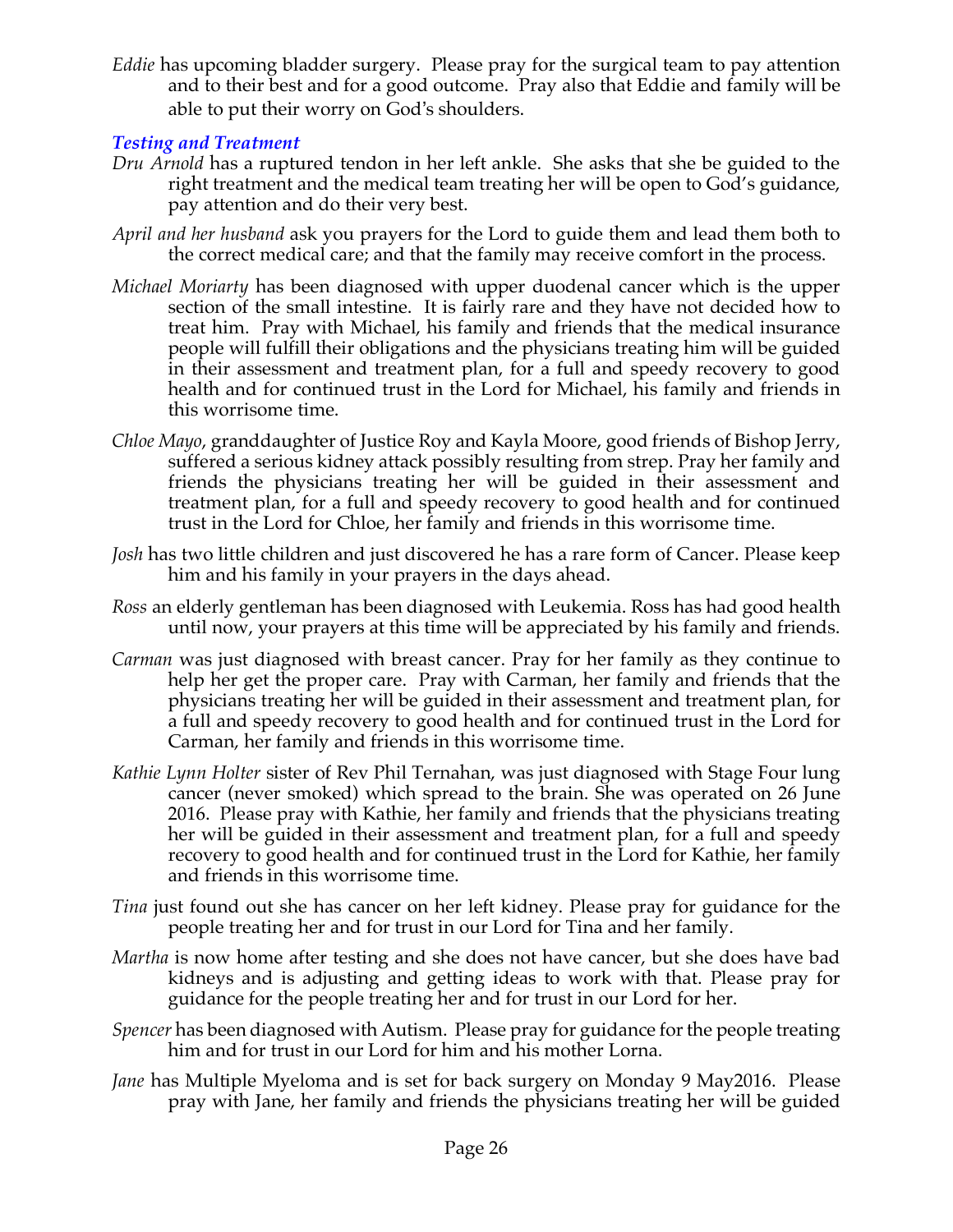in their assessment and treatment plan, for a full and speedy recovery to good health and for continued trust in the Lord for Jane, her family and friends in this worrisome time.

- *Michael* has cancer of the blood and is starting chemotherapy. Please pray for the physicians treating him to be guided in their assessment and treatment plan, for a full and speedy recovery to good health and for trust in the Lord for Michael.
- *Clay* has a large gallstone; he is in poor health and not currently a surgical candidate. Please pray for the physicians treating him to be guided in their assessment and treatment plan, for a full and speedy recovery to good health and for trust in the Lord for Clay.
- *Jim Sevier* has been in the hospital for heart related troubles. Please pray with Jim and his family the physicians treating him will be guided in their assessment and treatment plan, for a full and speedy recovery to good health and for trust in the Lord for Jim and his family in this worrisome time.
- *Claude* has been falling and he does not know why. Pray doctors will discover what the problem is and he can continue without any more difficulties.
- *Gretchen* has been diagnosed with severe osteoporosis and is now being treated with exercise, nutrition and vitamins. Please pray with Gretchen and her family the physicians treating her will be guided in their assessment and treatment plan, for a full and speedy recovery to good health and for trust in the Lord for Gretchen and her family in this worrisome time.
- *Pete* has not been well and is back in the hospital with another stroke. Please pray for the physicians treating him to be guided in their assessment and treatment plan, for a full and speedy recovery to good health and for trust in the Lord for Pete and his family in this worrisome time.
- *Kamil* has heart problems and they are trying to stabilize his medication, now he been admitted to the hospital because of breathing problems. Please pray for the physicians treating him to be guided in their assessment and treatment plan, for a full and speedy recovery to good health and for trust in the Lord for Kamil and his family in this worrisome time.
- *Mary Lee* has bleeding into her stomach and they cannot find the sources. Mary Lee is in CCU and her husband *Maurice* is not eating until she returns home for is so upset. Please pray for the physicians treating her to be guided in their assessment and treatment plan, for a full and speedy recovery to good health and for trust in the Lord for her, Maurice, as well as the rest of the family in this worrisome time.
- *Glenn Porter, MAJ USMC Retired,* has Interstitial Pulmonary Fibrosis, which causes him to be unable to get enough oxygen into his system without supplemental oxygen all the time. The only real treatment is a lung transplant, without a transplant he has between two to five years here on earth. Please pray for him to continue in his faith and for a set of lungs to become available.
- *Pat* has an aneurism of the brain, pray she will make the right decision on how to treat this problem and it will be healed.
- *Dan* is very sick with cancer and is starting an experimental treatment. This treatment will take Dan away from their family business and put even more stress on him and his family. Please pray for Dan's wife who is meeting with Steve who plans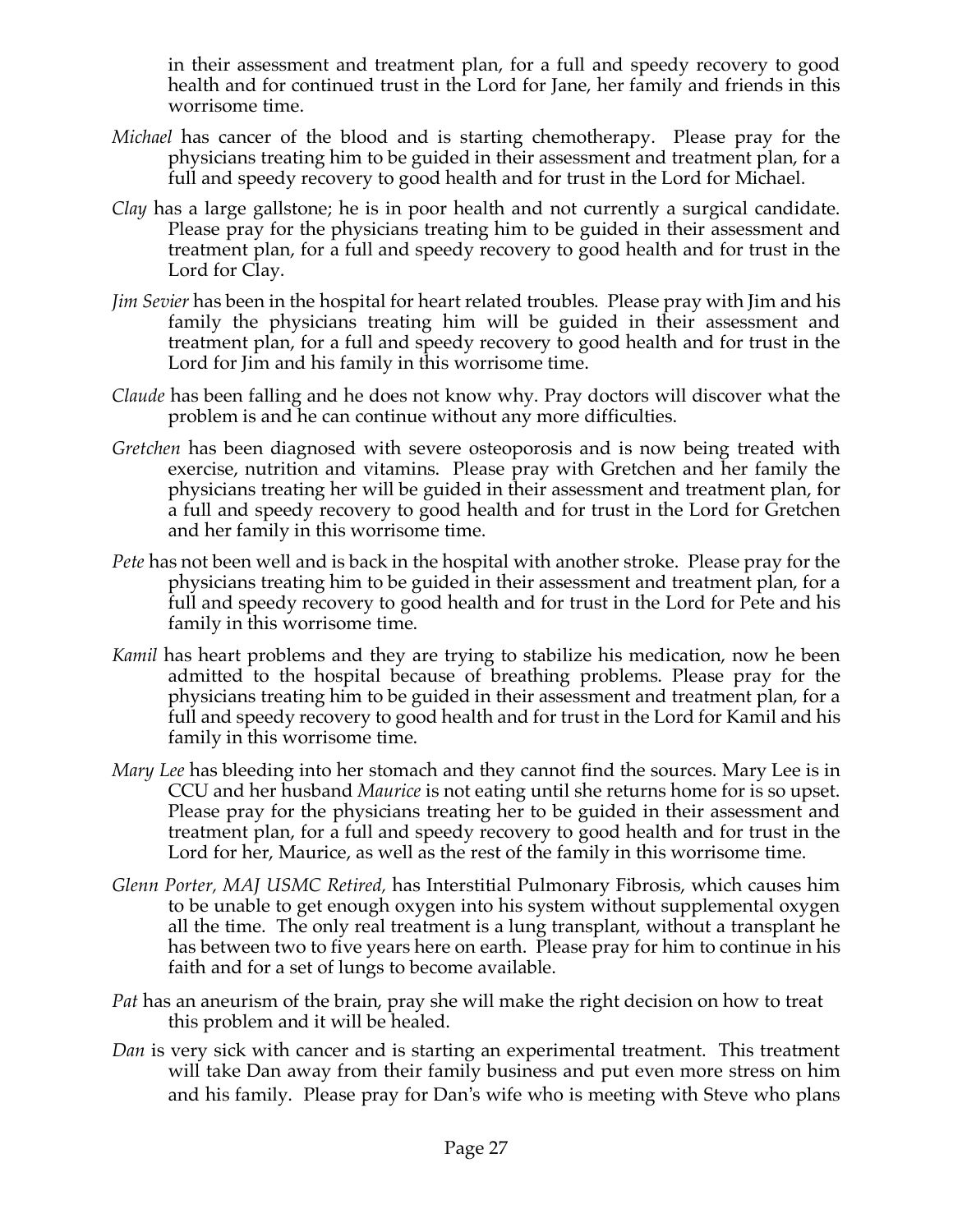to keep the family business going while Dan is ill. Pray for Steve as he has many new responsibilities.

- *Timothy* has brain cancer. He had surgery and is waiting for the pathology report to find out what kind of chemo he will need. Please pray for continued guidance for the medical team treating Timothy and patience and trust in God for Timothy and his family. Pray also for a full recovery for Timothy.
- *Helen* was admitted from her doctor's office 15 July 2015, as the result of a blood test, to the University of Pennsylvania Hospital with an extremely high white blood count. She and her husband are very active in the ministry of their church and are asking for believers to pray for them and their family, as they are facing very serious problems in the days to come. Please pray for guidance for the medical team and patience and trust in God for Helen and her family. Pray also for a full recovery for her.
- *Elma* has been suffering with headaches for a long time. Doctors have not been able to discover the reason for them. Pray for strength, courage and understanding for Elma and her family; as well as for God's guidance for the medical people caring for her that they might find the best treatment method to banish the headaches completely.
- *Barbara Apple* is bedridden after a fall which left her with two paralyzed limbs. She continues to experience pain in the effected limbs and will be totally bed bound for the remainder of her life. Your continuing prayers for her are appreciated and are great comfort to her. Please pray for Barbara to put her trust in the Lord, look to Him for strength and for her to gain energy so she does not lose the mobility she has; pray for a miraculous full and rapid recovery. Also, please continue to pray for her husband Bob who is her sole caregiver that he will be comforted and strengthened in his time of need.
- *Deborah* has had a stroke, she is doing much better and out of the hospital. She has a problem with anemia and is taking supplements for that. Pray our Lord will be close to her and her family. Pray for strength, courage and understanding for Deborah and her family; as well as for God's guidance for the medical people caring for her that they might find the best treatment method to allow her to heal completely.
- *Rev. Steve Boardman* has been diagnosed with stage 3 cancer. Pray that Jesus will be close and comfort his family and members of his congregation*.*
- *Hang So Ryu* has cancer. Please pray for medical team contemplating and evaluating the treatment that they might be guided to the correct choice and do their very best. Pray also for peace of mind and trust in God for him and his family, as well as physical strength.
- *Olivia,* age 7, has been diagnosed with Stage 3 Lymphoma. The prognosis is good at this time, please pray for medical team contemplating and evaluating the treatment that they might be guided to the correct choice and do their very best. Pray also for peace of mind and trust in God for Olivia and her family, as well as physical strength.
- *Paul* has been hospitalized recently several times because of persistent high fevers. He is being tested and checked by physicians and seems to have a slight scoliosis, a node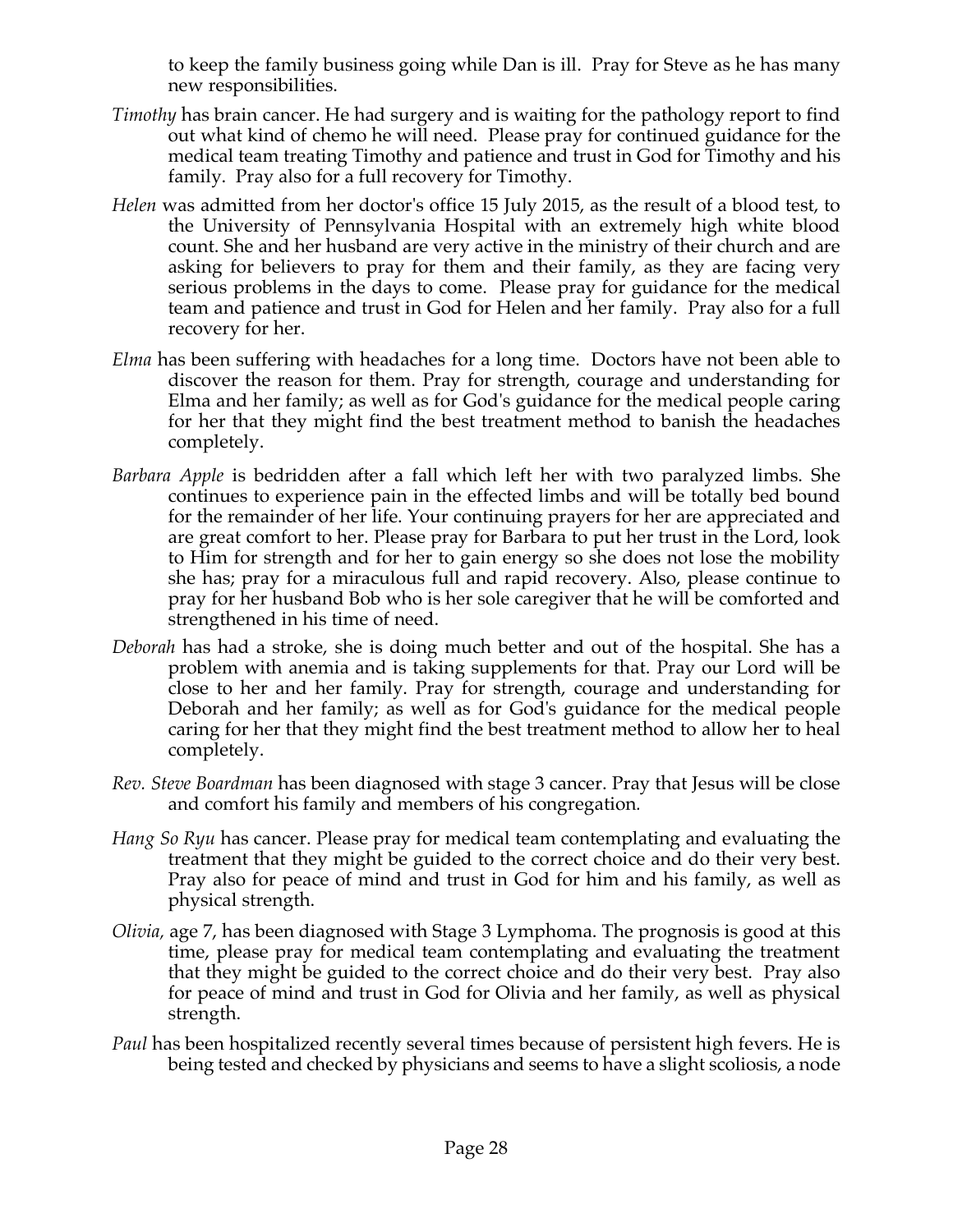and Schuermann's disease. Please pray it will be discovered how to treat these problems and healing will begin so he will be inspired to continue his education.

- *Carol Anne* needs God's comfort and healthy test results as she is anxiously undergoing tests related to previous hysterectomy and experiencing symptoms in the surrounding area.
- *Rick* has heart problems. Please pray for guidance for the medical people treating him that they might pay attention, do their very best and make the right recommendations regarding treatment. Pray for help for Rick and his wife Wanda to keep their trust in the Lord and let Him carry their worry.
- *Stacy* has Multiple Sclerosis and was hospitalized for what turned out to be food poisoning. Pray for trust in God for Stacy and Chris as they deal with Stacy's illness.
- *Faye* is in the hospital because she is weak has been receiving blood transfusions. Pray for strength, courage and understanding for Faye and her family; as well as for God's guidance for the medical people treating her that they might find the best course of treatment and allow Faye to heal completely.
- *Tom* has heart and kidney problems. Pray for strength, courage and understanding for Tom and his family; as well as for God's guidance for the medical people treating him that they might find the best course of treatment and allow Tom to heal completely.
- *Harold* is having surgery on 30 September 2016 to repair a hole in his aorta bleeding into the abdomen which caused stroke like symptoms.
- *Joe* has had a preliminary ALS diagnosis. Pray the final diagnosis will something that will allow him to continue taking care of his devoted young family. Pray for strength, courage and understanding for Joe and his family; as well as for God's guidance for the medical people treating him that they might find the best course of treatment.
- *Preston* is reacting poorly to recent neck surgery and now has problems with his liver count; Physicians feel that dialysis will help. There may be a blockage in the bowel and an operation might be necessary. Please pray for the medical team to pay attention and to their best to determine how to help Preston and for a good outcome. Pray also that Preston and family will be able to put their worry on God's shoulders while Preston does his best to facilitate a return to good health.
- *Erica* has a non-malignant Brain Tumor which cannot be surgically removed due to the size and location. They are going to attempt chemotherapy. Please pray for peace of mind and trust in the Lord for Erica, as well as for her family, and for God's guidance for the medical people treating her that they might find the best course of treatment.
- *Brenda* is in the hospital because of bleeding on her brain. Please pray for peace of mind and trust in the Lord for Brenda, as well as for her family, and for God's guidance for the medical people treating her that they might find the best course of treatment.
- *Mackenzie* is a young girl with leukemia. Please pray for peace of mind and trust in the Lord for Mackenzie, as well as for her family, and for God's guidance for the medical people treating her that they might find the best course of treatment.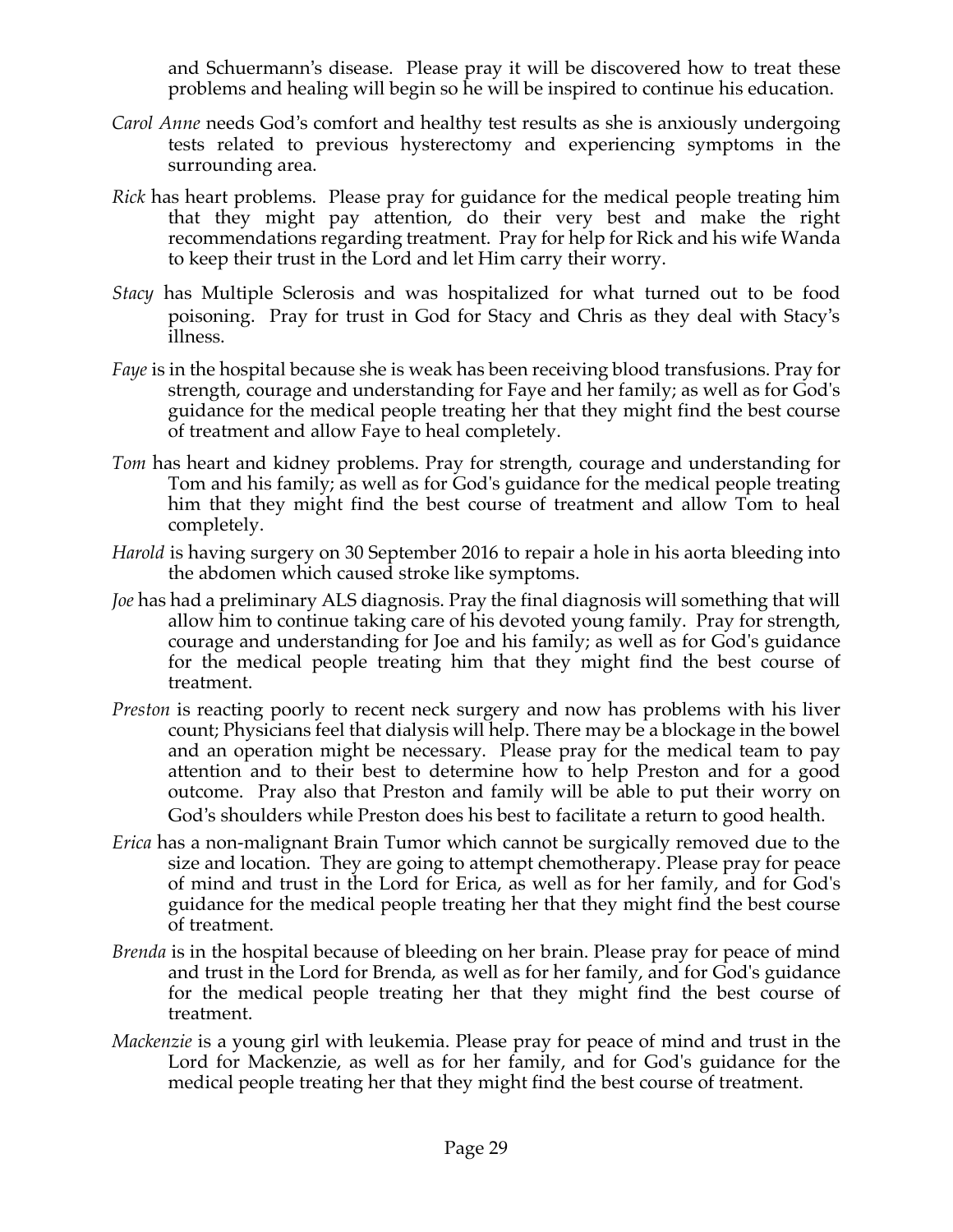- *Mack* has had diabetes most of his adult life. Circulation in his legs is very bad and doctors are considering amputation. Please pray his medication will help and he will not face amputation. Please pray for peace of mind and trust in the Lord for Mack and for God's guidance for the medical people treating him that they might find the best course of treatment.
- *Michael* has been diagnosed with lung cancer recently after making it through gastro intestinal cancer last year. Please pray for peace of mind and trust in the Lord for Michael and his wife Gayle; as well as for God's guidance for the medical people treating him that they might find the best course of treatment.
- *Adriano* is in the hospital due to high sugar and high blood pressure. He is very weak and will appreciate your prayers.
- *Heather* recently found out she has cancer. Please pray for peace of mind for her and for the medical team treating her will be guided to the right solution.
- *Jim* has had an aneurism and blood clots. Pray that healing will come.
- *Georgia* has liver and pancreatic cancer. The doctors are evaluating whether to do surgery and how to tackle the disease. Georgia is a faithful Christian and appreciates your prayers. Pray for God's guidance for the medical people treating her that they might find out the source of the problem and best course of treatment. Pray also for peace of mind and trust in God for Georgia and her family.
- *Lana's* doctor found something on her lymph nodes and ovaries. Pray for God's guidance for the medical people treating her that they might find out the source of the problem and best course of treatment. Pray also for peace of mind and trust in God for Lana and her family.

## *Healing*

- *Vladia* had a right knee replacement which went well, but since the operation she is experiencing very painful side effects from medicine, very low hemoglobin and also back problems. She has been transferred back to the hospital to help correct these problems. Please pray the doctors will seek God's Wisdom and come up with a plan to help her get back on her feet and have some normalcy in her life.
- *Jim Thornell (Jet)* recovered from the five stomach ulcers, then was found to have bowel cancer, that was removed and he was doing pretty well all things considered. Now they have had to add a feeding port and he can no longer eat by mouth. He remains on the same chemotherapy schedule as his wife Mary at the City of Hope; he is still dealing with blocked coronary arteries and taking care of Mary. Please pray for remission of the cancer, for tolerance of the chemotherapy and give thanks for the strength, guidance and peace of mind our Lord gives Jet and his wife Mary, as well as daughter Janice and son Jimmy, through these difficult times.
- *Madisun Hanks* (14) has Tourette's Syndrome and suffers from horrible migraine headaches. There are various very high risk treatments which provide some relief. None of them are close and none are easy. Madisun is truly one of the most inspiring young ladies we have ever come across, her attitude and actions are almost unbelievable. No one should have to go through what she does, but she makes it through and performs incredibly when others just get by. Please pray for Madisun, her mom Hilda who guides her through all this and those treating her.
- *Linda* has a melanoma just forming and she needs to have it removed. She has had severe medical problems the last 15 years and needs help coping. Pray for all of her family at this time as new problems have come to light.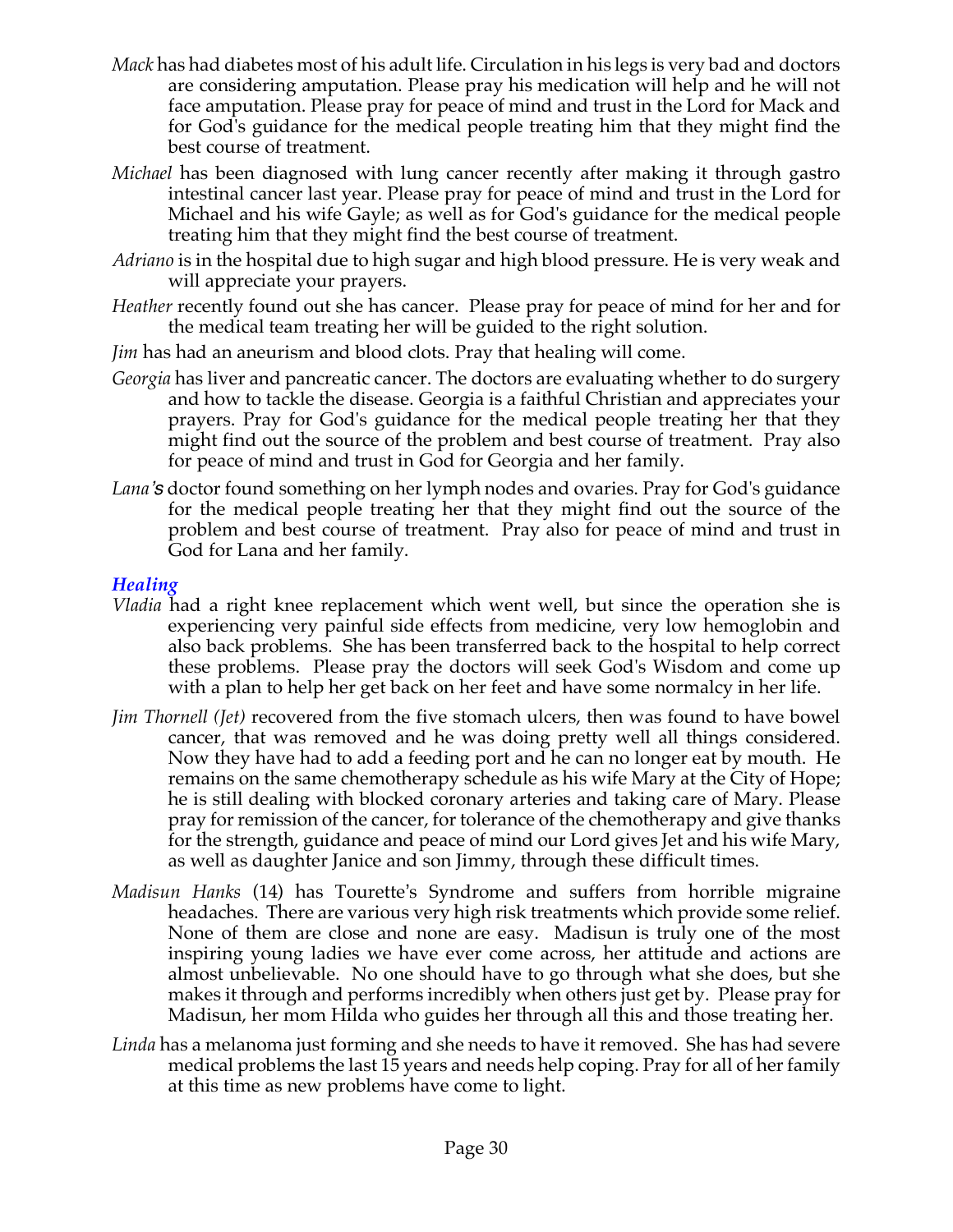- *Chris Hill* (close friend of Jon Weston) suffered a brain aneurysm and needs your prayers. He came out of a coma he had been in since the week before Christmas 2016. He is now in a stepdown facility. Every day is a new day to him; his memory seems to have been damaged to a point where it is not recovering so far. Pray for the doctors, nurses and technicians treating him to pay attention, to be open to God's guidance and do their very best. Pray for trust in our Lord and peace of mind for Chris and his family.
- *Rev Bill* had a stroke. Pray he will stay comfortable and Jesus will be close by, please pray for a full and rapid recovery.
- *Dennis* will begin chemotherapy for an active cancer spot on his spine on 17 September 2015. Please pray for a good result and tolerance of the treatment for him.
- *Vickie* has been bothered with Migraines and all that go with the headaches. Please pray for relief from the pain for Vickie.
- *Jon* has Stage 4 mantle cell lymphoma. There is good news in that he is in remission; however the chemotherapy is producing neuropathy in his legs so it is a challenge for him to get around. Please pray that he will be as comfortable as possible; he has been a Marathoner runner so this is especially difficult.
- *Amy* has melanoma in her lungs, liver and kidneys; they have found a treatment for her that has a high success rate however the side effects are debilitating. Please pray she will be able to tolerate the side effects and the treatment is successful. Amy has full trust in the Lord, but would still appreciate your prayers.
- *Liz* had a massive stroke at age thirty-seven. The prognosis is good but she has a long road ahead. Please pray for guidance for those treating her, for trust in our Lord for Liz and her family, for healing.
- *Ebick* is suffering from a severe ulcer but the Doctors cannot give her the proper dosage of the medicine due to her six month pregnancy. Please pray doctors will find an alternative avenue for treatment or that God will provide.
- *Stan* is going through chemotherapy and radiation treatments for cancer. He is elderly and the treatments are tiring him. Please pray for his wife *Marvelene* as they do this together.
- *Donald* is in the hospital and had his leg amputated on 14 April 2014. Pray he will adjust and healing will begin.
- *David* has many concussions and unable to go to school, read books, watch TV and has headaches and migraines. He has trouble sleeping and his family will appreciate your prayers for this 10 year old young man.
- *Gladys* has breast cancer and has had a lumpectomy. She needs to take a year off of her work to have chemo treatments.
- *Alwin Jack* has had a stroke and recently has had a relapse. Please pray for those who treat Alwin that they might choose the best possible treatment and pray for peace of mind for Alwin during the recovery phase.
- *Carolyn* has Multiple Sclerosis with complications. Pray Carolyn and her children will be close to our Lord Jesus Christ as they and family members help to ease the problems.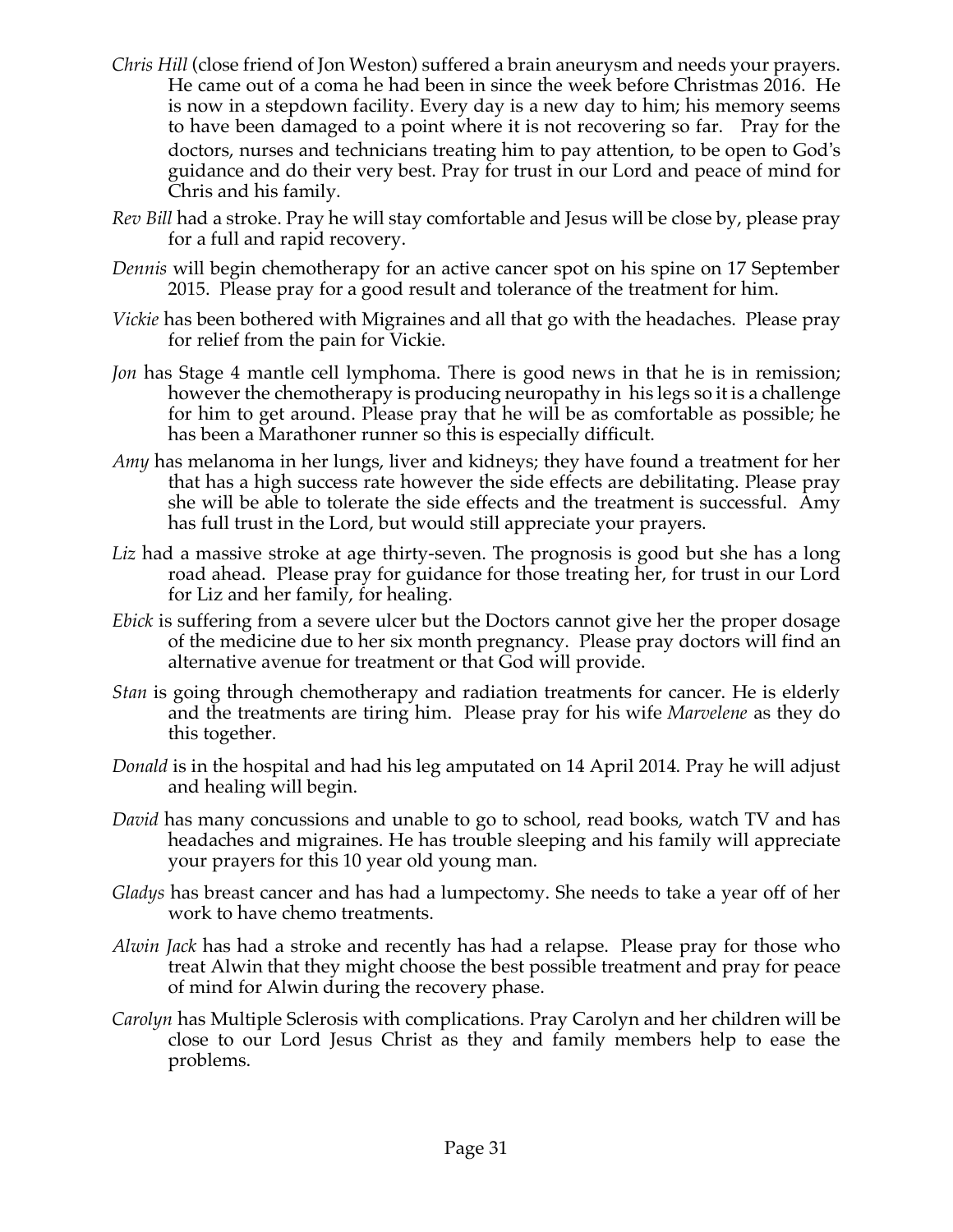- *Bill* had malignant growth removed from a lip last month and seems to be experiencing a re-growth of the cancer. He asks your prayer for the medical team treating him and for peace of mind for himself.
- *Hank* has osteoporosis, which has caused him a great deal of pain and inconvenience in the past few years. Pray for his healing and that his medical bills will be met.
- *Evelyn is* an elderly woman who has had problems with her eyes and is now blind. It appears some sight will return shortly, pray for that to happen!
- *Joanne* has begun kidney dialysis as a result of kidney failure due to extensive chemotherapy. Additionally she cares for an adopted drug addicted baby who is now nine years old. Please pray for her to keep her faith, to let the Lord carry her worry and concern and to give her strength. Pray also for those treating her that they might pay attention and do their best.
- *Bud and his wife* for their continued welfare and enthusiasm. Bud has been advised of an aneurism in his heart of a size not mandating immediate surgery. This comes at a time when he has sole care of his wife who recently broke two vertebrae and thereafter sustained pneumonia.
- *Dester* is suffering from unknown skin and diseases. Please guide the medical team treating him to find out what the problem is and cure it. Pray also for Dester to trust in the Lord.
- *Lee* has Arterial Fibrillation, she is doing much better and she and her family thank you for your prayers. Her pain level is high and some medications have bad side effects. Please continue her in Prayer in the weeks ahead as she heals.
- *Nell* recently adopted two children and has just been diagnosed with multiple myeloma.
- *Mary Lou* has been suffering with seizures. She was in the hospital with a 24 hour monitor and is being sent home from the hospital with two medications and orders to return in 2 months for another MRI to review whatever is going on in her brain. Please pray for guidance for the medical people treating her, as well as peace of mind and trust in God for her and her family.
- *Kathleen* has spent the last two weeks in the hospital. She has been diagnosed with colitis, shingles and possibly colon cancer. Pray she will be comfortable and begin to heal.
- *Rachel* has Mitochondrial Myopathy. This is a hereditary disease of the muscles and they do not have a cure for it. Part of her pain is her family does not believe she is indeed ill, as she appears to be just fine. Please pray her family will learn the truth and be supportive of her; pray also the medical people treating her will find the right measures to minimize the disease. Most particularly pray for Rachel's trust in God.
- *Nicolas* is in the hospital with serious symptoms of a heart disorder. Please pray for peace of mind for him and guidance for the medical team looking for the cause and cure.
- *Juanita* is a young girl who was in a coma because of a blood disease. She has not come out and is gaining strength. They are awaiting results from blood samples. Her family thanks you for your prayers and asks that you continue.
- *Lauralee Meade* underwent a lumpectomy on Friday after Thanksgiving. A further anomaly has been discovered and she had additional preventative radiation treatment. Please pray for a complete remission of the cancer. Pray also Lauralee will maintain her great attitude and trust in God.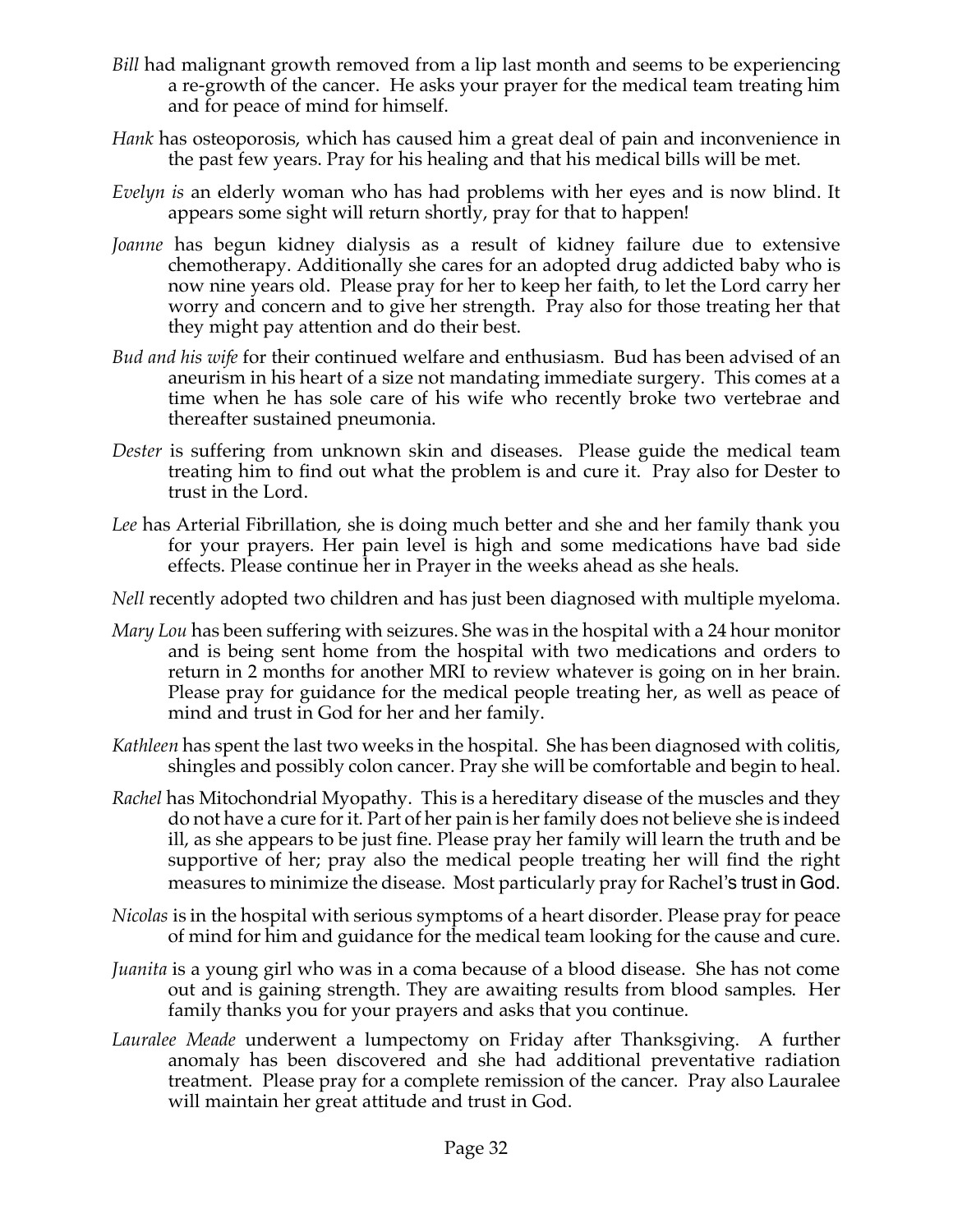*Kay Denton* (Mrs. Kay) was able to get a hip replacement in spite of her heart and kidney problems and is recovering remarkably! Please give thanks for this great event and result! Please pray for continued peace of mind for Mrs. Kay and her family. Give thanks for her trust in the Lord and her positive attitude.

## *Healing and Patience*

- *Kym* (43) has various hip problems which seems to be related to osteoarthritis. And, her mother *Ruth* is in the early stages of dementia. Pray for guidance for those treating both of them, as well as patience and trust in the Lord for both of them.
- *Christopher* has had problems with his leg for some time. Now he has to have it casted and it will stay that way for what to him seems an interminable time. Pray for patience and peace of mind for this young man who has much he wants to do.
- *James* for the Lord's healing of health issues and give a remedy for many personal challenges at the moment.

#### *Thanksgiving and Continued Healing*

- *Chief Mike Wysocki* had heart valve surgery in June 2017. Pray a complete recovery and peace of mind and trust in God for Mike, his lovely wife Wendy and his family.
- *John Young* had three way heart bypass surgery on Thursday, 23 March 2017, in Alabama, which was apparently successful, then had a stroke in October while undergoing testing for his FAA medical. He has lost his right side peripheral vision. Please for a recovery of John's vision.
- *Bill* had surgery November 2016 for a kidney tumor; he is one kidney short, but recovering very well for the present. It appears the cancer has spread to another spot. Please pray for Bill as he undergoes chemotherapy and perhaps other treatment. Pray Bill and his family will stay strong in their faith and draw the strength they need from our Lord.
- *Anita* had surgery on 4 November 2016 to remove what they thought were five tumors in her right lung, but turned out to be eight. They removed all eight. In addition, her lung was folded from her previous coil embolization. They removed the coils, unfolding her lower right lobe and oversewed the area. In reality she may come away with increased lung capacity. Anita, her husband Michael and family express for the power of your continued prayers and expressions of love. Please join them in giving thanks for God's Grace and pray for her continued healing.
- *Bob Reisor* had surgery on 19 September 2016 for a kidney tumor; he is one kidney short, but recovering very well for the present. The cancer has spread to his lung and another spot. Five years ago there was no treatment, but now it appears there is an oral medication that has shown great effectiveness on this particular cancer. As of 12 January 2017, the main spot shrank from 3.3 cm  $(11/3 \text{ inch})$  to 2.2 cm  $(7/8 \text{ ft})$ inch) and the spots on his lungs have receded even more. And as of 22 June 2017, they have shrunk further. Please give thanks to the Lord for such wonderful progress. Please pray for Bob as he undergoes chemotherapy and perhaps other treatment. Pray he and his family will be drawn closer to our Lord.
- *Shamu* had surgery on 12 May 2017, her seventeenth, to reconstruct the damage done her by Walter Reed Medical Center. She now has a bacterial infection which is laying her low. Please pray for strength; physical, mental and spiritual for her. Pray for guidance for the new medical team treating her and for her to know how to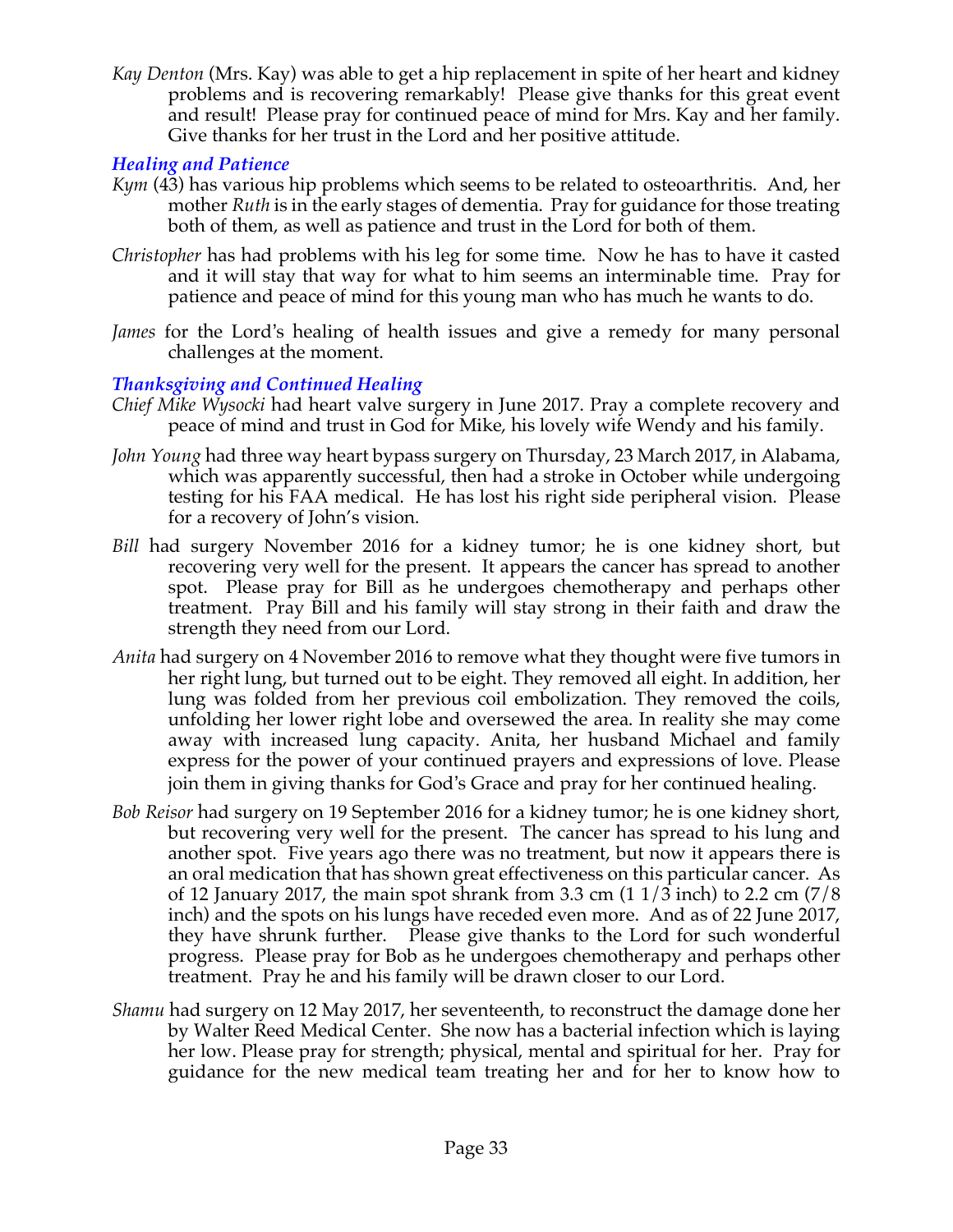proceed with regard to the damage done her by Walter Reed Medical Center. Pray also for her to continue her trust in our Lord as she goes through this difficult time.

- *Atina* has skin cancer, which is now in remission. Please give thanks for the remission, pray for continued remission of the cancer; pray also for continued faith for Atina and her family.
- *Clay* has melanoma which is now in remission. Please give thanks for the remission, pray for continued remission of the cancer; pray also for continued faith for Clay and his family.
- *Cindy (81)* had an operation to remove a cancerous growth in her stomach which was successful. She is now home, but in a bit of pain. Please give thanks for the good result, pray for full and complete healing and remission of the cancer, as well as cessation of the pain; pray also for continued faith for Cindy and her husband Les (91).
- *Linda* had successful dental surgery on 15 December 2015, she is also on a course of chemotherapy and this type of surgery was not recommended for people while they are taking chemotherapy. But, it was an emergency and had to be done. Please give thanks all went well and pray for continued healing and for peace of mind and trust in God for Linda and her family.
- *Ruby* broke her hip on 10 December 2015, surgery was successful. Please give thanks for the successful surgery and pray for her full and rapid recovery.
- *Terry* was undergoing radiation treatment for cancer, which he had to stop to amputate his leg below the knee due to diabetes. The surgery was successful, he has been fitted with a prosthetic leg and foot. He is in good spirits and positive about the remainder of his treatment. Please join Terry and his family in giving thanks for the successful surgery and continue to pray for his return to radiation treatment and then to chemotherapy, ask God to give Terry, his wife and seven year old son trust in him for peace of mind and heart, as well.
- *Janet Jessup* had a stroke and heart problems were causing huge issues for her. They seem to have gotten her stabilized and she is home. Please pray for those treating her to find the appropriate treatment and for trust in God and peace of mind for Janet and her family, in particular her husband of 45 years, Rev Roger Jessup, retired minister of Saint Joseph of Arimathea Anglican Orthodox Church.
- *Sam* had surgery on his entire large intestine that had become infected. At the time of the operation he was just hours away from a complete organ shutdown. He had had turmoil in his life over the years. Sam is now in the ICU and his Minister visited him and explained to him God had given him another chance for him to make things right with his Lord. Pray for his good health and his spiritual life with Jesus.
- *Ian* had surgery to remove excess skin rendered a nuisance by controlled lost of 200 pounds. Please give thanks for the successful result and for those treating him to have paid attention and done their very best on the lengthy surgery, taking the best possible care of him. Please pray for his continued recovery and strength for his Mother who will be in charge of his after care.
- *Jenniffer* had surgery for breast cancer on 15 October 2014, which seemingly went well; please give thanks for that. She has had other complications which preclude her from making a full recovery in particular, the reconstructive surgery seems to have gravely affected her back muscles and nerves, resulting in both very limited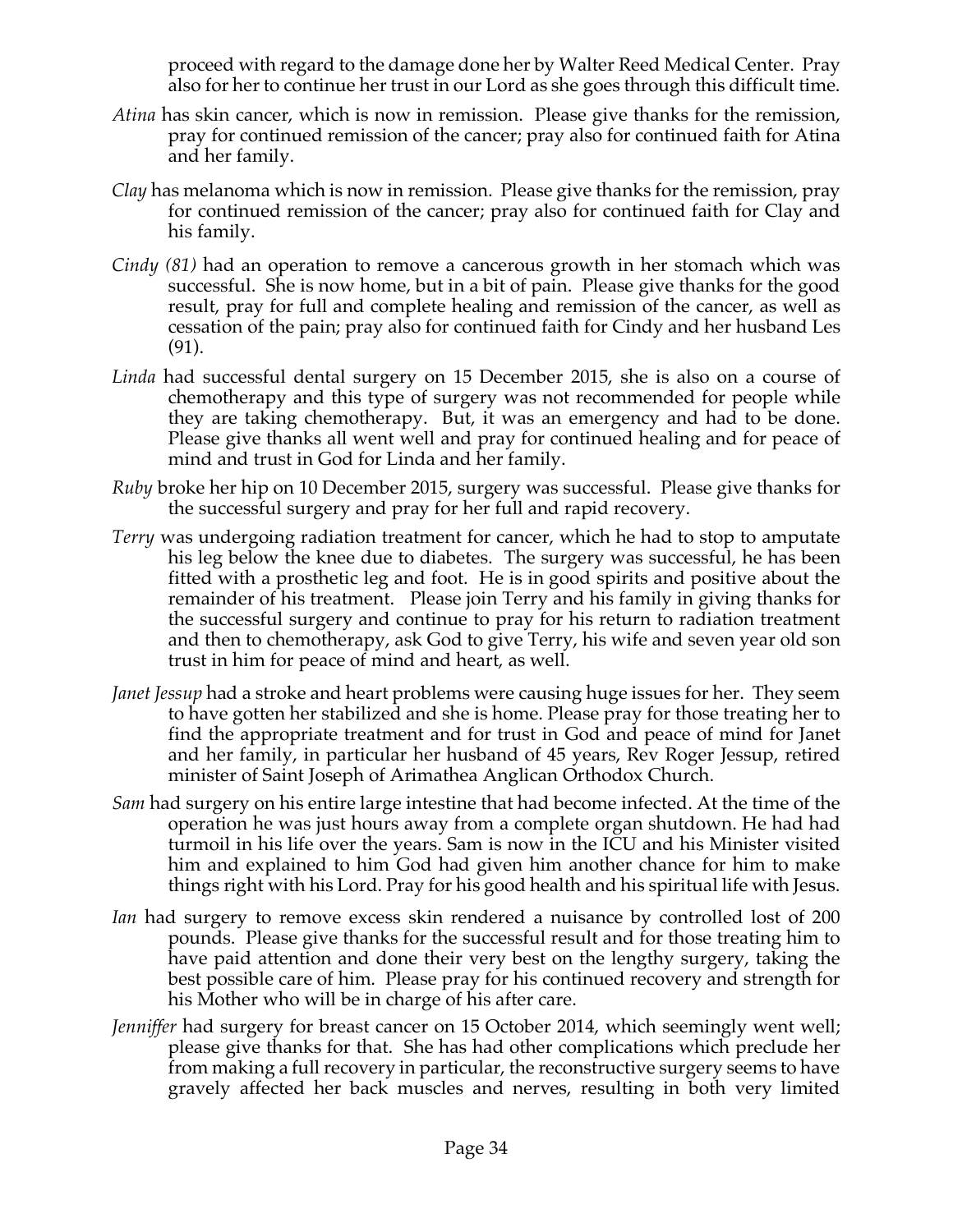mobility and extreme pain, the drugs are making her terribly sick; please pray those will be overcome. Pray for help for Jenniffer to keep her trust in the Lord and let Him carry her worry and concern as she recovers. Please pray also for strength and courage for her family as they try their best to help her.

- *Mary Thornell* has been battling colon cancer for three years now, she is currently treating at the City of Hope. Things seem to be going well, the numbers seem headed in the right direction. Please pray for guidance for those treating her, as well as strength, guidance and peace of mind for Mary and her husband Jim, as well as daughter Janice and son Jimmy, as she undergoes treatment.
- *Elma* is suffering from cancer. She was taken home from the hospital on the advice of her Doctor. We were asked to pray Elma's remaining time here on earth might be good and Elma and family might put their trust in the Lord and let Him carry their worry. Since then, Elma's Bishop told us a great Miracle of the Lord is working over Elma. Doctors sent her home to die, but now she seems to be doing all right. On behalf of her, thank you for all of your prayers. Please continue praying for her complete healing.
- *Dennis* has heart problems; now the medical people treating him discovered a large mass on his liver which turned out to be a cyst! Please give thanks for this great development and pray for peace of mind and trust in the Lord for Dennis and for God's guidance for the medical people treating him that the contemplated surgery might go well.
- *Dwight* had major oral surgery, for which he gives thanks. He is recovering slowly and asks your prayers to speed the process.
- *Mike* is a veteran who has served his country when she called. Please pray he will open his heart to God so He can make Mike's crooked road straight and pull him towards the summit rather than to the pit.

#### *Business*

*James* and *Sarah* who have recently moved to a new area and have new positions in employment. They are finding much stress in the new surroundings and will appreciate your prayers as they adjust.

#### *Financial Guidance and Employment*

- *Kona* is applying for a job in the hospital. Pray our Lord will find the right position for her and she will glorify Him in the work.
- *Doug* recently became unemployed from his job of 18 years. He has been applying for jobs, but unable to get one at this time. His wife is working; this is not enough for the family. Please pray he will find employment with a firm that will be able to use his considerable skill and hard work to benefit both the firm and the family.
- *Catherine and Lewis* are at a low ebb due to a struggle for employment. Your fervent prayers will be appreciated.
- Lori is considering a potential change in her employment. Please pray for God's gidan ce in considering all aspects of her potential work.

## *Financial Guidance and Healing*

*Clark* is in need of salvation; for God's Will to be done in his life. Pray his family will be blessed with the financial miracles that come from doing His Will.

## *God's Strength and Peace of Soul*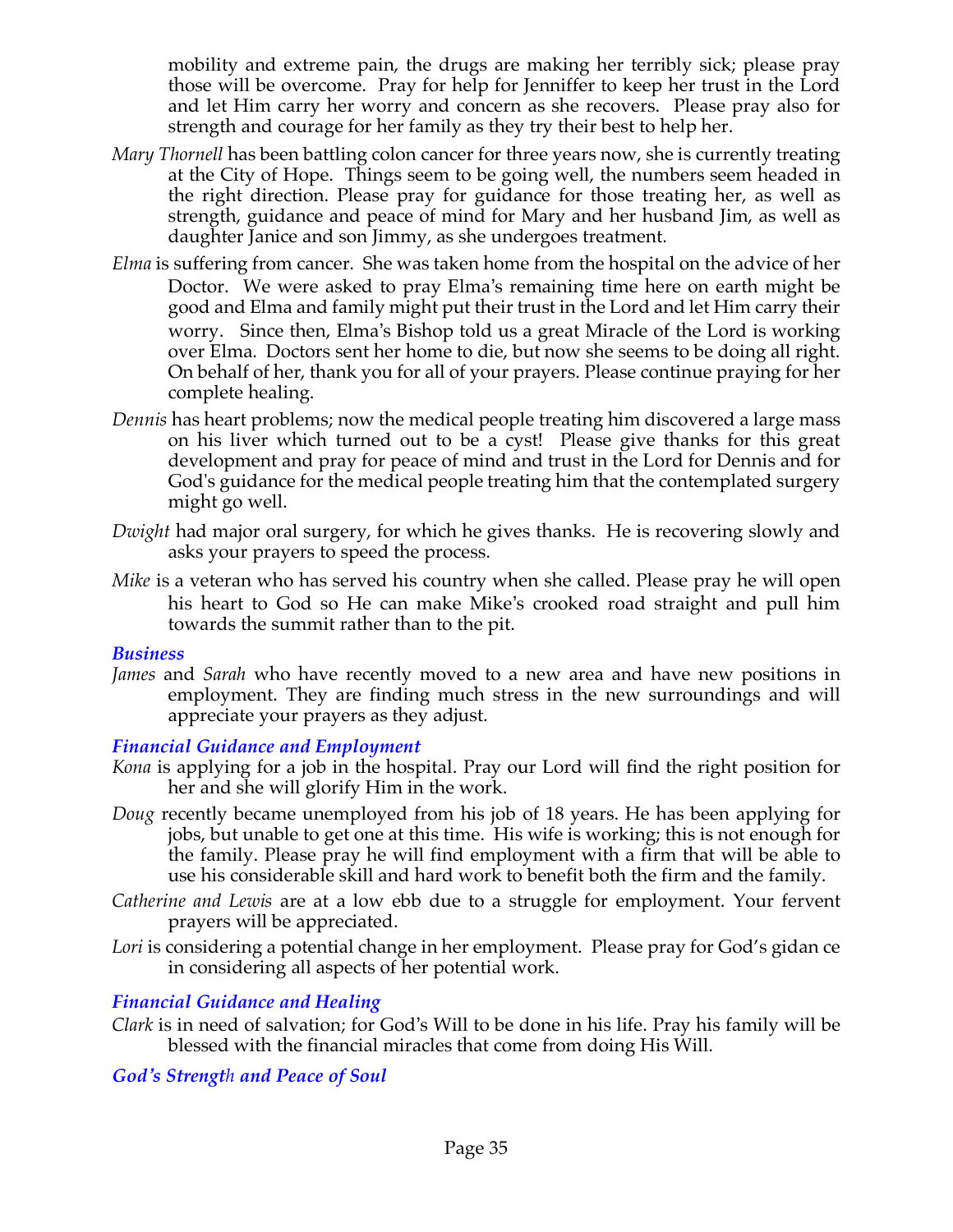- *Roger* is the caretaker for his ailing father who has been in the hospital for a week and his wife who had been declining emotionally, cognitively and in bodily health. He asks you pray for strength and peace for him and help for those he cares for.
- *Charlie McCormack* asks your prayer the Holy Ghost might fill his heart with light and drive the darkness far away.

## *Guidance*

- *Zachary* is having huge problems growing up. He has let the wrong people guide his life and thinks he is the smartest person in the world. He cannot or will not see the destructive power of drugs and lies in his life. Pray his parents Lee and Shamu will come to see what course of action that they can take to help Zachary and safeguard his brother and sister. Please pray for God's guidance for all of them and in particular for Zachary to open his heart to God and his parents help.
- *Judy* seemingly does not want to allow the Holy Ghost into her heart so she might come to know our Lord and Savior, despite the efforts of her family. Please pray for her to open her heat and for her family to be at peace with their efforts.
- *Barbara* has been recovering from cancer for the last three years. Pray for her husband Bill who has come down with a mental illness that may have been caused by much stress the last few years. Barbara and Bill will appreciate your prayers.
- *Larry* is very weak and has periods of confusion and depression. Larry has been in the hospital and recently moved to a rehab. Please keep him in prayer as he begins to gain strength in the days ahead.
- *Thomas* recently learned as the result of a parole violation he will not be allowed to return to society for the remainder of his life. He is despairing and fearful of his inability to cope with this new news and God's plan for his life. Please pray he will be able to work with God to live with the choices he has made and go forward.
- *Cam* has gotten into some of the issues being with the wrong crowds, too much dinking and making the wrong decisions. Pray he will ask God to send the Holy Ghost in to straighten things out and he will listen when He speaks to him.
- *Paul* recently had his large toe amputated due to diabetes and is having a difficult recovery filled with fear about dying. He recently accepted Jesus as his savior and his family Rosie and Brenda are very grateful. Pray for strength for both Rosie and Brenda who are staying by his side through it all encouraging him on.
- *Steve* is addicted to alcohol, pain pills and gambling. Pray for wisdom, courage and strength to stick with treatment and follow God's plan for his life.
- *Eli* has some mental issues and has lost his way. He has yet to come to grips with the demons chasing him. Pray he will return to the Lord and his family. Pray they will ask God to send the Holy Ghost in to straighten things out and they will listen when He speaks to them. The family has been open to the Prince of Darkness and needs help.
- *Michael and his Family* ask your prayers for wisdom as they are under trial and affliction to follow the law of the land and yet honor God in so doing.
- *Flora* is in remission with cancer, but has high blood pressure and fatigue. Flora's Mother recently died and this has caused added stress. Please pray she will be able to let God carry her worry and sorrow so she can do the things she must do.
- *Elizabeth* needs your prayers for her general well being. Pray she might see the Light of the Lord and let Him guide her life.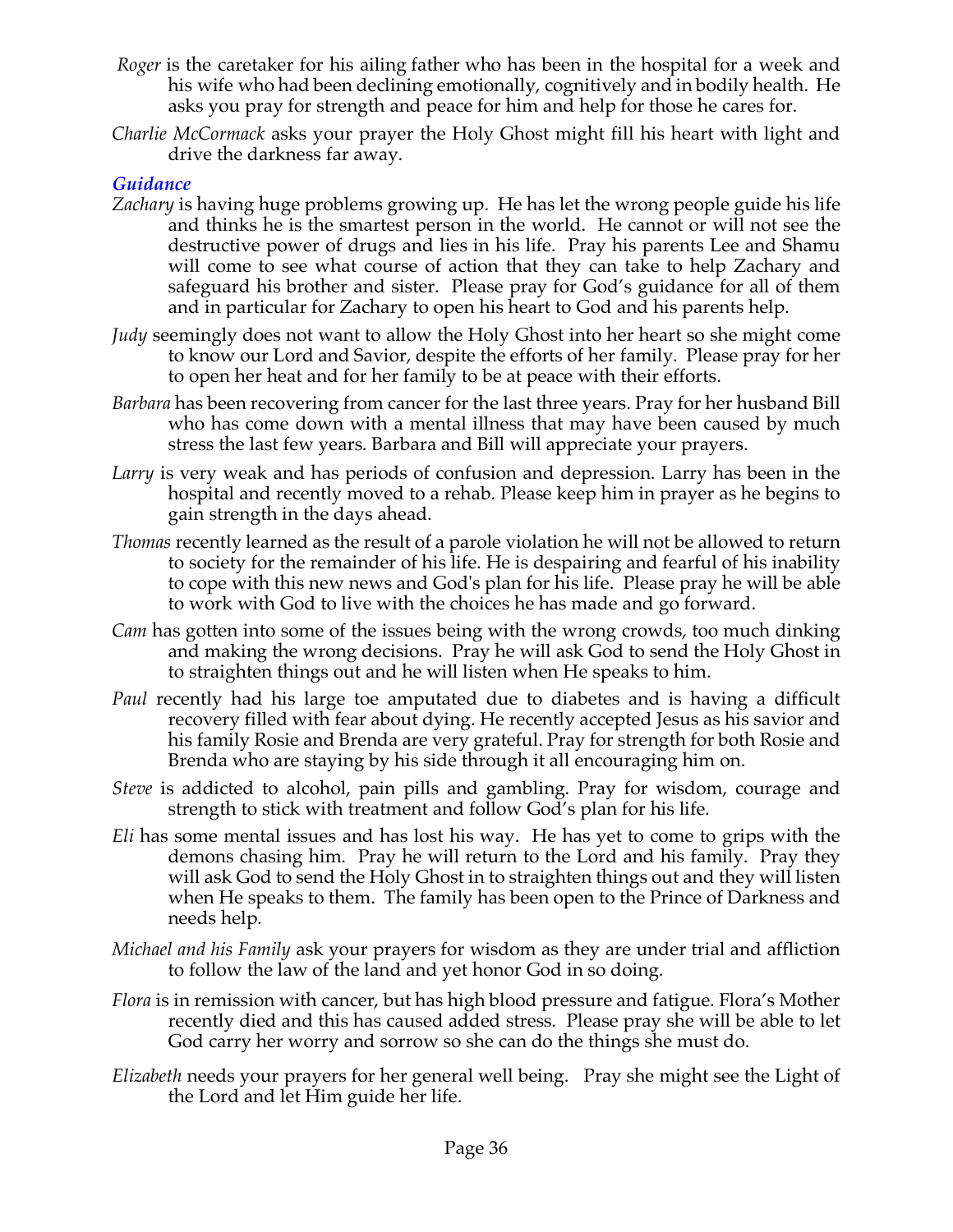- *Gunner* need your prayers for his general well being. Pray he might see the Light of the Lord and let Him guide his life.
- *Mitten* has a Christian talking to him about Christ. Mitten does not believe and does not seem to care. Please pray Mitten will see the light.
- *Kristen, Rickey and their two children* ask you to pray for grace, wisdom and understanding as they attempt to cope with infidelity, separation and possibly divorce as a result of backsliding from the Lord into the World.
- *Helene and her family* ask your prayers for them as they deal with the loss of Alan, husband and father.
- *Stephanie* seems to be very deeply into post partum depression after her baby was born prematurely. Please pray for her Mother in Law who is going a great distance to help Stephanie and her new Grandson. Pray that Stephanie will be able to direct her attention outward, rather than inward.
- *Caitlin* is in the grip of the Prince of Darkness; she thinks there is escape from reality in drugs. The saddest part is that reality is not as she sees it. Her family is despairing as they can do nothing to help her and ask that you pray for the Holy Ghost to enter into heart and show her the need for change before it is too late.
- *Nathaniel* is in spiritual turmoil. His family and friends will appreciate it if you will keep him in your prayers for him to find the root of his trouble and accept God's help.
- *Sam* and her *two children* have been living in a shelter and are to lose their place there. Please pray a place will be found they can stay in and recover.
- *Norrie* is facing daily exams in the weeks ahead. Pray for calmness and concentration and to do the best possible.
- *Jonathan* is addicted to drugs. He is now in jail awaiting trial. His parents and friends will appreciate it if you will keep him in your prayers for him to find the root of his trouble and accept God's help to heal addiction.
- *Beth* is suffering from ungodly treatment in her marriage. Please pray God will guide her in her behavior, actions and thoughts that she might be able to lead her husband to God so her marriage might prosper to the benefit of them.
- *Jeanette* has had many members of her family die from diabetes and several are near death now. Jeanette does not know the Lord and is despondent and perplexed about her family and herself. Please pray she can open her heart to allow the Holy Ghost in to bring her knowledge and understanding.
- *Sara* asks that you pray for guidance for her as she deals with the stresses of her family and life. Pray that she can separate those things which she can affect from those things which she cannot and give her grace to accept that she cannot do everything and can only change those things within her control. She asks for God's help for her business so that she might remain gainfully employed while keeping up with the needs of her mother and husband and healing her own problems.

*Jacquie* to open her heart to God and accept His Love and Grace.

## *School Challenges*

Destiny, Blake and Janet

*Anglican Orthodox Church Madagascar*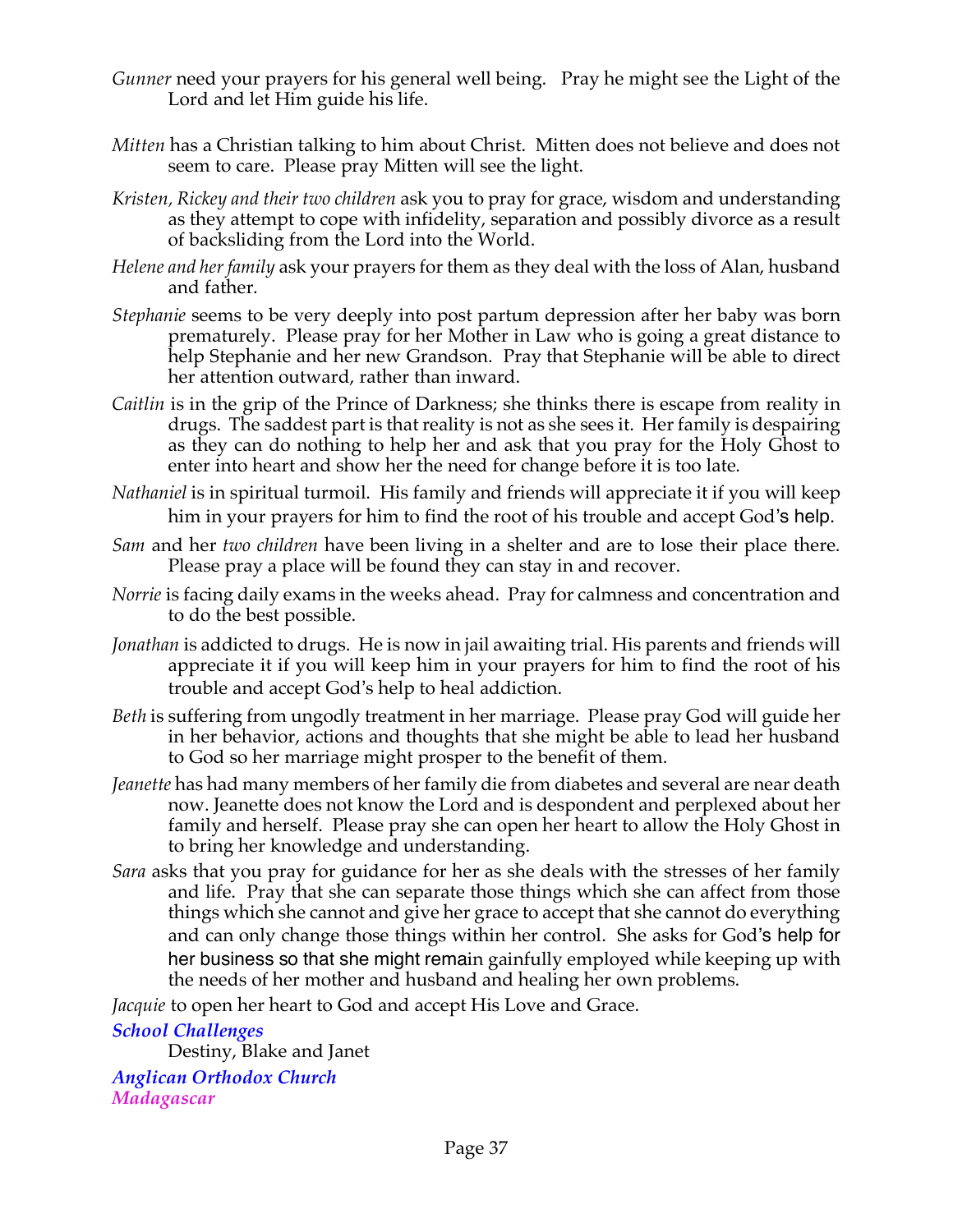Please pray for the people in Madagascar, in particular for the members of the Anglican Orthodox Church there, who are being subjected to terrible flooding and unceasing rain.

#### *Indonesia*

Please pray for the Lord's will regarding the establishment of an AOC church in Indonesia.

#### *Pakistan*

*General and Ongoing -* The forces of evil are strong in Pakistan. The force of God stronger. Pray for our Christian family there.

> *Ernest Jacob* Presiding Bishop Pakistan

## *Congo*

Jimmy is a missionary in the Congo. There has been violent unrest in this country and also a water shortage. Please pray people will find water to drink and Jimmy will be a means of helping others to find the Lord.

#### *Serbia*

Bishop Igor Djurcik asks us to pray for peace between Serbia and the country of Kosovo which broke away from them in 2008. Kosovo is a muslim country and seems to be willing to provoke conflict; Serbia is a primarily Christian country which seems to be ready to return the conflict. Pray Serbia will look for the long term best interests of its people.

#### *Philippines*

Please pray a *Minister* will be found who would like to serve in Tabuk, in the Philippine Islands. The Anglican Orthodox Church has an established Church there and in the surrounding areas and need a Shepherd to lead the flock*.*

## *Diocese of the Epiphany*

*Saint Paul's Moberly, Missouri* would like your prayers that the Holy Ghost might enter more fully into their hearts so that they might be more effective in spreading the Word of God.

## *Diocese of Virginia*

*Saint Joseph of Arimathea Anglican Orthodox Church* is under a lot of stress. We all are, but they need even more prayer. Rev Roger Jessup, their wonderful minister, had to retire as he was so pressed by the duties of a primary care giver, in addition to all the worries of this world. Pray for trust in God for each member of the parish and for them to find economic relief.

## *Armed Forces & Contractors*

Dustin (USAF - Stateside), Kristyna and Luis Aviles (Army - Fort Lewis, Washington), Airman Donny Patton (USAF - Hulbert Field, Florida), Jordan Brown (USMC – Recruiter - Iowa City, Iowa), Trevor Jennings (USAF - KC-10 Boom Operator – McGuire AFB, NJ), Trevor Di Marco (USN - Whidbey Island, EF-18 Pilot), Kurt Thomas (USN – Virginia), Ethan (US Army Airborne – Southwest Asia)

#### *For Our Country*

Our country has lost its way. Over half the people that vote, voted for a government that promises them things it cannot deliver in return for their souls which it can, will and does take. Our foreign policy backs the rise of Islam, we turn our backs on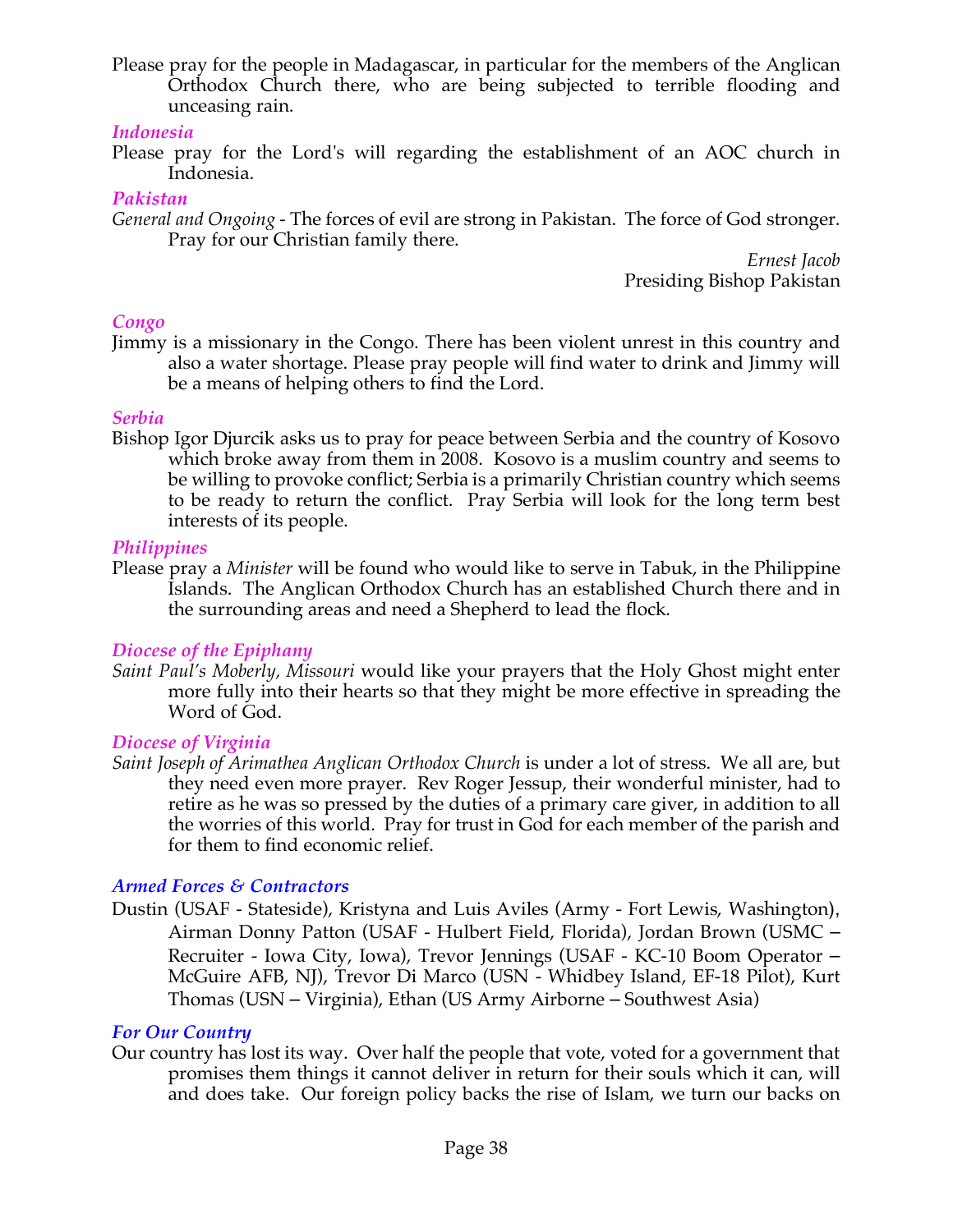those who would follow God and arm those who murder them. Pray God will raise up a leader from among the people who can turn the country's course 180<sup>°</sup> and attempt to come back to God. Pray the people will recognize that they are headed down a smooth wide road into the pit, a road that will get smoother and smoother, steeper and steeper until the only possible way is down. Down, into the depths of the pit. Pray people will recognize there is:

- One True and Triune God who is goodness in and of Himself;
- All religions are not equal;
- All ways of life are not equal;
- The Bible holds the Key to Life;
- All rights come from God, not the State;
- Good;
- Bad;
- Evil;
- Right;
- Wrong;
- Allah is the Devil;
- Abortion is no more than sacrifice of children to Baal.

Pray this recognition will not come too late. Pray we will, each of us, do our duty to God, Country and Family, putting His Honor above all.

# *Persecuted*

Around the world, Christians are under attack, not only in the Muslim world, but from Hindus and others in India. Also, they are under continual attack in the name of Separation of Church and State in the western world, as it becomes actively atheist or pro-devil buddy. Please pray for God's guidance and protection for all persecuted Christians and those around them.

# *Education*

- *Aaron* is in need of God's guidance to see what he needs to do to fulfill his potential and live his life in a manner which will bring true happiness to him.
- *Thomas Dabney* is attending Delta State University in Cleveland, Mississippi, to finish his Bachelor's Degree. Please pray for Thomas to focus on education and do his very best at school.

Jim and Mary Lou's grandson *Pearce*, who is entering college this 22 August 2107.

- A good, happy and productive year for our Jim and Mary Lou's grandson *Colin* who is entering his Junior Year in High School.
- Jim and Mary Lou's granddaughter *Lucy*, who will be entering second grade for gifted children. Pray it will be the challenge she needs and she will also mature socially.

# *The near future, as well as Next Sunday*

5 November 2017 – Twenty-First Sunday after Trinity – Morning Prayer - Service start time 1000 (10:00 am); welcome or gathering songs before the service at 0945 (9:45 am); **Time 1000 (10:00 am); Location – 10603 Burrell Way, Descanso, CA**